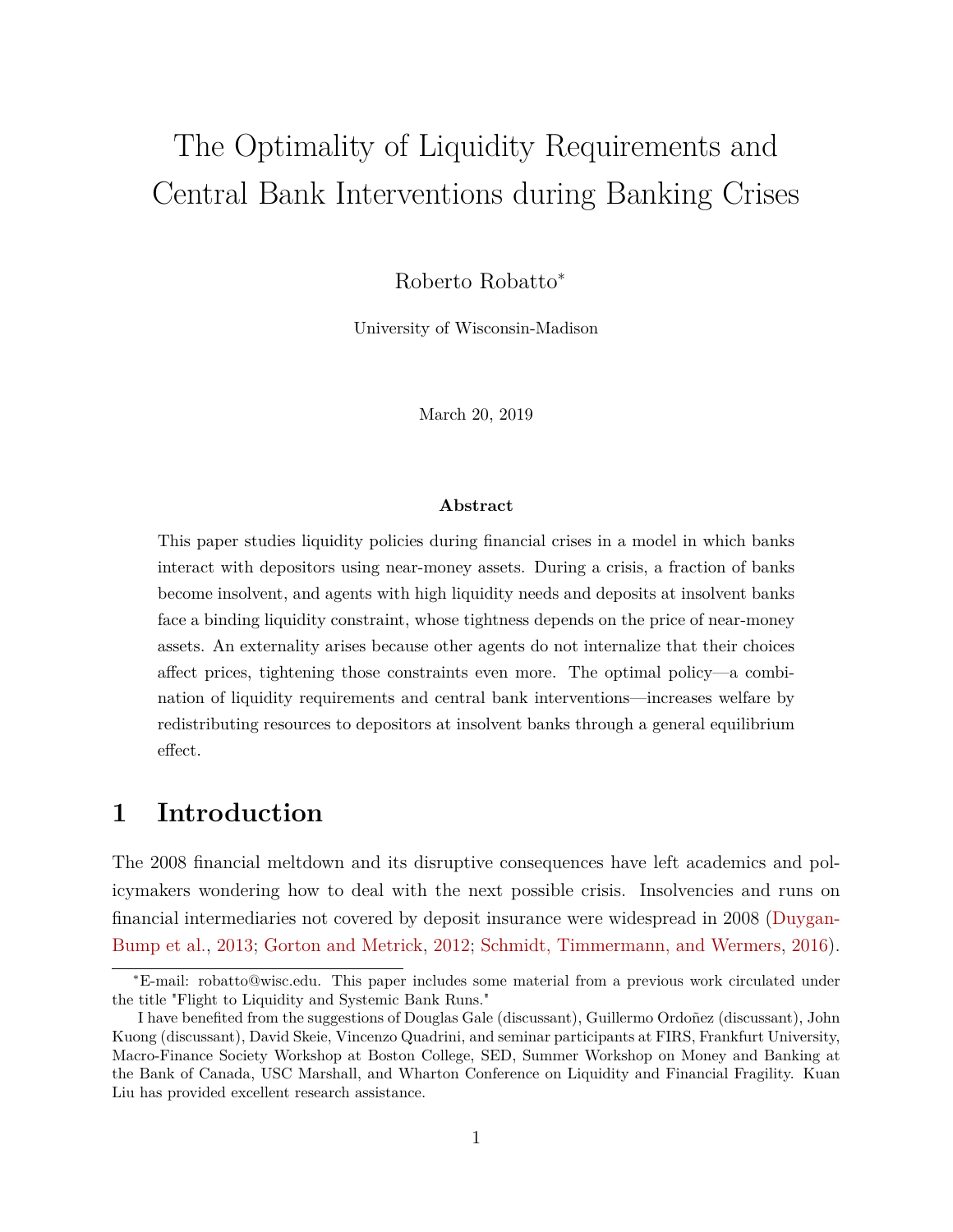The Federal Reserve responded at that time by injecting liquidity and implementing large asset purchase programs, and these interventions might be used again in the event of another acute crisis. However, the financial landscape has changed because of new policies. In particular, new requirements to hold safe and liquid assets—the liquidity coverage ratio and the net stable funding ratio—have been imposed on financial institutions.

The literature has not yet provided a definitive answer about the optimality of liquidity requirements and central bank interventions during financial crises. Are these policies beneficial and, if not, what is the optimal liquidity policy (i.e., the optimal supply of government liquidity and the optimal liquidity regulation on banks)? With respect to central bank interventions, only a few papers study these policies in models in which banks take and repay deposits—and their modern equivalents, such as repo—using money or near-money assets (i.e., highly liquid financial securities). Most of the literature that studies financial crises assumes that banks take and repay deposits using real goods. While this assumption is useful for many purposes, accounting for the role of near-money assets might give rise to non-negligible interactions with policy interventions.<sup>[1](#page-1-0)</sup> With respect to liquidity regulation, there are even fewer analyses, to the point where [Allen and Gale](#page-41-0) [\(2017\)](#page-41-0) conclude that "[w]ith liquidity regulation, we do not even know what to argue about." An analysis of optimal policy that includes both liquidity requirements and central bank interventions is, to date, missing.

This paper contributes to this literature by showing that a liquidity requirement similar to the liquidity coverage ratio and central bank interventions in the form of liquidity injections and asset purchases are beneficial during episodes of banking crises. This result is derived in a general equilibrium model in which financial intermediaries take and repay deposits using near-money assets rather than goods, an element that gives rise to novel insights and new policy implications. The key near-money assets in the model are government bonds and central bank reserves. These assets played a central role in the 2008 crisis: their demand from investors and supply from the central bank increased dramatically in 2008, as occurred with fiat money during the Great Depression. The focus of the paper is just on crises times, and thus the analysis abstracts from the effects of the liquidity policies in normal times.

Incorporating near-money assets into the model gives rise to two key findings. First, allowing banks to take and repay deposits using near-money assets allows me to highlight a novel inefficiency that amplifies runs and crises. The inefficiency can be corrected with a regulation that resembles the liquidity coverage ratio. Second, the ability to implement

<span id="page-1-0"></span> ${}^{1}\mathrm{A}$  few other papers deal with these observations. I review this literature in the next section.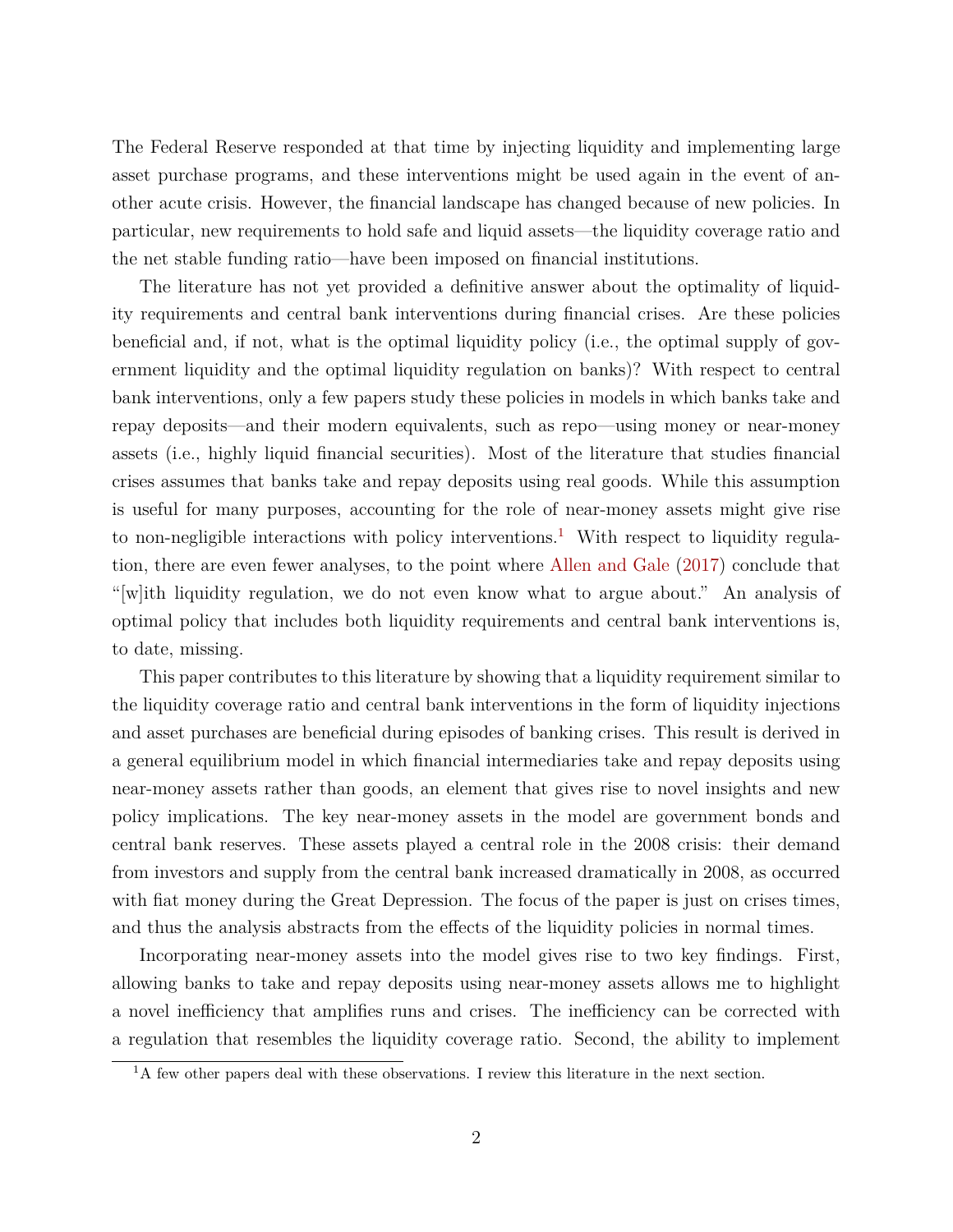central bank interventions is related to the connection between the central bank and the Treasury. In particular, the size of central bank interventions is constrained by the Treasury's fiscal capacity.

I use a simple three-period structure  $(t = 0, 1, 2)$  in which depositors are subject to idiosyncratic liquidity risk, in the spirit of [Diamond and Dybvig](#page-41-1) [\(1983\)](#page-41-1), and financial crises are generated by exogenous shocks so that the equilibrium is unique, as in [Allen and Gale](#page-41-2) [\(1998\)](#page-41-2). A fraction of the banks in the economy become insolvent at  $t = 1$  and are subject to fundamentals-driven runs. Agents holding deposits at those banks face losses and have limited access to liquidity. The losses can be interpreted as a haircut on deposits, so that the model is consistent with the new regulatory approach of winding down insolvent financial institutions during crises.[2](#page-2-0)

Without policy interventions, the equilibrium is characterized by an inefficiency—formally, a pecuniary externality—that amplifies the negative effects of banks' insolvencies. The externality arises because banks repay deposits at *t* = 1 using near-money assets, and would not arise if banks were to repay deposits using goods. In particular, agents with deposits at solvent banks have access to an abundant amount of liquid, near-money assets. These agents sell the liquid assets to deal with their own liquidity shocks, thereby putting downward pressure on the equilibrium price of such assets. They do not internalize that a low price hurts agents with access to a limited amount of liquid assets (i.e., agents with deposits at insolvent banks) because it reduces the value of such assets. In particular, agents with high liquidity needs and deposits at insolvent banks face a binding liquidity constraint, and the lower price tightens such constraints even more. Therefore, these depositors not only suffer because their bank has become insolvent and is unable to offer insurance against liquidity shocks, but also experience the additional negative effect generated by the externality.

In models in which banks repay deposits using goods rather than near-money assets, the externality identified in this paper would not arise. This is because depositors at solvent banks would simply withdraw real goods from banks and use such goods to satisfy their liquidity shocks, without the need to engage in trades using the near-money assets.

Policy interventions—liquidity requirements and central bank interventions—increase welfare by giving rise to a redistribution of real resources to depositors at insolvent banks (in particular, to impatient ones) through a general equilibrium effect. The redistribution takes place by affecting the price of near-money securities, without the need to directly tax or transfer resources to specific agents in the economy. This channel is different from standard

<span id="page-2-0"></span><sup>2</sup>Both the FDIC Orderly Liquidation Authority in the United States and the Single Resolution Mechanism in Europe call for losses on investors holding deposits and other liabilities of troubled banks.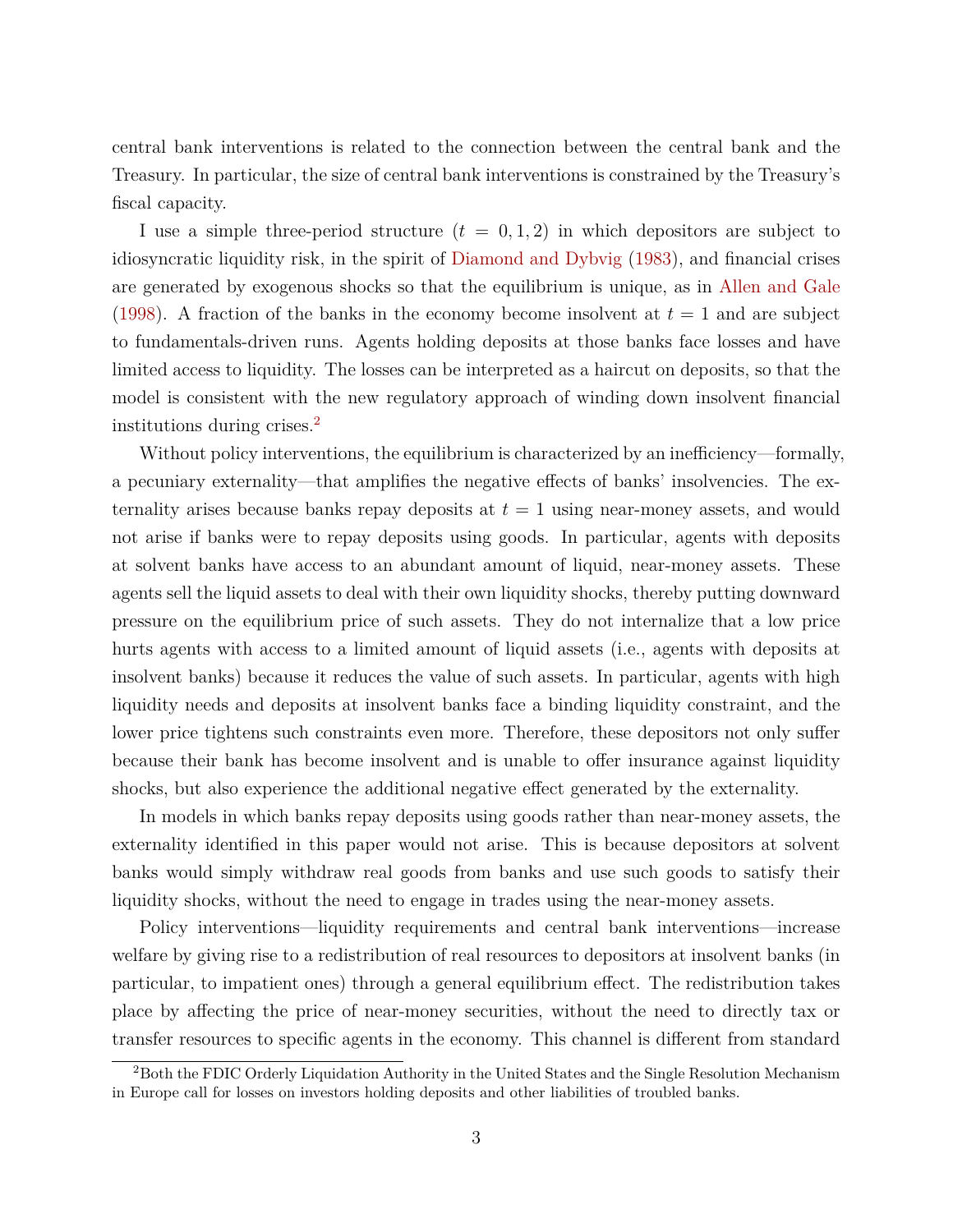approaches based on bailouts or deposit insurance, and from policy interventions in classic models that study the role of money and near-money assets. Bailouts and deposit insurance typically require sufficient fiscal capacity to be implemented [\(Acharya, Drechsler, and Schn](#page-40-0)[abl,](#page-40-0) [2014\)](#page-40-0) and might create moral hazard [\(Farhi and Tirole,](#page-42-2) [2012;](#page-42-2) [Keister,](#page-43-1) [2015\)](#page-43-1). Policy interventions in classic models that study liquidity [\(Holmström and Tirole,](#page-42-3) [1998;](#page-42-3) [Lucas and](#page-43-2) [Stokey,](#page-43-2) [1987\)](#page-43-2) improve welfare by increasing investments or consumption but do not engage in any redistribution.

Liquidity requirements address the pecuniary externality. This regulation is imposed on banks that remain solvent at  $t = 1$  and reduces the amount of liquidity that these banks can distribute to their depositors. As a result, fewer near-money assets are in circulation, and thus their relative price increases. Liquidity-constrained agents (i.e., those with high liquidity needs and deposits at insolvent banks) benefit from this effect because the few near-money assets that they have can now be sold at higher prices.

The rationale for liquidity requirements is related to the novel pecuniary externality and thus differs from the conventional wisdom and the existing literature. [Diamond and Kashyap](#page-41-3) [\(2016\)](#page-41-3) note that there are two variants of liquidity requirements, roughly corresponding to the net stable funding ratio and the liquidity coverage ratio, respectively. The first variant imposes liquidity thresholds that must hold before depositors' withdrawals can take place (i.e., at the end of  $t = 0$  in the model). This regulation has been justified by the need to make banks more resilient to sudden and large withdrawals [\(Diamond and Kashyap,](#page-41-3) [2016\)](#page-41-3), limit the negative effects of hidden trades [\(Jacklin,](#page-42-4) [1987;](#page-42-4) [Farhi, Golosov, and Tsyvinski,](#page-42-5) [2009\)](#page-42-5), and increase the amount of liquidity available in the economy to deal with possible fire sales [\(Allen and Gale,](#page-41-4) [2004\)](#page-41-4). The second variant requires that financial intermediaries hold liquid assets above and beyond those needed to finance fundamentals withdrawals (i.e., at the end of  $t = 1$  in the model) and has been justified by the objective to decrease the likelihood of withdrawal surge [\(Diamond and Kashyap,](#page-41-3) [2016\)](#page-41-3). In my model, the liquidity requirements are imposed at  $t = 1$ , and their role is motivated by the novel externality that amplifies the negative effect of crises. In particular, the amplification arises (i) when some bank insolvency occurs, (ii) if banks pay withdrawals using near-money assets, and (iii) because too many near-money assets are traded by depositors at banks that remain solvent.

The rationale for liquidity requirements that I propose is not subject to the critique to regulations that limit the ex-post deployability of liquidity (i.e., the ability of banks to pay liquidity at  $t = 1$ . [Goodhart](#page-42-6) [\(2008\)](#page-42-6) describes this critique with the analogy of the "weary traveller who arrives at the railway station late at night, and [...] sees a taxi there who could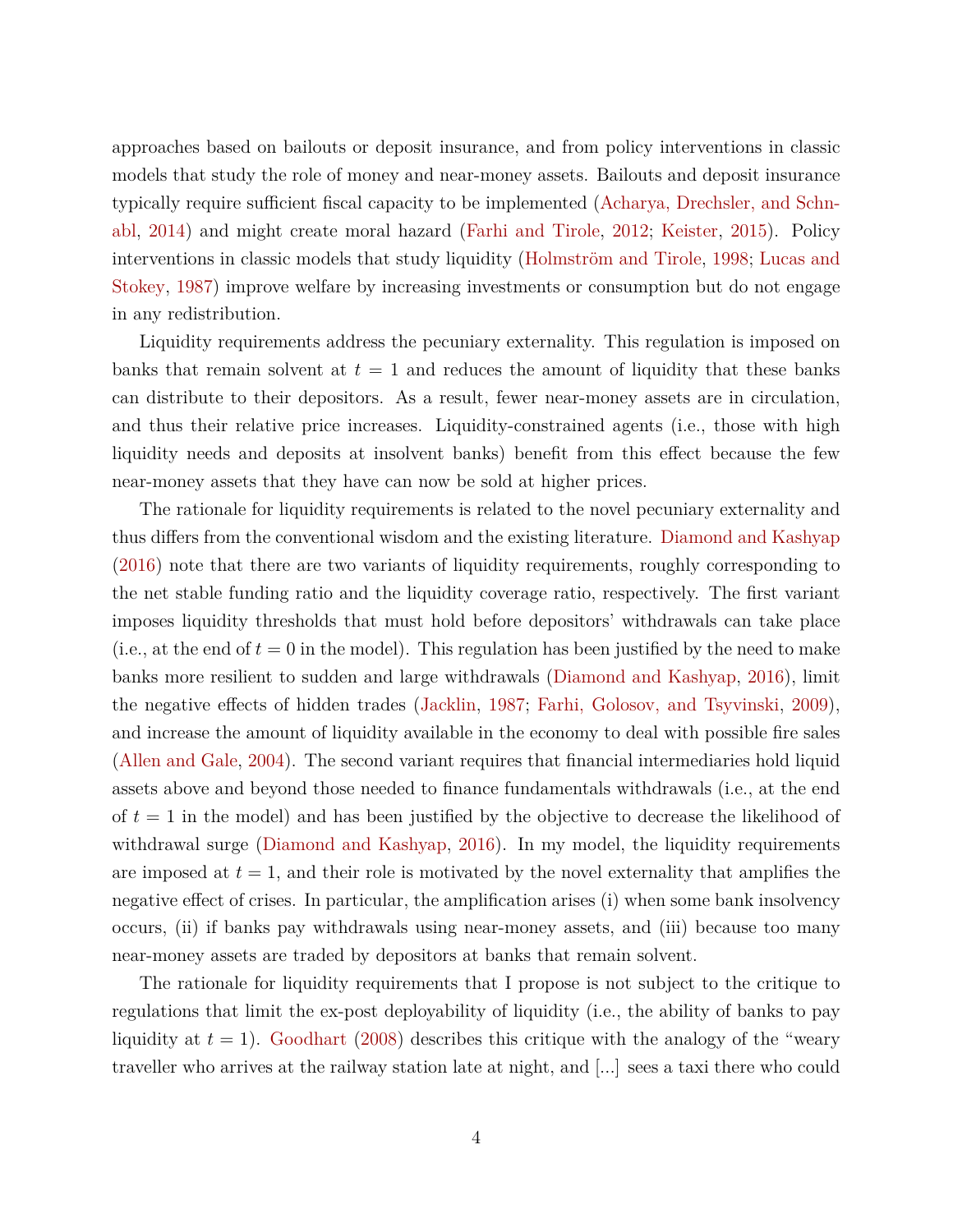take him to his distant destination [but the taxi driver] cannot take him, since local bylaws require that there must always be one taxi standing ready at the station." The critique does not apply here because liquidity requirements are imposed only on banks that remain solvent and that, absent policy interventions, would not face any liquidity shortage. Thus, depositors at such banks do not suffer much from the inability to use the idle liquidity. In fact, such idle liquidity generates a general equilibrium effect that is very beneficial to other depositors in the economy, namely, those with deposits at insolvent banks.

Central bank interventions (i.e., asset purchases coupled with liquidity injections) expand the total supply of near-money assets. Even if liquidity requirements eliminate the externality, welfare is still lower in comparison to the first best because of the insolvency of some of the banks. Central bank interventions increase welfare because they expand the supply of liquid assets that can be traded by impatient agents to satisfy their liquidity needs. The effects are again disproportionately beneficial to liquidity-constrained depositors (i.e., those with high liquidity needs and deposits at insolvent banks). However, these interventions expose the central bank to the risk that the asset purchased will lose value. Large central bank losses must be covered by the Treasury through higher taxes, but this might not be feasible if fiscal capacity is limited. As a result, a limited fiscal capacity imposes a constraint on the size of the asset purchase interventions.

With respect to the interaction of the two policies, the tightness of liquidity requirements should increase with the size of central bank interventions. This result indicates that the optimal size of liquidity requirements depends on the overall policy stance of the central bank and, possibly, of other policymakers.<sup>[3](#page-4-0)</sup>

I first derive the results in simple model in which output and investments are exogenous and near-money assets are provided only by the government. Then, I present two extensions: a model in which financial crises generate a recession, and another in which agents can invest in safe capital which is used as collateral for (costly) privately supplied liquid assets. In these extensions, a financial crisis is associated with a contraction in real activity and, similar to [Gorton and Ordoñez](#page-42-7) [\(2014,](#page-42-7) [2016\)](#page-42-8), an increase in resources devoted to the production of safe private liquidity. Policy interventions have the same effects as in the baseline model, but they also interact with the endogenous output and the private liquidity supply. In particular, asset purchases always offset the contraction in real activity, whereas liquidity requirements might increase or reduce it. In case liquidity requirements reduce real activity, however, the

<span id="page-4-0"></span><sup>3</sup>The interaction between liquidity regulation and monetary policy is also studied by [Bech and Keister](#page-41-5) [\(2017\)](#page-41-5). They show that the liquidity coverage ratio can affect interest rates and the effects of a central bank's open market operations, but their focus is on normal times rather than crises.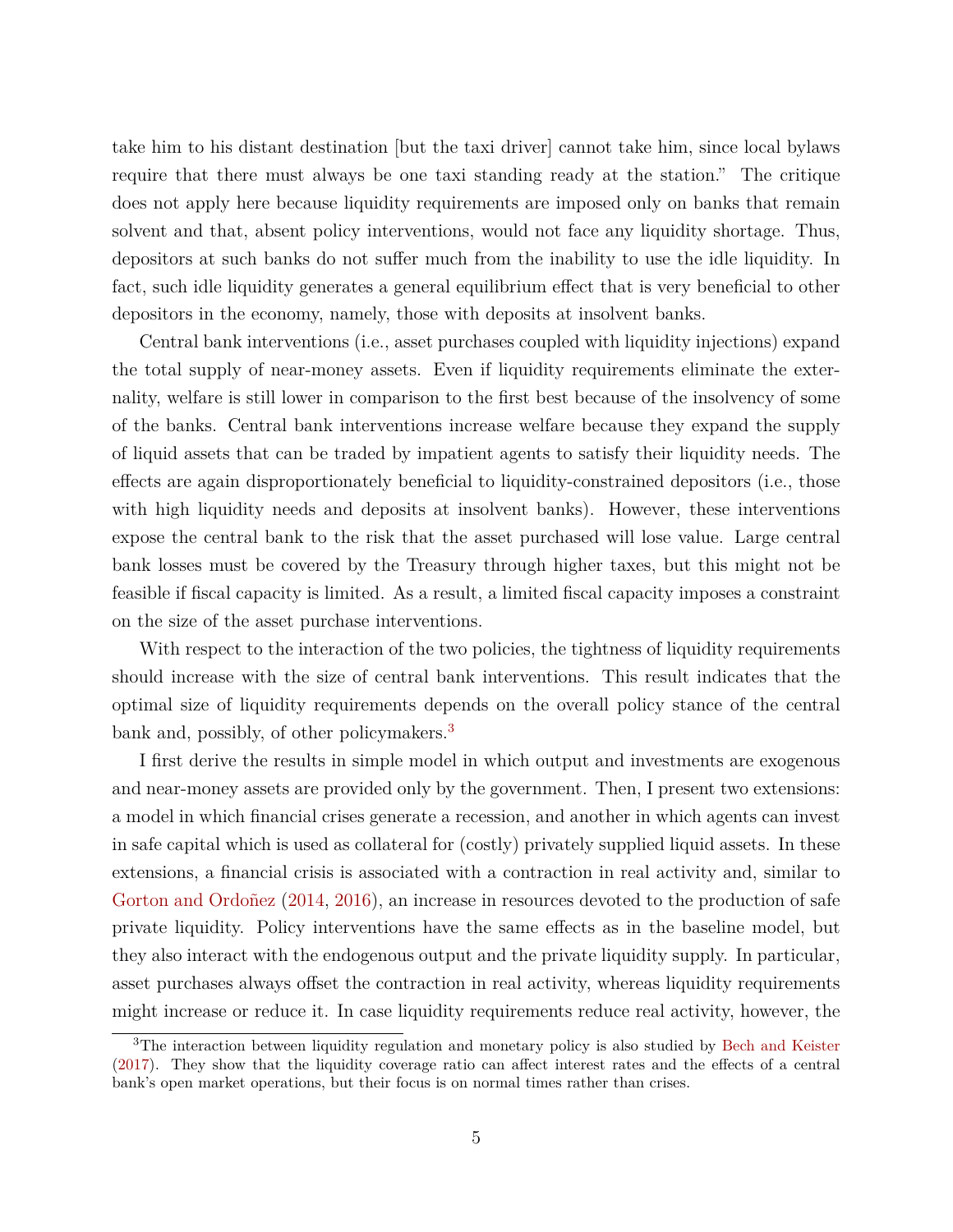welfare impact is negligible in comparison to the benefit of improving the cross-sectional misallocation of resources which is at the core of the financial crisis. Overall, the extensions show that the logic of the results is robust and thus likely to hold in richer models.

#### **1.1 Additional comparison with the literature**

A classic paper that studies the role of liquidity and government policies in the presence of idiosyncratic risk is [Holmström and Tirole](#page-42-3) [\(1998\)](#page-42-3). My core environment without banks [\(Sec](#page-6-0)[tion](#page-6-0) [2\)](#page-6-0) has a flavor similar to [Holmström and Tirole](#page-42-3) [\(1998\)](#page-42-3)'s full general equilibrium model without aggregate uncertainty (Section III.A in their paper); in both environments, the optimum cannot be achieved. While [Holmström and Tirole](#page-42-3) [\(1998\)](#page-42-3) introduce well-functioning intermediaries (Section III.C in their paper), I am instead interested in financial crises and thus consider an intermediation sector that is not well functioning because some banks become insolvent. As a result, in my model, there is not enough liquidity provided by banks, and public liquidity (i.e., asset purchases) improves welfare. In addition, a novel externality arises and motivates liquidity requirements.

In the literature on bank runs, a few other papers analyze central bank interventions when banks take and repay deposits using financial assets, but they differ in important ways. [Allen, Carletti, and Gale](#page-41-6) [\(2013\)](#page-41-6), [Allen and Gale](#page-41-2) [\(1998\)](#page-41-2), and [Diamond and Rajan](#page-41-7) [\(2006\)](#page-41-7) study the monetary policy response to aggregate shocks under nominal deposit contracts. [Skeie](#page-43-3) [\(2008\)](#page-43-3) shows that multiple equilibria in a monetary version of [Diamond and Dybvig](#page-41-1) [\(1983\)](#page-41-1) cannot arise unless currency is withdrawn and stored outside of the banking system. [Carapella](#page-41-8) [\(2012\)](#page-41-8), [Cooper and Corbae](#page-41-9) [\(2002\)](#page-41-9), [Martin](#page-43-4) [\(2006\)](#page-43-4), and [Robatto](#page-43-5) [\(2018\)](#page-43-5) show that a central bank's liquidity injection can eliminate bank runs driven by panics, in the sense of multiple equilibria.[4](#page-5-0) [Donaldson and Piacentino](#page-41-10) [\(2018\)](#page-41-10) present a model in which bank debt can circulate or be redeemed on demand in a money run, and suggests that open market operations can be more beneficial than the central bank's provision of liquidity to banks.

The pecuniary externality that arises in my model has some important differences in comparison to the classic fire-sale externality [\(Bianchi,](#page-41-11) [2011;](#page-41-11) [Dávila and Korinek,](#page-41-12) [2017;](#page-41-12) [Lorenzoni,](#page-43-6) [2008;](#page-43-6) [Stein,](#page-44-0) [2012\)](#page-44-0). Unlike those models, a key role here is played by the combination of liquidity shocks, the inability of the banking system to provide full insurance against such shocks, and a limited supply of liquid assets. Nonetheless, as in those models, financial constraints are price-dependent and can be derived endogenously by appealing to

<span id="page-5-0"></span><sup>&</sup>lt;sup>4</sup>[Malherbe](#page-43-7) [\(2014\)](#page-43-7) warns against the risk of such large interventions on liquidity hoarding and adverse selection in financial markets.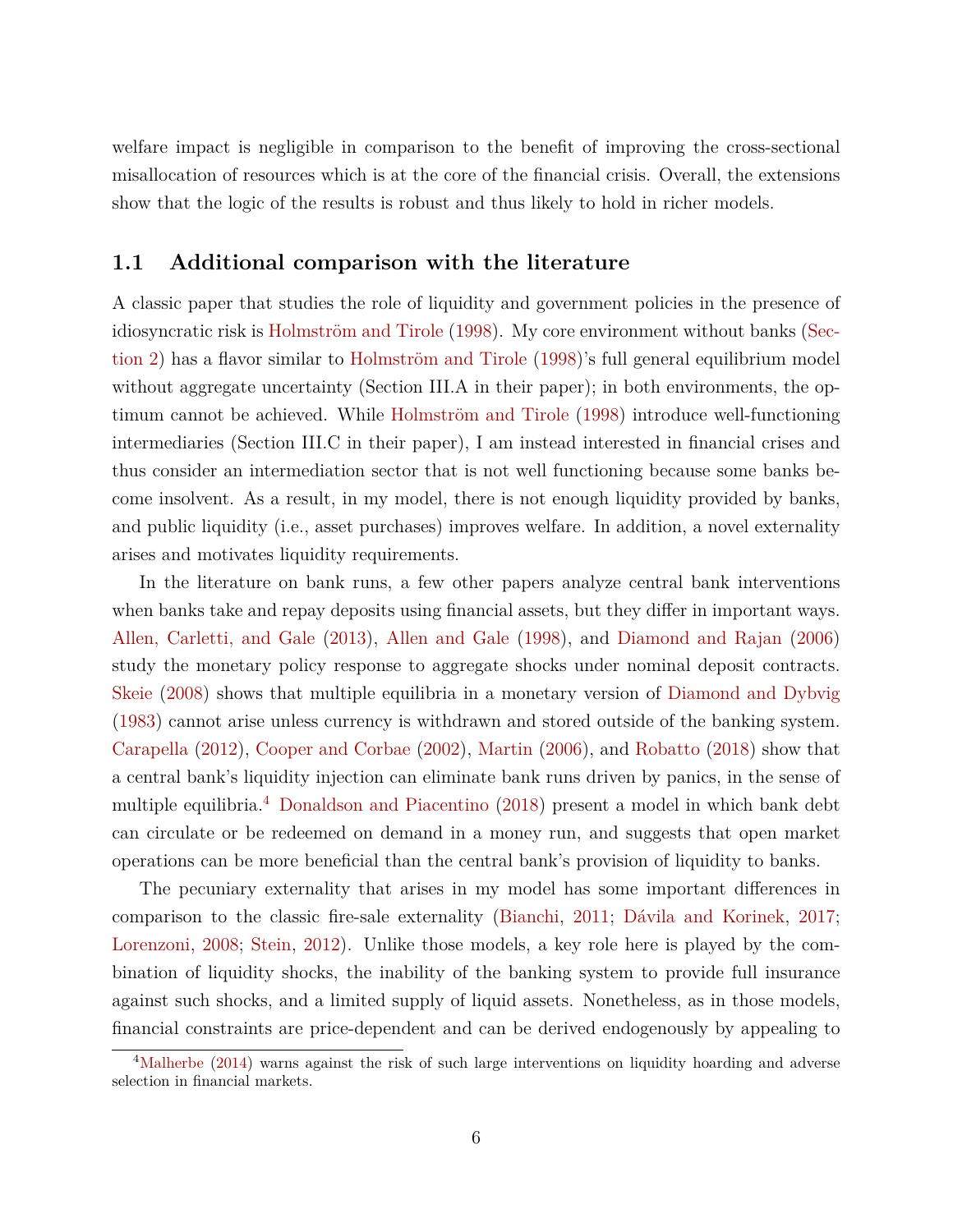lack of commitment.

## <span id="page-6-0"></span>**2 Core environment without banks**

The objective of this section is to present the core environment without banks and to highlight the results policy analysis. The results of this section provide some simple insights for the analysis of the full model with banks and financial crises in [Section](#page-20-0) [3.](#page-20-0) Indeed, some results of the full model are in an intermediate case between the bankless economy of this section and an economy with banks and no crisis.

Time is discrete with three periods indexed by  $t \in \{0, 1, 2\}$ . The economy is populated by a continuum of households born at  $t = 0$  and consuming at  $t = 1$  and  $t = 2$ , and a continuum of producers born at  $t = 1$  and consuming at  $t = 2$  only. Liquidity shocks hit households at  $t = 1$ , in the spirit of [Diamond and Dybvig](#page-41-1)  $(1983)$ . The liquid asset here is a government-issued interest-bearing security, which can be interpreted as Treasury debt or interest-bearing central bank reserves.[5](#page-6-1)

I follow a large banking and monetary literature that assumes that liquid assets are used by households to finance their consumption expenditure. This literature includes [Allen](#page-41-2) [and Gale](#page-41-2) [\(1998\)](#page-41-2), [Diamond and Dybvig](#page-41-1) [\(1983\)](#page-41-1), [Lucas and Stokey](#page-43-2) [\(1987\)](#page-43-2), and [Nagel](#page-43-8) [\(2016\)](#page-43-8). This approach not only keeps the model simple and tractable but also allows for an easy comparison with these classic models. One could reformulate the analysis in a different framework (e.g., by assuming that firms are the agents that need liquidity, as in [Holmström](#page-42-3) [and Tirole](#page-42-3) [\(1998\)](#page-42-3) or [Jermann and Quadrini](#page-42-9) [\(2012\)](#page-42-9)), but the main results and their logic would be unchanged. Or one could reinterpret the agents subject to liquidity shocks as small peripheral banks and those providing insurance as large core banks.

In this bankless economy and in the full model with banks in [Section](#page-20-0) [3,](#page-20-0) I use two stark assumptions: output is fixed at  $t = 1$ , and government debt is the only liquid asset. [Section](#page-34-0) [4](#page-34-0) relaxes both assumptions, showing that the main results and their logic are unchanged. [Section](#page-34-0) [4](#page-34-0) also discusses how the model could be extended to introduce an interbank market, although a full analysis of this topic is outside the scope of this paper.

<span id="page-6-1"></span><sup>&</sup>lt;sup>5</sup>Agents hit at  $t = 1$  by large liquidity shocks cannot borrow to deal with their liquidity needs. This assumption can be derived endogenously if these agents cannot commit to repaying, at  $t = 2$ , any loan obtained at  $t = 1$ .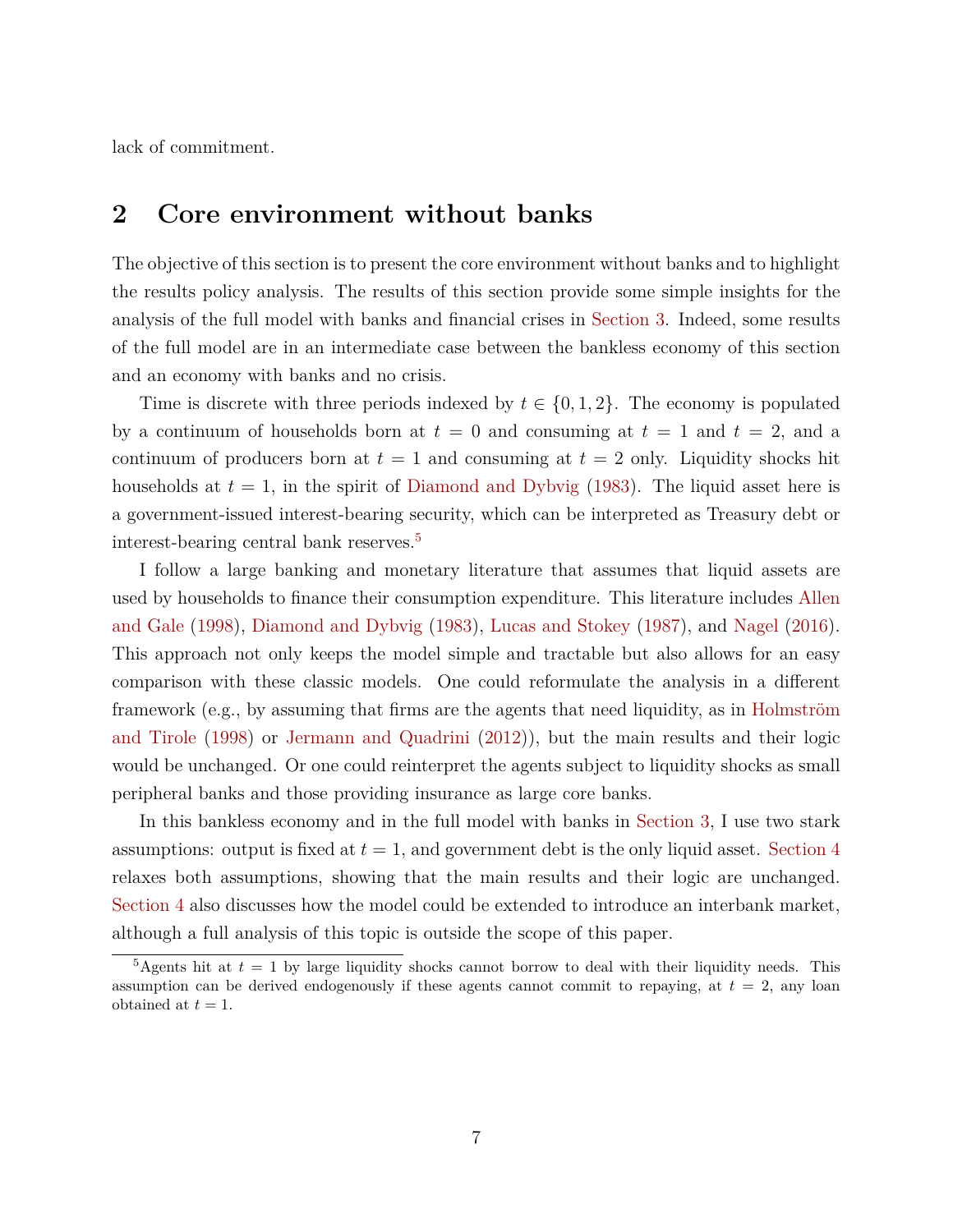#### <span id="page-7-4"></span>**2.1 Households**

A unit mass of households consume at  $t = 1$  and  $t = 2$ , and their utility depends on a preference shock  $\varepsilon$  that is realized at the beginning of  $t = 1$ ,

<span id="page-7-2"></span>
$$
\mathbb{E}_{\varepsilon} \left\{ \varepsilon u \left( C_1 \right) + C_2 \right\},\tag{1}
$$

where

<span id="page-7-0"></span>
$$
\varepsilon = \begin{cases} \varepsilon^h & \text{(impatient household)} \quad \text{with probability } \kappa \\ \varepsilon^l & \text{(patient household)} \quad \text{with probability } 1 - \kappa \end{cases} \tag{2}
$$

and  $\varepsilon^h > 1 > \varepsilon^l > 0$  to capture the patience of the second group of households. I impose the normalization  $\mathbb{E}(\varepsilon) = 1$ . The realization of the preference shock is private information and is i.i.d. across households. The law of large numbers holds so that the fraction of impatient agents in the economy equals  $\kappa$ . For future reference, it is useful to denote  $F(\cdot)$  to be the c.d.f. of households' preference shocks implied by  $(2)$ . Utility at  $t = 1$  is given by<sup>[6](#page-7-1)</sup>

<span id="page-7-3"></span>
$$
u\left(C\right) = \log C.\tag{3}
$$

The utility function in [\(1\)](#page-7-2) differs from that used in standard models of bank runs, such as [Diamond and Dybvig](#page-41-1) [\(1983\)](#page-41-1). To clarify this difference, recall that the key role of banks in Diamond and Dybvig is to allocate consumption efficiently between time  $t = 1$  and time  $t = 2$ . Here, the key role of banks will be to allocate consumption efficiently at  $t = 1$  between patient and impatient households (i.e., to allocate consumption so that the marginal utilities of patient and impatient households are equalized at  $t = 1$ ). Thus, it is crucial that  $\varepsilon^l$  is strictly positive, so that patient households want to consume some positive amount at  $t = 1$ .

At *t* = 0, each household is endowed with an amount *k* of a productive asset, which I refer to as capital. The amount *k* is exogenously given and fixed. Capital produces output at  $t = 2$ , and its productivity is influenced by an aggregate shock realized at  $t = 2$ . The role of this aggregate shock is to generate some limitations on the central bank's ability to implement large asset purchases, but it will not affect the results of the equilibrium without

<span id="page-7-1"></span><sup>&</sup>lt;sup>6</sup>The results can be generalized to strictly concave utility functions for consumption at  $t = 1$ , but the exposition would become more complicated.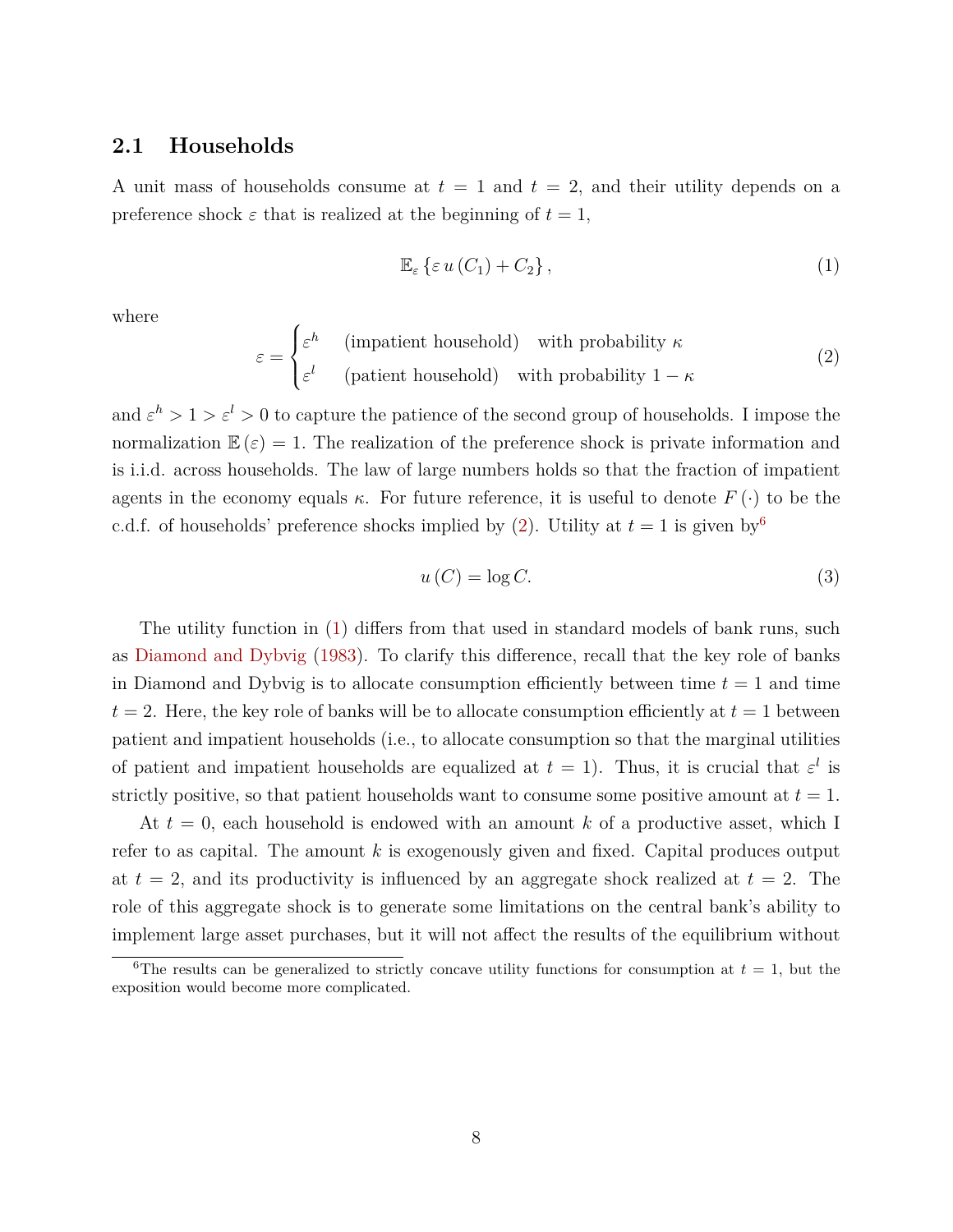policy interventions.<sup>[7](#page-8-0)</sup> Output produced at  $t = 2$  by each unit of capital is

$$
R_2 = \begin{cases} \overline{a} & \text{with probability } 1 - \pi \\ \underline{a} & \text{with probability } \pi, \end{cases}
$$

where  $0 < \underline{a} < 1 < \overline{a}$ . Since I will normalize the time-0 price of capital to one,  $R_2$  will also denote the gross return on capital. I impose the normalization  $(1 - \pi) \bar{a} + \pi \underline{a} = 1$ , so that the average productivity of capital is one:  $\mathbb{E}\{R_2\} = 1$ . When introducing banks in [Section](#page-20-0) [3,](#page-20-0) I will specify a slightly richer stochastic process for  $R_2$ , which will be required to generate banks' insolvencies. This richer formulation does not affect the results of the bankless economy, and thus I introduce it later.

#### **2.2 Producers**

The second set of agents is a unit mass of producers born at *t* = 1. Producers work at  $t = 1$  to supply perishable consumption goods to households, and they have linear utility from consumption at  $t = 2$ , denoted by  $X_2$ . In particular, I assume that producers work one unit of time, which allows them to inelastically supply one unit of consumption goods at  $t = 1$ . Anticipating some of the results, producers will sell consumption goods to households at  $t = 1$  in exchange for liquid financial assets, and will use the payoff of such assets to consume at  $t = 2$ .

Goods supplied by producers are the only resources available for consumption at  $t = 1$ , and thus they correspond to time-1 output. Since producers inelastically supply one unit of goods, output at  $t = 1$  is fixed and independent of financial conditions. Nonetheless, in [Section](#page-34-0) [4,](#page-34-0) I extend the model to endogenize output at  $t = 1$ . In the extension, producers endogenously choose the amount of time they work at  $t = 1$ , and thus time-1 output will be derived endogenously as a function of policy and parameters.

#### <span id="page-8-1"></span>**2.3 First-best allocation**

This section derives the first best, which is then used as a benchmark against the decentralized equilibrium. I consider a planner that has the ability to observe the realization of households' preference shocks and gives equal weight to the welfare of households and producers (recall that producers consume  $X_2$  at  $t = 2$ ).

<span id="page-8-0"></span><sup>7</sup>More precisely, limitations on the central bank's power come from the combination of the aggregate shocks and of the inability of the central bank to suffer losses, as described in [Section](#page-15-0) [2.7.](#page-15-0)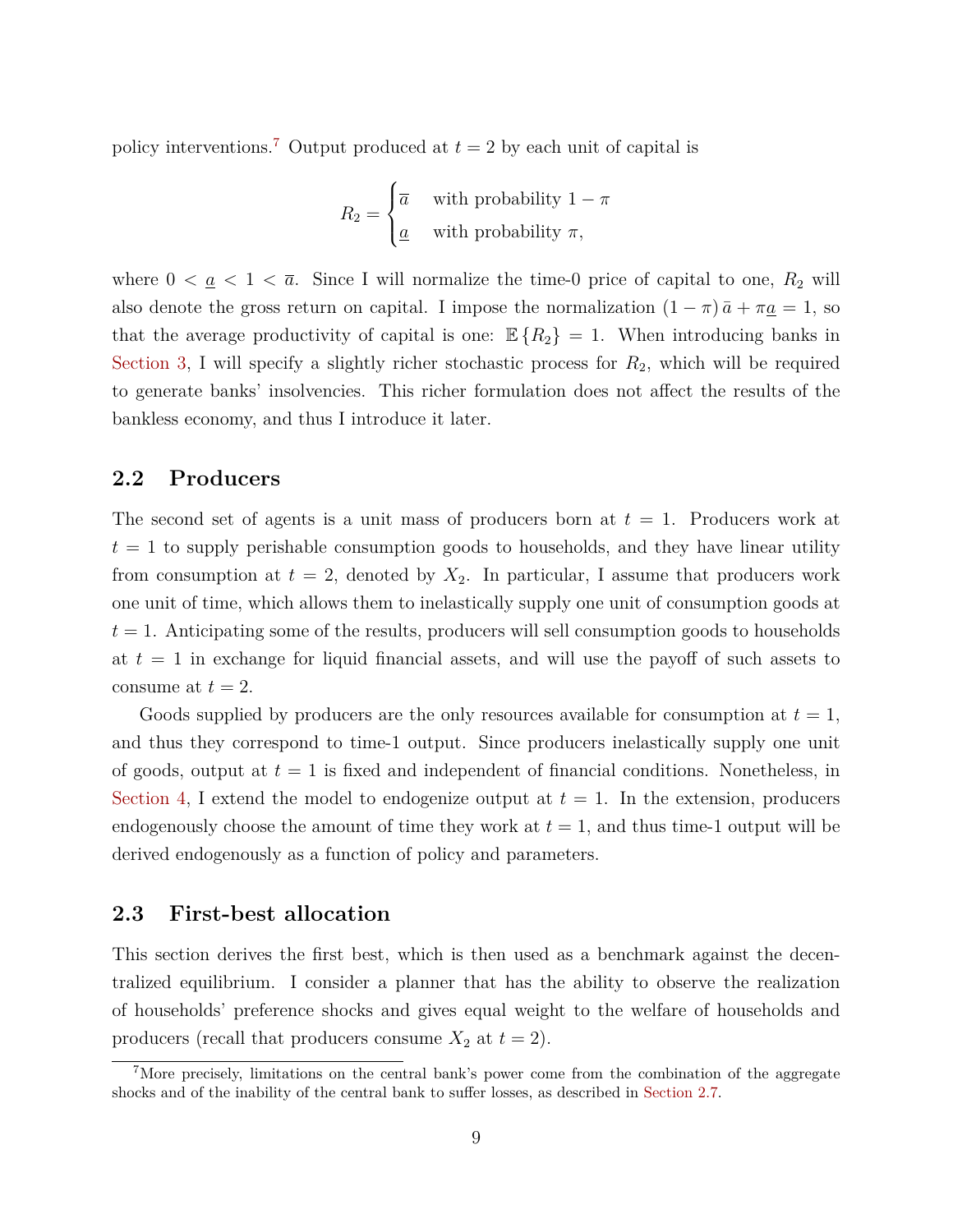The planner's problem is to choose the consumption of each agent at  $t = 1$  and  $t = 2$ subject to the feasibility and non-negativity constraints. At the optimum, all impatient households (i.e., those hit by the preference shock  $\varepsilon^h$ ) consume the same amount at  $t=1$ , and their individual consumption is denoted by  $C_1^h$ . Similarly, all patient households (i.e., those hit by the preference shock  $\varepsilon^l$ ) consume the same amount at  $t=1$ , and their individual consumption is denoted by  $C_1^l$ . Thus, the planner maximizes the ex ante welfare  $\mathcal W$  by solving the following problem:<sup>[8](#page-9-0)</sup>

<span id="page-9-3"></span>
$$
\mathcal{W} = \max_{C_1^h, C_1^l, C_2, X_2} \left[ \kappa \varepsilon^h u \left( C_1^h \right) + (1 - \kappa) \varepsilon^l u \left( C_1^l \right) \right] + \mathbb{E}_R \left\{ C_2 + X_2 \right\} \tag{4}
$$

subject to a non-negativity constraint on all choice variables and to the resource constraint at  $t = 1$  and  $t = 2$ , which are given by

<span id="page-9-4"></span>
$$
\kappa C_1^h + (1 - \kappa) C_1^l \leq 1,\tag{5}
$$

$$
C_2 + X_2 \leq R_2 k. \tag{6}
$$

At  $t = 1$ , the consumption of impatient and patient households (i.e.,  $C_1^h$  and  $C_1^l$ ) is provided by the goods supplied by producers, which are normalized to one. At  $t = 2$ , the consumption of households and producers (i.e.,  $C_2$  and  $X_2$ ) is given by the output produced by capital, that is,  $R_2k$ .

The key optimality condition for the social planner problem is the first-order condition that describes households' time-1 consumption allocation, which is given by

<span id="page-9-1"></span>
$$
\varepsilon^{h} u' \left( C_1^h \right) = \varepsilon^l u' \left( C_1^l \right). \tag{7}
$$

The planner equalizes the marginal utility of impatient households (i.e., the left-hand side of  $(7)$ ) to that of patient households (i.e., the right-hand side of  $(7)$ ). Given the log-utility specification in [\(3\)](#page-7-3), the first-best allocation at  $t = 1$  is

<span id="page-9-2"></span>
$$
\left(C_1^h\right)^* = \varepsilon^h, \quad \left(C_1^l\right)^* = \varepsilon^l. \tag{8}
$$

<span id="page-9-0"></span><sup>8</sup>Without loss of generality, I assume that the planner distributes the time-2 consumption allocated to households equally to patient and impatient households. This assumption does not affect the results because of the linearity of households' utility at  $t = 2$ .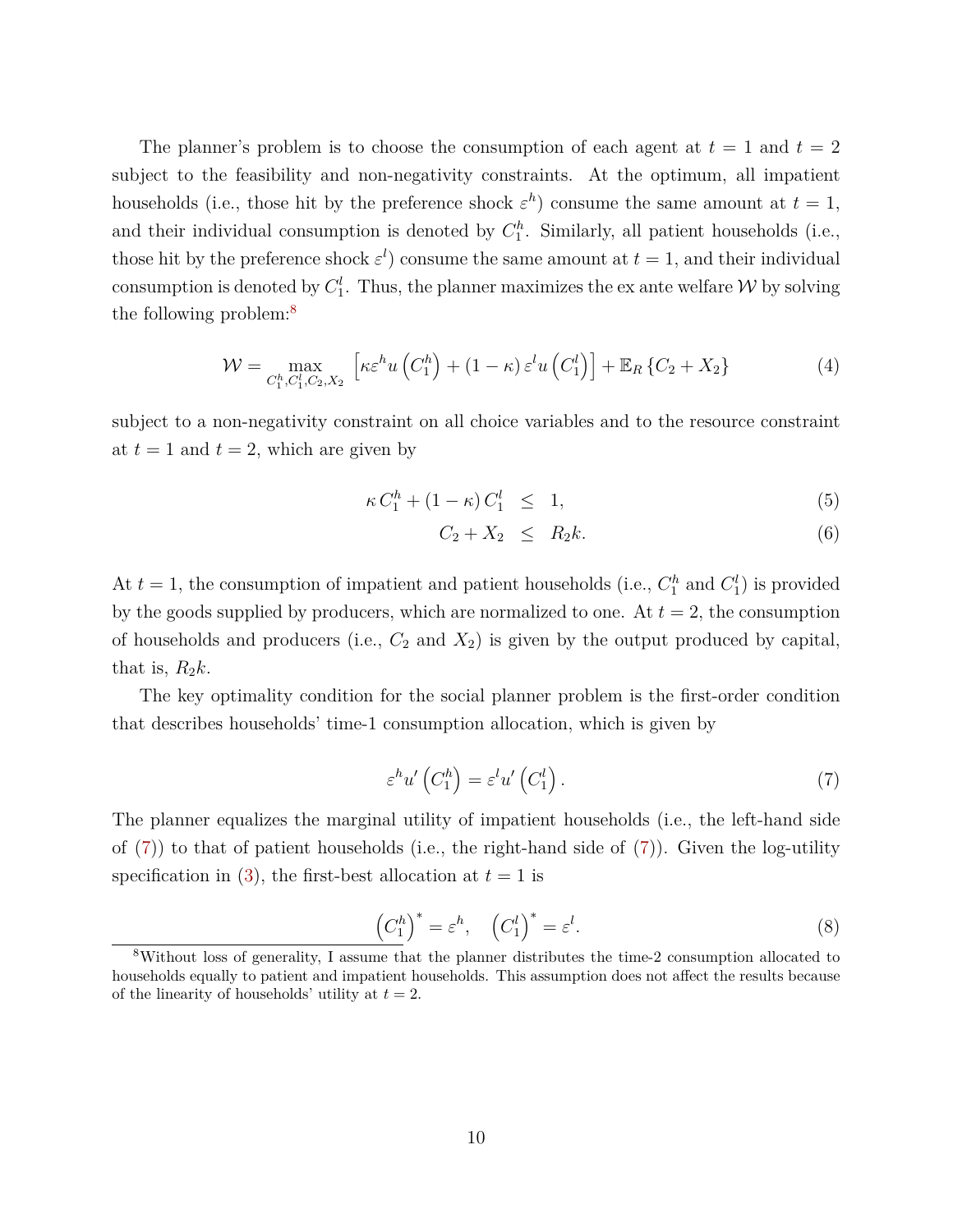#### **2.4 Government debt**

I now introduce government debt. This security will be used by households to finance their consumption expenditure at  $t = 1$  and will be the only means of payment. That is, households will purchase consumption goods from producers and will pay for their purchases with government debt. This role as means of payment can be derived by appealing to financial frictions that prevent the use of credit and other payment instruments at  $t = 1$ , as I discuss in more detail in the next section.

In addition to the endowment *k* of capital described in [Section](#page-7-4) [2.1,](#page-7-4) households are also endowed with *b* units of government debt at  $t = 0$ . This debt is a liability of the government and is modeled as a zero-coupon security with a payoff of one at  $t = 2$ . For the moment, *b* can be interpreted as a Treasury security, but I will return to its interpretation in [Section](#page-15-0) [2.7](#page-15-0) and will argue that it can also be viewed as central bank reserves.

The government repays the debt at  $t = 2$  by imposing lump-sum taxes  $T_2$  on households. The budget constraint of the government at  $t = 2$  is

<span id="page-10-1"></span>
$$
b = T_2. \tag{9}
$$

I assume that the initial supply of government debt is in an intermediate range:

<span id="page-10-2"></span>
$$
1 \le b < \varepsilon^h. \tag{10}
$$

The lower bound on *b*, given by  $b \geq 1$  is introduced mostly for expositional reasons. This assumption removes any distortionary effect that would arise in an economy without preference shocks. Indeed, if one takes the limit as  $\{\varepsilon^h, \varepsilon^l\} \to \{1, 1\}$ , the first best is achieved without any regulation, and liquidity premia on government debt are zero. As a result, the assumption  $b \geq 1$  helps to clarify the effects of preference shocks.<sup>[9](#page-10-0)</sup>

The upper bound on *b*, given by  $b < \varepsilon^h$ , is crucial and implies that the bankless equilibrium does not achieve the first best, thereby opening up a role for banks and policy interventions. If instead the supply of government debt were large (i.e., if  $b \geq \varepsilon^h$ ), households could fully insure against preference shocks by holding government debt, without any role for banks to provide such an insurance or without the need for any policy intervention. The case  $b \geq \varepsilon^h$  corresponds to the Friedman rule in monetary models. Note that, because of [Equation](#page-10-1) [\(9\),](#page-10-1) a supply of government debt  $b \geq \varepsilon^h$  would require the government to impose

<span id="page-10-0"></span><sup>&</sup>lt;sup>9</sup>One could easily extend the analysis to economies with  $b < 1$ . Some derivations are slightly different, but the main results are unchanged, including those of the policy analysis.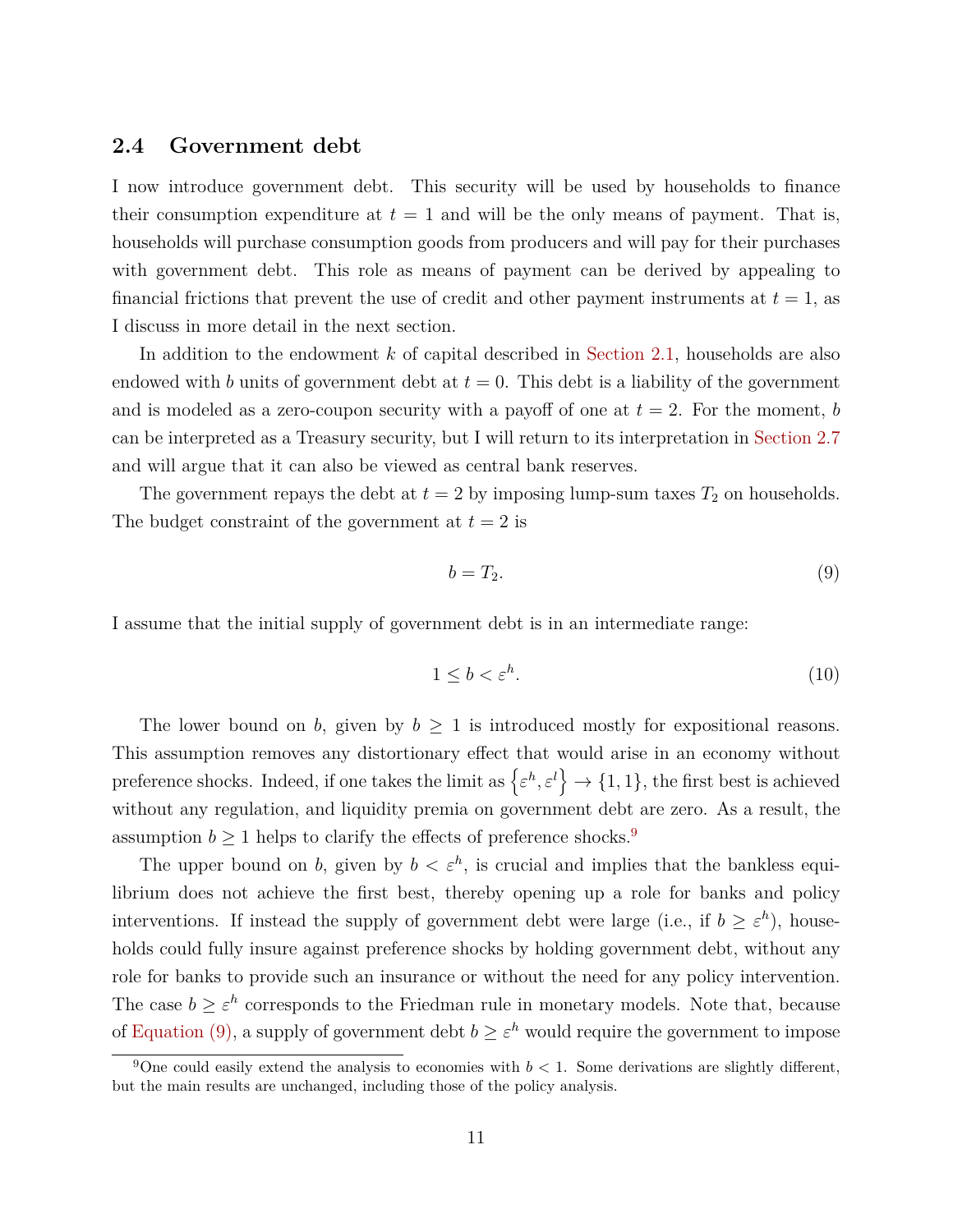large taxes  $T_2$  at  $t = 2$ . Stepping outside the model for a moment, a large supply of public debt might not be feasible or optimal if the government faces a limit on lump-sum taxes or is instead restricted to imposing distortionary taxes, and this observation provides some justification for the restriction  $b < \varepsilon^h$ .

#### **2.5 Equilibrium with liquidity constraint at** *t* **= 1**

I now solve for the equilibrium, showing that it does not implement the first-best allocation. In the decentralized equilibrium, households have access to a centralized market at  $t = 0$  in which they can trade their endowments of capital and government bonds, and to another centralized market in which they can purchase consumption goods at *t* = 1 from producers. Consumption expenditures at *t* = 1 must be purchased using government bonds, as I describe in more detail below.

At *t* = 0, households start with endowments *b* and *k* of government debt and physical capital, respectively, and they can adjust their portfolio by trading in the centralized market. The variables  $B_0$  and  $K_0$  denote the amount of government debt and physical capital held by a representative household at the end of  $t = 0$ , which are subject to the budget constraint

<span id="page-11-1"></span>
$$
K_0 + Q_0 B_0 \le k + Q_0 b,\tag{11}
$$

where  $Q_0$  is the price of government debt. The price of capital is normalized to one.<sup>[10](#page-11-0)</sup>

At  $t = 1$ , households' consumption must be purchased using government debt  $B_0$  as a means of payment. Some remarks about this assumption are in order. First, even though government debt might not be used directly as a means of payment in practice, such debt has a liquidity premium, as shown by [Krishnamurthy and Vissing-Jorgensen](#page-43-9) [\(2012\)](#page-43-9), and my model can capture this fact. Second, there is a simple way to interpret the assumption that government bonds are used as a means of payment and to make it more consistent with how transactions happen in practice. One could introduce money in this model as a pure unit of account and express the consumption expenditures in dollar value. Households would then costlessly sell their bonds for money at  $t = 1$  and use money as payment. Then, the producer that sold the goods to the household would immediately convert the money into liquid government bonds, still at  $t = 1$ . This interpretation is equivalent to my model, in which transactions happen directly with government bonds, without the need to buy or sell

<span id="page-11-0"></span><sup>&</sup>lt;sup>10</sup>Since two assets are traded at  $t = 0$  (i.e., capital and government debt), I can normalize the price of one of the two assets to one. I choose to normalize the price of capital and thus to keep track of the price of government bonds because of the liquidity role played by bonds in the model.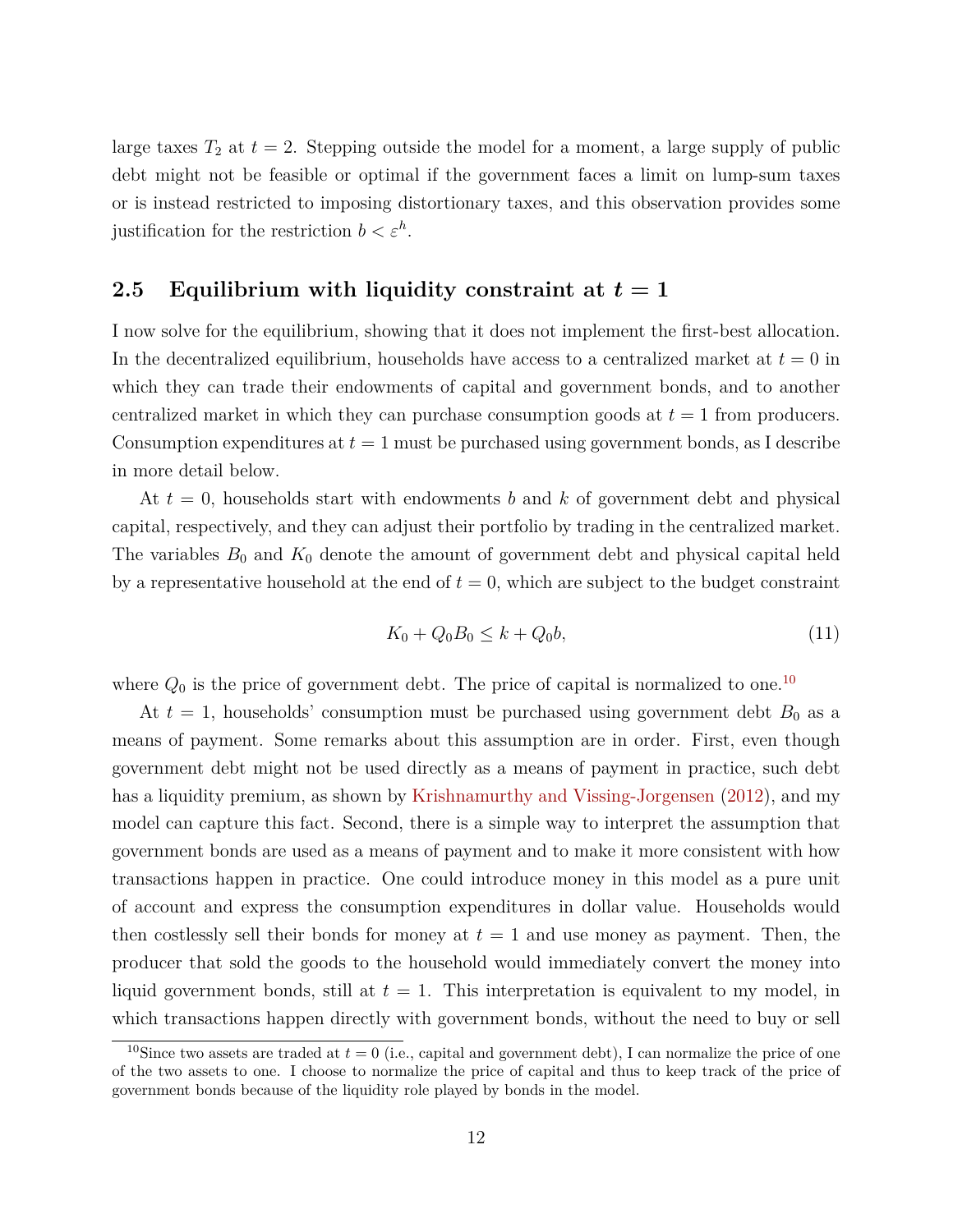bonds in exchange for money.

Another assumption that governs payment at  $t = 1$  is that securities backed by the cash flow produced by the physical capital cannot be used as payment instruments. In [Appendix](#page-45-0) [A,](#page-45-0) I discuss a simple extension in which this result can be derived endogenously by appealing to an adverse selection problem.

Given the above discussion, consumption expenditures are subject to the liquidity constraint  $C_1 \leq Q_1 B_0$ , where  $Q_1$  denotes the price at which government debt is traded in exchange for consumption goods—trades at  $t = 1$  take place in a centralized market. The liquidity constraint can be rearranged as

<span id="page-12-0"></span>
$$
\frac{1}{Q_1}C_1 \le B_0,\t\t(12)
$$

so that  $1/Q_1$  can be interpreted as the price of consumption goods in terms of government bonds. This constraint resembles a cash-in-advance constraint, as in [Lucas and Stokey](#page-43-2) [\(1987\)](#page-43-2), although liquidity here is provided by government debt.

At  $t = 2$ , consumption  $C_2$  is not subject to any liquidity constraint, but it must satisfy the budget constraint

<span id="page-12-1"></span>
$$
C_2 \le R_2 K_0 + \left(B_0 - \frac{C_1}{Q_1}\right) - T_2,\tag{13}
$$

where  $R_2K_0$  is the return on capital purchased at  $t = 0$ ,  $B_0 - C_1/Q_1$  denotes the time-2 value of the government debt not used at  $t = 1$  as a means of payment (which is positive if the liquidity constraint  $(12)$  is not binding), and  $T_2$  denotes lump-sum taxes from the government.

The problem of households is to maximize their own utility subject to the budget constraint at  $t = 1$ , [\(11\)](#page-11-1), the liquidity constraint, [\(12\)](#page-12-0), and the budget constraint at  $t = 2$ , [\(13\)](#page-12-1). The problem of investors is simpler; at  $t = 1$ , they inelastically supply one unit of consumption goods in exchange for government bonds, and at  $t = 2$ , their consumption  $X_2$  is equal to the payoff of the bonds received at  $t = 1$ , which is given by  $X_2 = 1/Q_1$ . Given *b* and households' and investors' optimal choices, the equilibrium is then determined by requiring that the markets for capital and government bonds clear at  $t = 0$ , the goods market clears at  $t = 1$ , and the budget constraint of the government holds at  $t = 2$ .

There exists a unique equilibrium. In the rest of this section, I describe the qualitative and key features of the equilibrium. I also solve for the equilibrium variables in closed form as a function of the parameters, but the details of the solution are provided in [Appendix](#page-45-1) [B.1.](#page-45-1)

At *t* = 0, all households are alike and thus hold the same amount of capital and gov-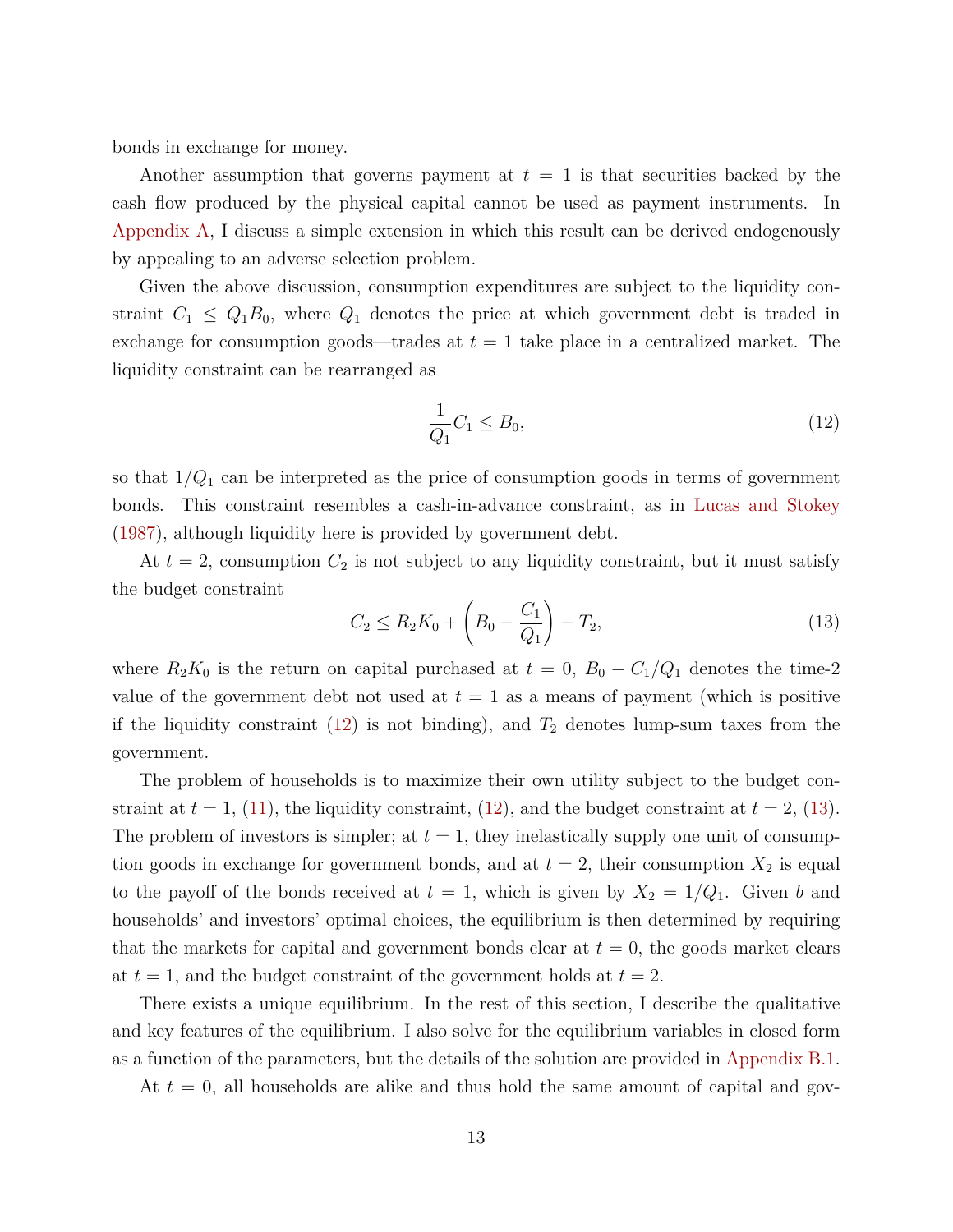ernment bonds. In particular, market clearing implies that  $K_0$  and  $B_0$  are equal to the respective endowments:  $K_0 = k$  and  $B_0 = b$ .

At  $t = 1$ , the liquidity constraint  $(12)$  is binding for impatient households (i.e., households hit by the preference shocks  $\varepsilon^h$ ). This is the case because the the time-0 price of government debt, *Q*0, includes a liquidity premium in equilibrium (i.e., government debt trades at a premium in comparison to capital). As a result, an impatient household uses all its holdings of government debt at  $t = 1$  to purchase consumption goods; if this were not the case, the household would be better off by purchasing fewer bonds and more capital at  $t = 0$ , thereby earning a higher return. Thus, the time-1 consumption of an impatient household,  $C_1^h$ , is determined by [\(12\)](#page-12-0) holding with equality:

<span id="page-13-0"></span>
$$
C_1^h = Q_1 B_0. \t\t(14)
$$

Even though  $C_1^h$  is given by [\(14\)](#page-13-0), it is useful to state the first-order condition of impatient households, in order to compare it with that of patient ones, which is derived later. Denoting  $\mu_1^h$  to be the Lagrange multiplier of the liquidity constraint [\(12\)](#page-12-0) of an impatient household, the optimality condition at  $t = 1$  is

<span id="page-13-2"></span>
$$
\varepsilon^h u'\left(C_1^h\right) = \frac{1 + \mu_1^h}{Q_1}.\tag{15}
$$

For patient households (i.e., those hit by the preference shock  $\varepsilon^l$ ), the liquidity constraint is not binding.<sup>[11](#page-13-1)</sup> Thus, their optimal time-1 consumption,  $C_1^l$ , solves the first-order condition

<span id="page-13-3"></span>
$$
\varepsilon^{l}u'\left(C_{1}^{l}\right)=\frac{1}{Q_{1}}.\tag{16}
$$

At the optimum, the marginal utility of consuming at  $t = 1$ , given by  $\varepsilon^l u^l (C_1^l)$ , is equal to the marginal utility of not spending an extra unit of government debt and, thus, carrying such an asset to  $t = 2$ . The gross return on the bonds between  $t = 1$  and  $t = 2$  is  $1/Q_1$ , and this amount can be spent at  $t = 2$ , when the marginal utility of consumption is one.

Since the liquidity constraint is binding only for impatient households, the marginal utilities of impatient and patient households are not equalized in equilibrium. That is,

<span id="page-13-1"></span><sup>&</sup>lt;sup>11</sup>The assumption  $b > 1$  in [\(10\)](#page-10-2) is sufficient to imply that the liquidity constraint of patient households is not binding in equilibrium.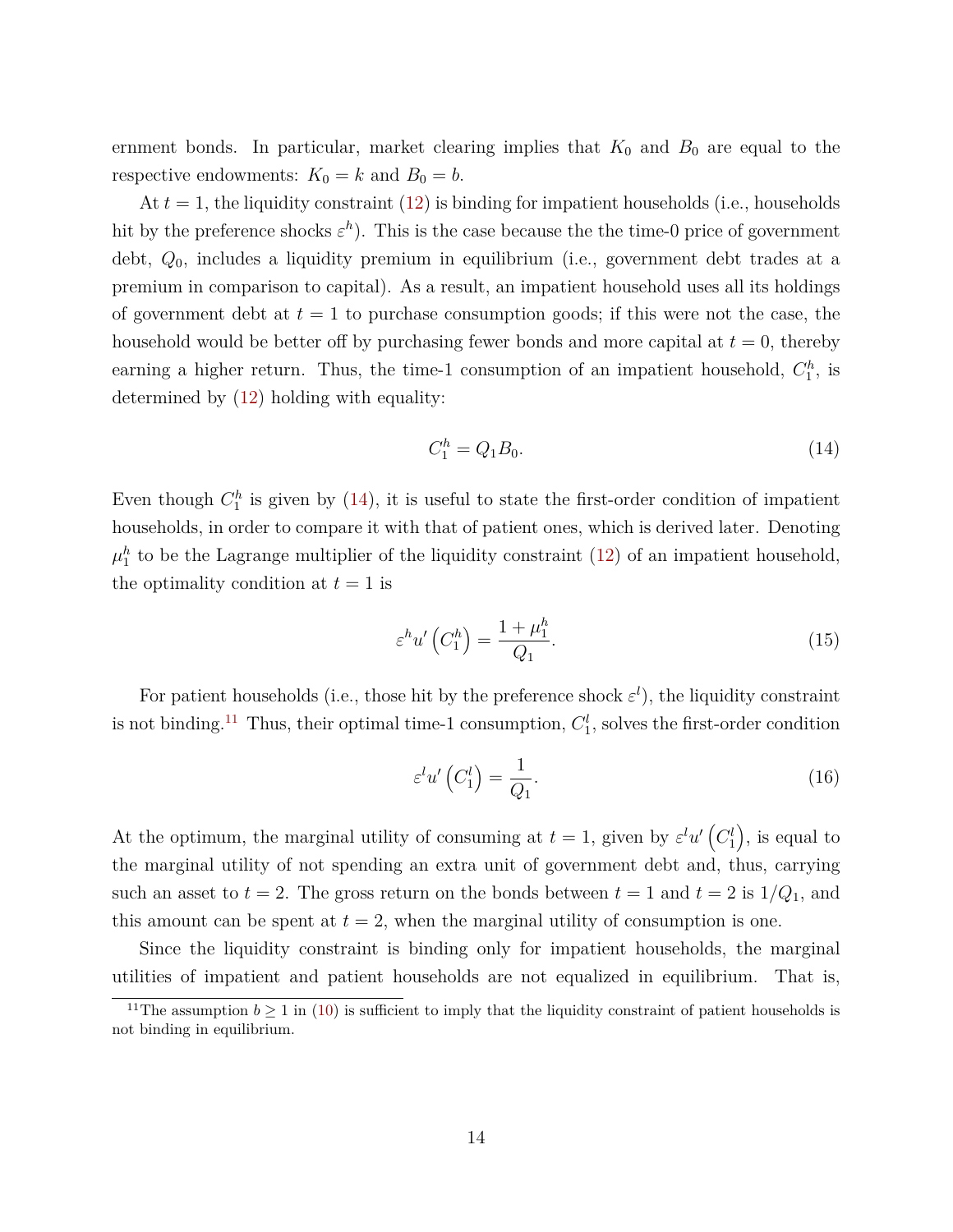Equations  $(15)$  and  $(16)$  imply

<span id="page-14-0"></span>
$$
\varepsilon^{h} u' \left( C_1^h \right) > \varepsilon^{l} u' \left( C_1^l \right). \tag{17}
$$

A comparison between [\(17\)](#page-14-0) and the planner's first-order condition [\(7\)](#page-9-1) shows that the decentralized equilibrium does not achieve the first best. Impatient households consume too little in comparison to the first best (i.e., their marginal utilities are too high) because they face a binding liquidity constraint. Patient households face a nonbinding liquidity constraint and consume too much. I elaborate further on this inefficiency in the next section.

At *t* = 0, households' demand for capital and government debt pins down the time-0 price *Q*<sup>0</sup> of government debt (recall that the price of capital is normalized at one):

<span id="page-14-2"></span>
$$
Q_0 = 1 + \kappa \mu_1^h. \tag{18}
$$

If impatient households did not face a binding liquidity constraint (i.e., if the Lagrange multiplier of their liquidity constraint were  $\mu_1^h = 0$ , the price of government debt would be the same as that of capital, that is, one. This is because the two assets have the same unitary payoff at *t* = 2 (i.e., physical capital produces on average one unit of output at  $t = 2$ , and government debt is modeled as a zero-coupon bond). However, the government debt includes the liquidity premium  $\kappa \mu_1^h$  because it relaxes the time-1 liquidity constraint of impatient households, and thus it trades at a higher price in comparison to the illiquid physical capital. Note that  $\mu_1^h > 0$  implies  $Q_0 > 1$ , and thus government debt trades above par (i.e., its return is negative). This result follows from the fact that I have not included any discounting between  $t = 0$  and  $t = 2$ . If instead I add discounting, the equilibrium value of  $Q_0$  can be less than one.<sup>[12](#page-14-1)</sup> However, all the results would be unchanged, and thus I maintain the normalization of no discounting.

#### **2.6 The inefficiency of the bankless equilibrium**

In comparison to the first best, the inefficiency of the bankless equilibrium is a cross-sectional dispersion in the marginal utility of consumption across households, which is in turn related to a cross-sectional dispersion of the Lagrange multiplier of the liquidity constraint. This result is the by-product of two assumptions: (i) the preference shocks and (ii) a limited amount of liquidity. Both assumptions (i) and (ii) are necessary to obtain such an inefficiency,

<span id="page-14-1"></span><sup>&</sup>lt;sup>12</sup>More precisely,  $Q_0$  would be less than one as long as the discount factor is sufficiently small in comparison to the liquidity premium.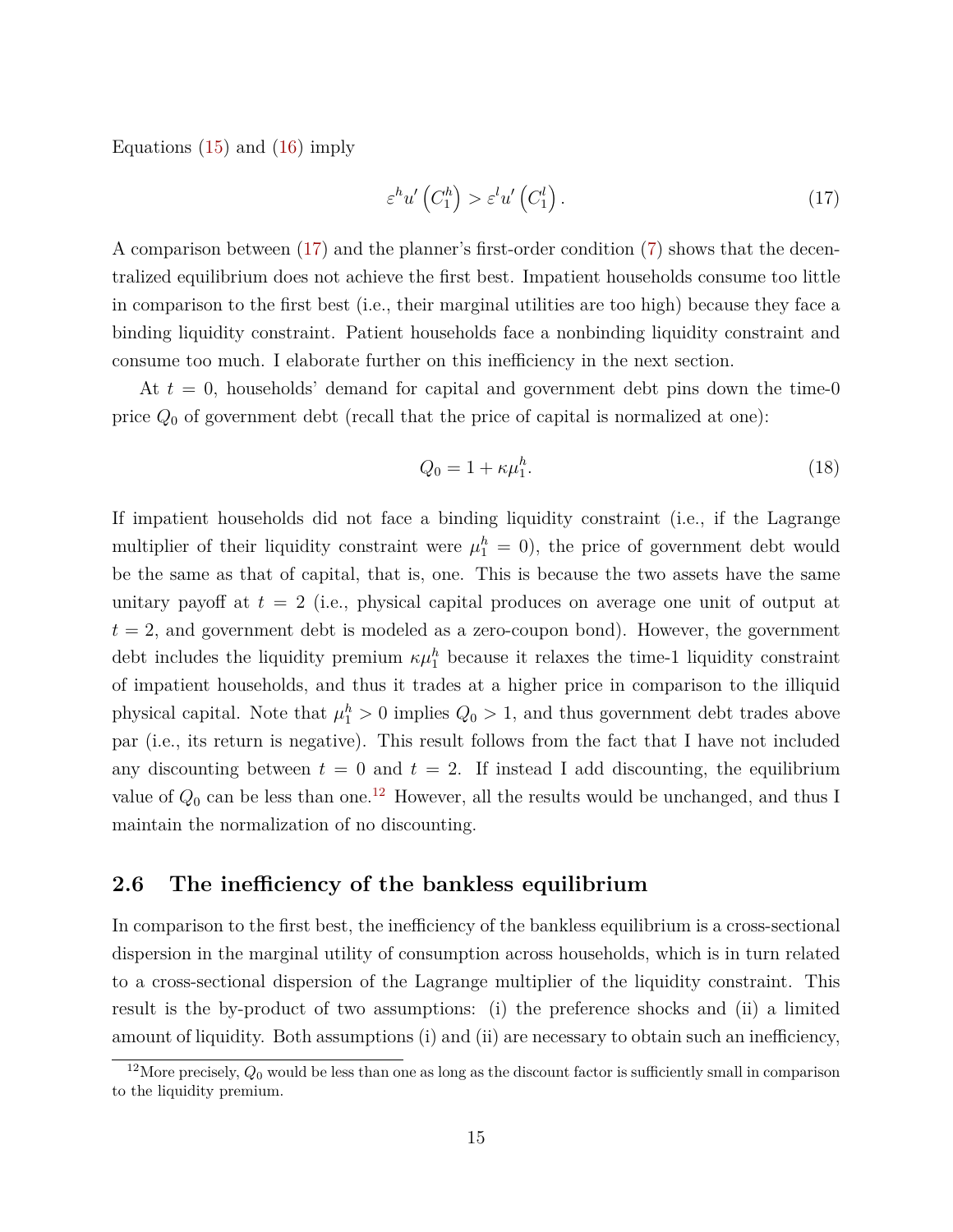as I discuss in this section.

To clarify the role of preference shocks, consider the limit in which such shocks disappear, that is,  $\{\varepsilon^h, \varepsilon^l\} \to \{1, 1\}$ . In this case, all households are identical at  $t = 1$ , and they all consume the same amount,  $C_1^h = C_1^l = 1$ , which corresponds to the first best.<sup>[13](#page-15-1)</sup> In addition, there is no liquidity premium on government bonds, and thus  $Q_0 = Q_1 = 1$ .

As a second step, I clarify the role played by the supply of liquid assets. If the supply of government debt is so large that [\(10\)](#page-10-2) is violated (i.e., if  $b \geq \varepsilon^h$ ), impatient households enter  $t = 1$  with enough liquidity to finance the first-best level of consumption. This result is akin to the Friedman rule in monetary models, in which a sufficiently large amount of liquidity implements the first best.

# <span id="page-15-0"></span>**2.7 Central bank interventions: asset purchases and liquidity injections**

Under the asset purchase policy, the government issues interest-bearing reserves through the central bank and uses the proceeds to buy capital on the market at  $t = 0$ . The central bank keeps the capital until maturity (i.e., until  $t = 2$ ), and at that point, the gross return paid by the capital is used to "buy back" the reserves and reduce the balance sheet of the central bank, similar to the approach used by the Federal Reserve to reduce its balance sheet.<sup>[14](#page-15-2)</sup>

The additional liquidity injected through this policy relaxes the liquidity constraint of impatient households and thus increases welfare. More precisely, impatient households are able to increase their consumption, and because output at  $t = 1$  is exogenously fixed, patient households must consume less. The assumption of fixed output thus helps to clarify that the effect of the central bank's interventions (as those of liquidity requirements described later) is to trigger a redistribution of resources toward liquidity-constrained agents through a general equilibrium effect.

In what follows, I use the term "government debt" and the same notation to refer to the initial debt *b* of the Treasury and the newly issued central bank reserves. Indeed, if one consolidates the Treasury and the central bank into one single government entity, there is no difference between the debt of the Treasury and that of the central bank, and Treasury securities are identical to interest-bearing central bank reserves [\(Sargent and Wallace,](#page-43-10) [1981\)](#page-43-10). This is why the government-supplied liquid security can be interpreted not only as Treasury

<span id="page-15-2"></span><span id="page-15-1"></span><sup>&</sup>lt;sup>13</sup>The result in [\(8\)](#page-9-2) implies that the first best converges to  $C_1^h = C_1^l = 1$  as  $\{\varepsilon^h, \varepsilon^l\} \to \{1, 1\}.$ 

 $14$ The approach at modeling the asset purchase policy follows [Benigno and Robatto](#page-41-13) [\(2018\)](#page-41-13), which in turn builds on [Magill, Quinzii, and Rochet](#page-43-11) [\(2016\)](#page-43-11).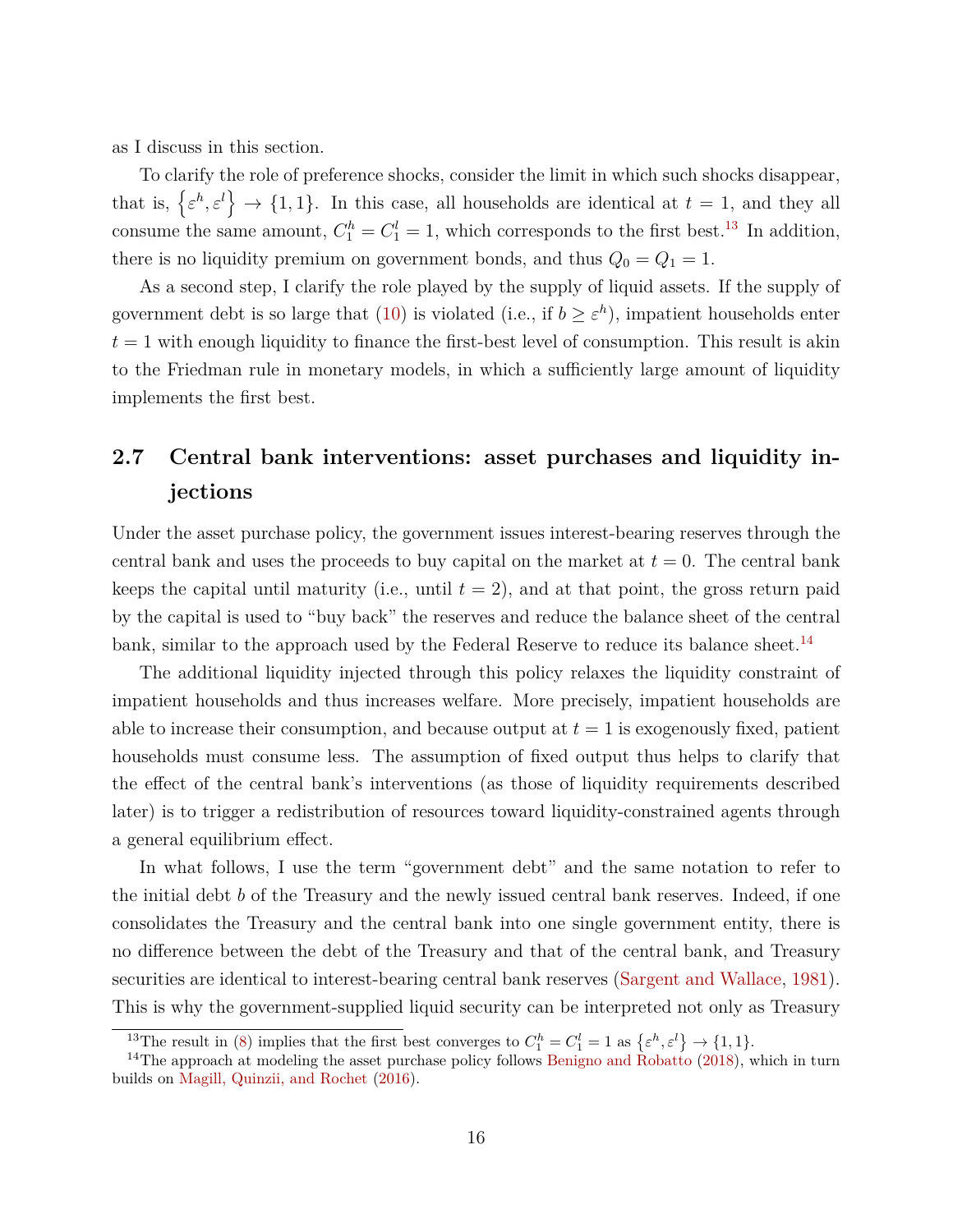securities but also as the central bank's interest-bearing reserves.

To describe the asset purchase policy, I amend the model to allow the government to increase the supply of government debt to  $b_0 \geq b$  at  $t = 0.15$  $t = 0.15$  The government uses the resources collected by issuing  $b_0 - b$  units of new debt to purchase capital  $k_0$ , and the budget constraint of the government at  $t = 0$  is

<span id="page-16-1"></span>
$$
Q_0 (b_0 - b) = k_0. \t\t(19)
$$

At  $t = 2$ , the government repays the debt  $b_0$  (i.e., the initial debt  $b$  and the new debt  $b_0 - b$ ). To do so, the government uses not only taxes but also the return on the capital  $k_0$ purchased at  $t = 0$ . Thus, the government budget constraint at  $t = 2$ , which is given by [\(9\)](#page-10-1) under no interventions, is now given by

<span id="page-16-2"></span>
$$
b_0 = T_2 + R_2 k_0. \tag{20}
$$

Unlike the model with no interventions, taxes  $T_2$  are not constant anymore and are instead contingent on the return on capital purchased by the central bank, which is given by *R*2. Depending on  $R_2$  and on the amount of debt and capital  $b_0$  and  $k_0$ , taxes  $T_2$  might be higher or lower (or the same) in comparison to the model with no interventions. If one wants to interpret the newly issued debt  $b_0 - b$  as central bank reserves, then the central bank could either make a profit or incur a loss (or break even). If the central bank makes a profit, it rebates it to the Treasury, which in turn needs to raise fewer taxes from households to repay the initial debt *b*. If instead the central bank incurs a loss, the Treasury recapitalizes the central bank, which in turn requires that higher taxes  $T_2$  be imposed in comparison to the economy with no interventions.

Asset purchases increase the liquidity available in the economy and relax the binding liquidity constraint of impatient households (i.e., that of households with preference shocks  $\varepsilon^h$ ). Thus, consumption  $C_1^h$  of impatient households increases and, because of market clearing, consumption  $C_1^l$  of patient households decreases. The ultimate effect of the intervention is to improve the cross-sectional distribution of consumption, thereby "bringing" the economy closer to the first best. In addition, when the economy is not at the first best, any extra dollar of asset purchases reduces the price of government debt by shrinking the liquidity premium,  $\partial Q_0/\partial k_0 < 0$ .

<span id="page-16-0"></span><sup>&</sup>lt;sup>15</sup>If one wants to interpret the asset purchase policy as implemented by the central bank, then the additional debt  $b_0 - b$  must be interpreted as central bank reserves.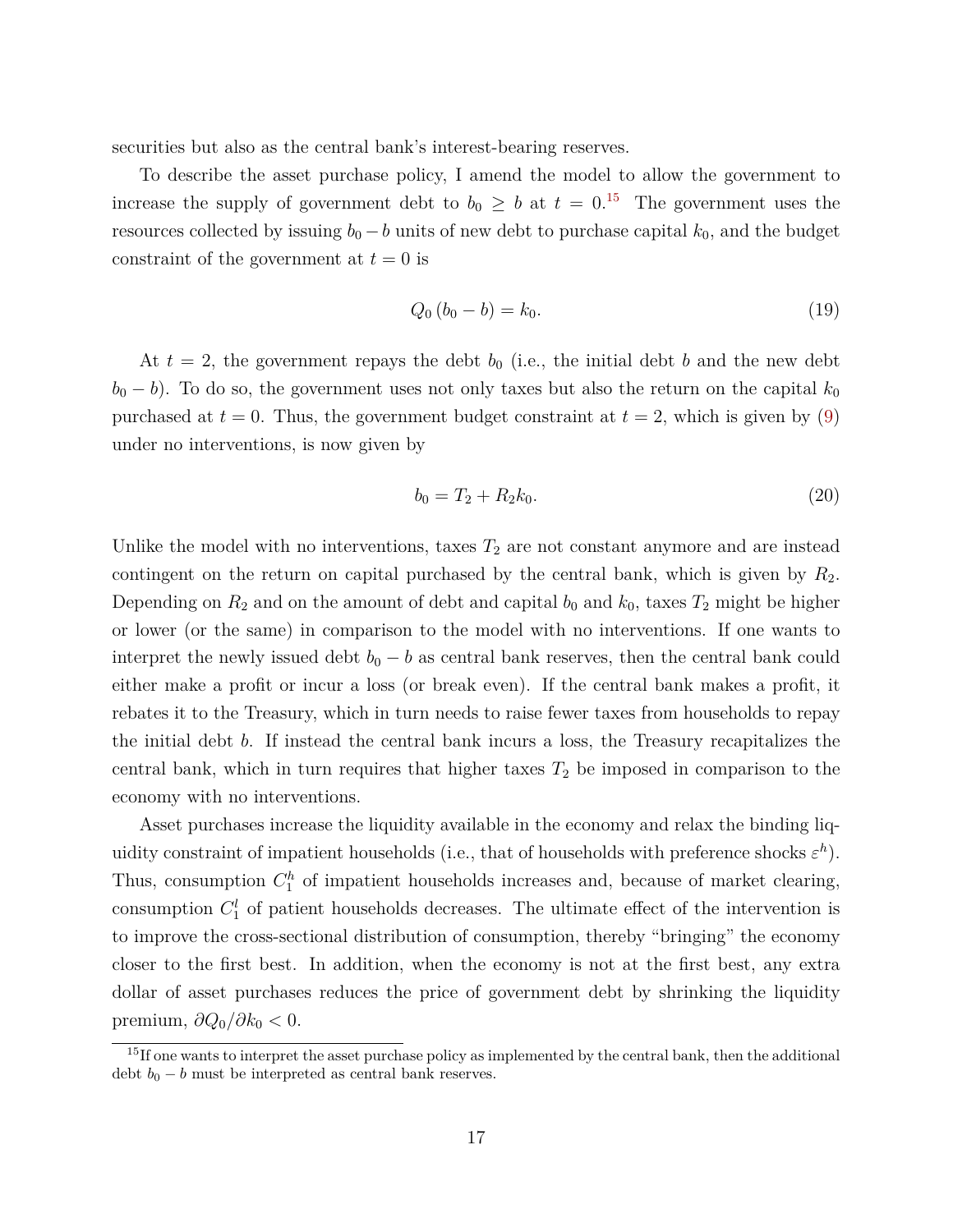Without any limit or costs associated with taxes  $T_2$ , the government could implement a sufficiently large asset purchase program that achieves the first best. This is because any loss incurred by the central bank can be offset simply by raising more taxes and because taxes are non-distortionary. [Appendix](#page-46-0) [B.2](#page-46-0) formalizes the effects of asset purchases absent any restrictions on *T*2.

To limit the power of the central bank and the size of the asset purchase program it can implement, I impose a limit on the amount of taxes that the government can raise. To keep the analysis simple, I assume that the government cannot raise taxes above the level that arises without interventions, and thus  $T_2$  must satisfy

<span id="page-17-0"></span>
$$
T_2 \le b. \tag{21}
$$

This is a simple assumption to model a limit on fiscal capacity. In a richer model in which the government can use only distortionary taxes, the government might not find it optimal to implement large asset purchases. If there are states of the world in which the central bank needs to be recapitalized, distortionary taxes must be raised, which might be very costly if such states are also associated with low output. However, modeling distortionary taxes would substantially complicate the model and the analysis.

The next proposition formalizes the asset purchase policy under the restriction in [\(21\)](#page-17-0). The full characterization of the equilibrium under the asset purchase policy and the proof of [Proposition](#page-17-1) [2.1](#page-17-1) are provided in [Appendix](#page-47-0) [B.3.](#page-47-0)

<span id="page-17-1"></span>**Proposition 2.1.** *(Optimal asset purchases with limit on taxes) Assume*  $k \geq \varepsilon^h - b$ *. Under the limit on taxes in* [\(21\)](#page-17-0)*, the optimal asset purchase program is a purchase of capital and a supply of government debt*

$$
\{k_0, b_0\} = \begin{cases} \{0, b\} & \text{if } \underline{a} \leq \frac{b}{b(1-\kappa) + \kappa \varepsilon^h} \\ \left\{\frac{\kappa \varepsilon^h}{1 - \underline{a}(1-\kappa)} - \frac{b}{\underline{a}}, \frac{\kappa \varepsilon^h \underline{a}}{1 - \underline{a}(1-\kappa)}\right\} & \text{if } \underline{a} > \frac{b}{b(1-\kappa) + \kappa \varepsilon^h} .\end{cases}
$$

The limit in [\(21\)](#page-17-0) is equivalent to a non-negativity constraint on the state-contingent profits earned through the asset purchase intervention. Notwithstanding such a limit, the government can implement the policy as long as the return  $R_2 = \underline{a}$  earned by the risky capital in the low state is sufficiently large. In this case, a moderate asset purchase does not violate [\(21\)](#page-17-0) because it exploits an arbitrage opportunity. The newly issued government debt pays a return  $1/Q_0 < 1$  because of the liquidity premium, whereas the new capital has an expected return  $\mathbb{E}\left\{R_2\right\} = 1$ . As long as  $1/Q_0$  is sufficiently small (in particular, as long as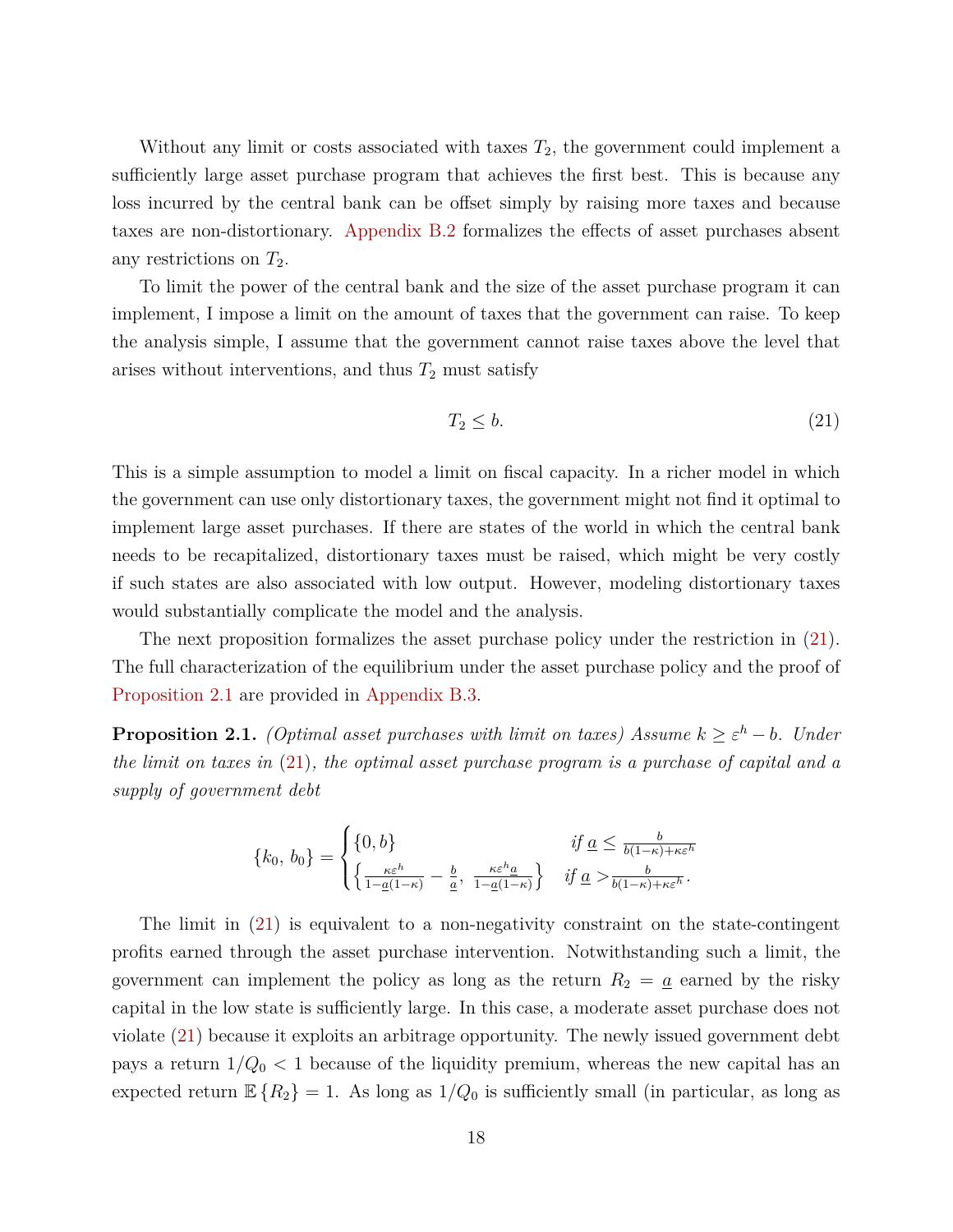$1/Q_0 \leq \underline{a}$ , the arbitrage opportunity implies no losses even in the low state. As a result, the government issues debt and purchases capital up to the point at which the limit on taxes [\(21\)](#page-17-0) is binding in the low state (i.e., when  $R_2 = \underline{a}$ ).<sup>[16](#page-18-0)</sup> If instead  $1/Q_0$  is large (which is the case if  $\underline{a}$  is small), the losses incurred in the low state by purchasing the risky capital offset the gains from issuing government debt at a premium, and thus asset purchases cannot be implemented without violating [\(21\)](#page-17-0).

The asset purchase policy increases welfare but does not implement the first best, in general. The first best can be achieved only in the limit as the capital becomes riskless. In this case, the central bank increases government debt up to the point of satiating the liquidity needs of the economy, and the riskless capital backs the repayment of the debt at  $t=2$ .

**Corollary 2.2.** In the limit in which  $\underline{a} \rightarrow 1$ , the optimal asset purchase program is  $\{k_0, b_0\} \rightarrow$  $\{\varepsilon^h - b, \varepsilon^h\}$  and implements the first best. However, for any  $a < 1$ , the optimal asset pur*chase program does not implement the first best.*

In the bank-runs literature that abstracts from near-money assets, an economy-wide increase in liquidity typically comes at the expense of lower investments in a long-term, illiquid, and productive asset. In my model, however, the central bank can increase the economy-wide supply of liquidity simply by "printing" additional near-money assets at essentially no costs, without affecting real investments. My framework indicates that central bank interventions are limited by the fiscal capacity of the government, rather than the reduction in productive investments.

#### **2.8 Liquidity requirements: a preview**

The asset purchase policy studied in [Section](#page-15-0) [2.7](#page-15-0) increases welfare but cannot, in general, implement the first best. In this bankless economy, no further intervention is possible, but in the full model with banks of [Section](#page-20-0) [3,](#page-20-0) an additional policy intervention that imposes liquidity requirements on some banks at  $t = 1$  will increase welfare. The objective of this section is to use the simpler bankless economy to give a preview of the logic and the welfare effects of liquidity requirements, even though the full analysis of liquidity requirements will be undertaken in the full model of [Section](#page-20-0) [3.](#page-20-0)

<span id="page-18-0"></span><sup>&</sup>lt;sup>16</sup>If the limit were not binding when  $R_2 = \underline{a}$ , the central bank could increase its asset purchase program. Note also that, in the high state, the asset purchase policy generates profits, and thus [\(21\)](#page-17-0) is slack because the government needs to collect fewer taxes in comparison to the baseline case with no intervention.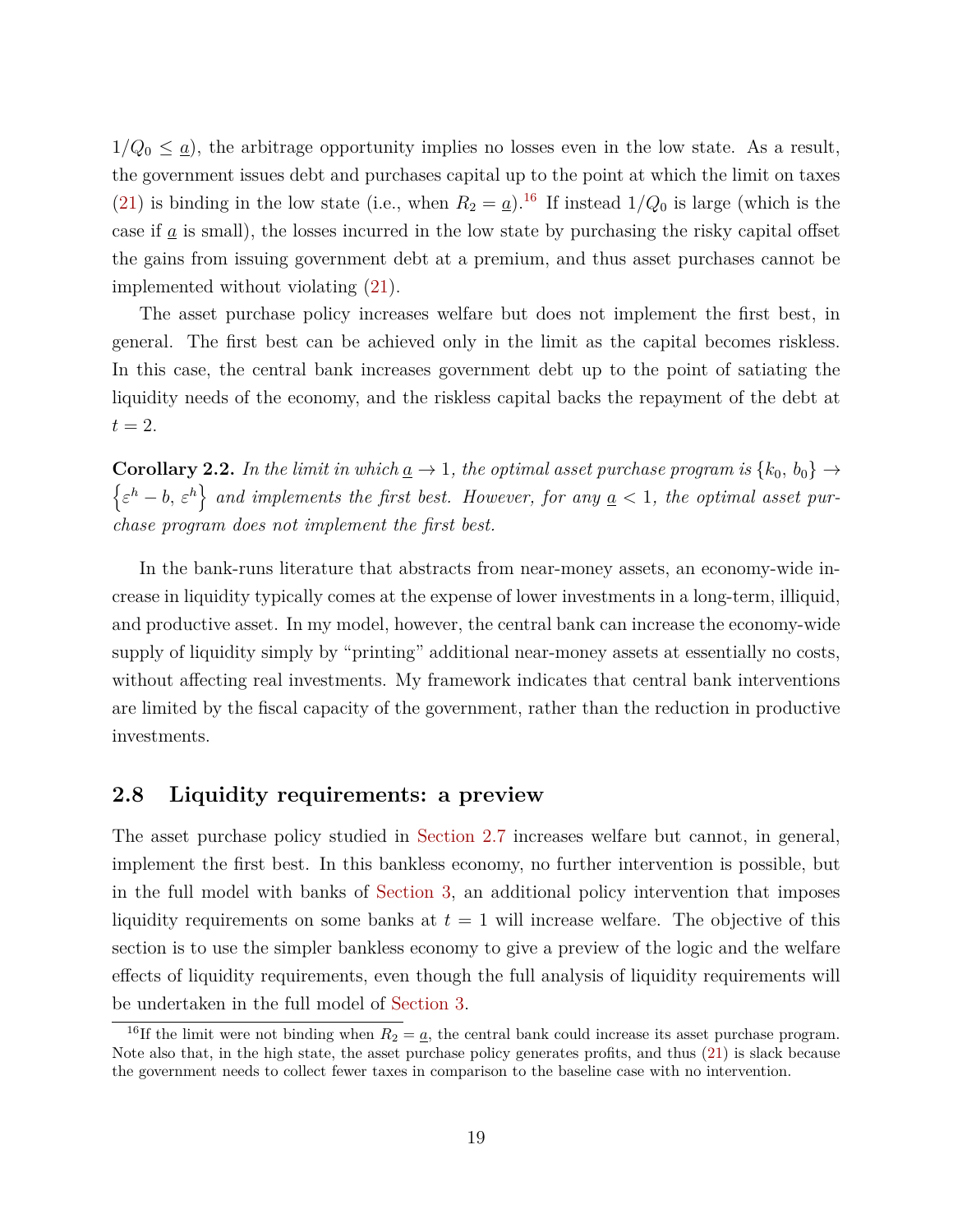In the full model with banks of [Section](#page-20-0) [3,](#page-20-0) liquidity requirements will reduce the crosssectional dispersion of households' marginal utilities at  $t = 1$ . This will be achieved by reducing the consumption of liquidity-unconstrained households and increasing that of liquidityconstrained households. I use the bankless economy to study the effect of a similar change in the consumption allocation at  $t = 1$ . That is, I slightly tilt the consumption allocation away from the equilibrium by reducing the consumption of households with a nonbinding liquidity constraint—here, the patient households—and increasing the consumption of households with a binding liquidity constraint—here, the impatient households. Let me stress that the analysis that follows is conditional on the ability to implement these changes in the consumption allocation. While I do not take a stand on how this is possible in the bankless economy, the full model with banks of [Section](#page-20-0) [3](#page-20-0) will show that this effect can be achieved with liquidity requirements imposed on some banks.

The change in the consumption allocation that I consider increases welfare. That is not surprising, given that patient households consume too much and impatient households consume too little in comparison to the first best. Nonetheless, this exercise is useful because it clarifies how this change in the consumption allocation interacts with prices and the liquidity constraints.

A marginal reduction in the consumption of patient households,  $C_1^l$ , is equivalent to a reduction in the consumption *expenditures* of these agents. That is, I am implicitly forcing patient households to use fewer government bonds to purchase  $C_1^l$  at  $t = 1$ . Since fewer government bonds are traded at  $t = 1$ , the remaining ones that are traded—including those held by impatient households—become more valuable because they are traded against the same amount of consumption goods. Thus, the purchasing power of impatient households goes up, generating a first-order welfare gain because these agents face a binding liquidity constraint. Patient households face a welfare loss because of the lower  $C_1^l$ , but the loss is only second-order because their liquidity constraint is not binding in the unregulated equilibrium.

The effect of a marginal change in the consumption  $C_1^l$  of patient households on welfare W can be characterized using  $(4)$ :

$$
\frac{\partial \mathcal{W}}{\partial C_1^l} = \kappa \varepsilon^h u' \left( C_1^h \right) \frac{\partial C_1^h}{\partial Q_1} \frac{\partial Q_1}{\partial C_1^l} + (1 - \kappa) \varepsilon^l u' \left( C_1^l \right).
$$

Crucially, a change in  $C_1^l$  affects the price  $Q_1$  of government bonds. This, in turn, affects impatient households' consumption  $C_1^h$  because these households face a binding, pricedependent liquidity constraint. Indeed, the term  $\partial C_1^h / \partial Q_1$  can be computed using the bind-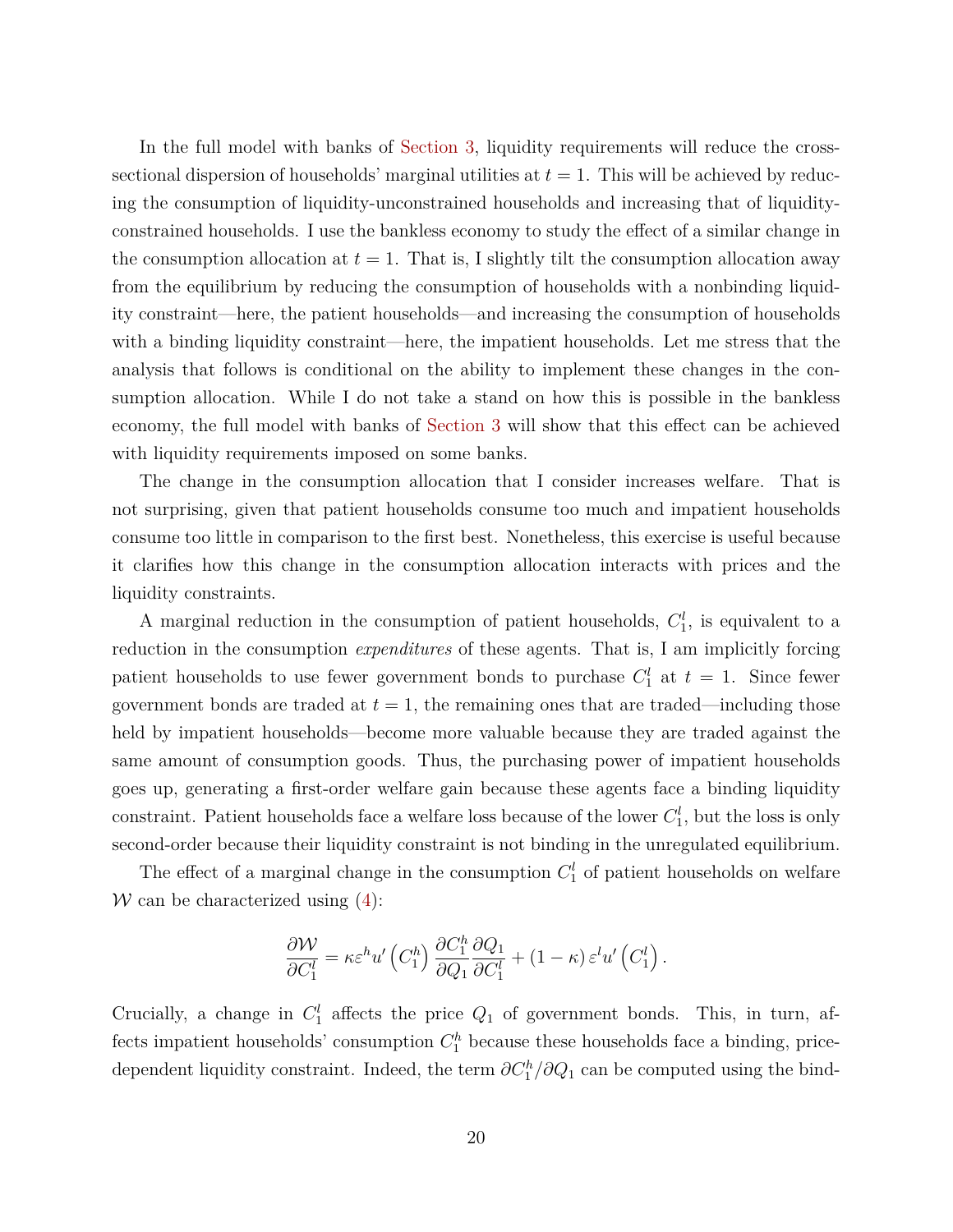ing liquidity constraint of impatient households, [Equation](#page-13-0) [\(14\),](#page-13-0) whereas the term *∂Q*1*/∂C<sup>l</sup>* 1 can be computed using the goods market clearing condition at  $t = 1$ , [Equation](#page-9-4)  $(5)^{17}$  $(5)^{17}$  $(5)^{17}$  It follows that

<span id="page-20-2"></span>
$$
\frac{\partial \mathcal{W}}{\partial C_1^l} = (1 - \kappa) \left[ \varepsilon^l u' \left( C_1^l \right) - \varepsilon^h u' \left( C_1^h \right) \right] < 0,\tag{22}
$$

where the inequality uses the fact that the marginal utility of impatient households,  $\varepsilon^h u'$   $(C_1^h)$ , is higher in comparison to that of patient households,  $\varepsilon^{l} u' (C_1^l)$ , as noted in [\(17\)](#page-14-0). Thus, a marginal reduction in the consumption  $C_1^l$  of patient households generates an increase in welfare. (The derivative in [\(22\)](#page-20-2) is negative because it describes the effects of a marginal *increase* in  $C_1^l$ .)

The marginal twist in the consumption allocation that is studied here is effective because the allocation differs from the first best. If consumption were at the first best, Equations [\(7\)](#page-9-1) and [\(22\)](#page-20-2) would imply that  $\partial \mathcal{W}/\partial C_1^l = 0$ . More generally, this exercise increases welfare only if there is an inefficient cross-sectional dispersion in the marginal utilities of consumption across households. In standard models that study liquid assets without preference shocks, this cross-sectional dispersion does not arise, and thus this exercise does not affect welfare.

Let me emphasize again that the objective of this section is just to provide a simple intuition for the role and effects of liquidity regulation in the full model of [Section](#page-20-0) [3.](#page-20-0) In that model, a fraction of the banks will become insolvent at  $t = 1$ , and the liquidity regulation will be imposed on banks that remain solvent at  $t = 1$ . Thus, the liquidity regulation in the full model can easily be implemented by a planner or regulator that has the ability to observe whether a bank is insolvent or not, without the need to be able to directly alter the consumption allocation or consumption expenditure of households.

## <span id="page-20-0"></span>**3 Full model with banks**

The results of the bankless economy open up a role for banks to redistribute liquid assets between households after the realization of the preference shocks. This section studies the optimal arrangement that is offered by competitive banks to insure against preference shocks, and the implications for policy interventions and welfare. The results about asset purchases extend to this economy with banks and are qualitatively unchanged. In addition, the optimal policy includes a liquidity requirement imposed on some banks.

If banks are introduced in the environment of [Section](#page-6-0) [2,](#page-6-0) the equilibrium implements the

<span id="page-20-1"></span><sup>&</sup>lt;sup>17</sup>More precisely, the goods market clearing condition [\(5\)](#page-9-4) needs to be evaluated at  $C_1^h = Q_1 b$ .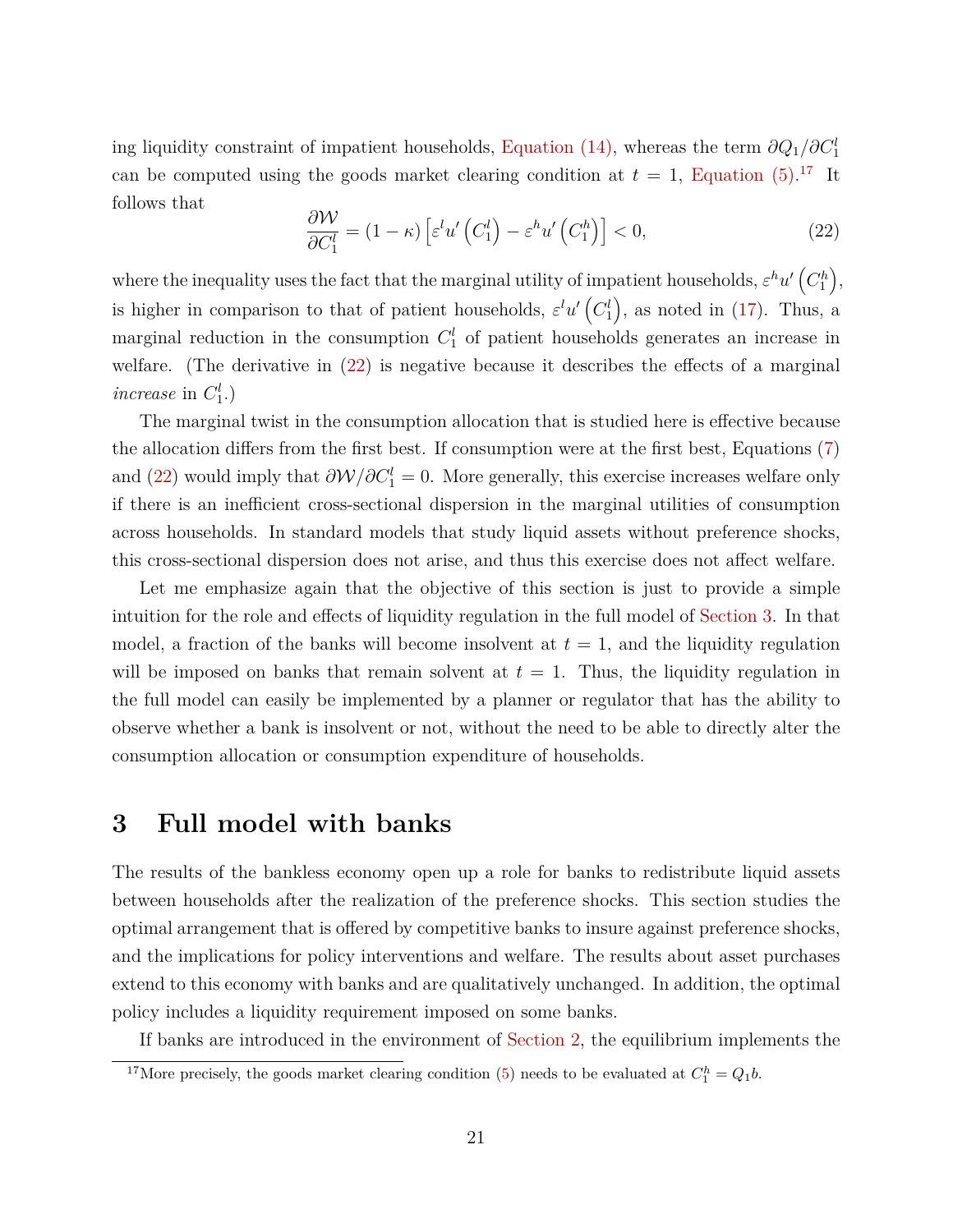first best without the need for any policy interventions.<sup>[18](#page-21-0)</sup> To generate banking crises, I make a simple extension by adding idiosyncratic shocks to the return on physical capital, in addition to the aggregate shocks. These idiosyncratic shocks generate fundamental insolvencies of a fraction of the banks in the economy, similar to the fundamental-based runs in [Allen and](#page-41-2) [Gale](#page-41-2)  $(1998).^{19}$  $(1998).^{19}$  $(1998).^{19}$  $(1998).^{19}$ 

I derive the optimal deposit contract under the assumption that banks take prices as given and thus do not internalize the possible externalities associated with the deposit contract that they offer. To do so, I assume that households are spatially separated across many *locations*. Each location is small with respect to the whole economy, but large enough so that the law of large numbers about households' preference shocks holds at each location. In addition, I assume that each location hosts at most one bank, although multiple banks can compete to offer the best contract in each location. Crucially, households have access only to the bank in their own location.

Although each bank offers the optimal deposit contract, the equilibrium is inefficient because of a pecuniary externality. This is because each bank takes prices as given, but prices enter the binding liquidity constraint of households with high liquidity needs and deposits at insolvent banks. Solvent banks do not internalize that their distribution of liquidity at  $t = 1$ affects the purchasing power of the liquidity-constrained households through the price of liquid assets. A regulator can address the externality and improve welfare by forcing banks to offer a different contract, which boils down to a liquidity requirement at  $t = 1$  on banks that remain solvent.

More formally, the pecuniary externality is related to the generic inefficiency in incomplete market economies [\(Geanakoplos and Polemarchakis,](#page-42-10) [1986\)](#page-42-10). In the context of banking models, [Allen and Gale](#page-41-4) [\(2004\)](#page-41-4) have shown that policy interventions can be justified by market incompleteness, whereas they tend to be not unnecessary in models with complete markets. In my model, the market incompleteness is the inability, for banks, to insure against the idiosyncratic shocks to physical capital; these are the shocks that generate the insolvencies of a fraction of banks in the economy.

<span id="page-21-0"></span><sup>&</sup>lt;sup>18</sup>The logic is the same as in the good equilibrium of [Diamond and Dybvig](#page-41-1) [\(1983\)](#page-41-1), in which banks fully insure households against preference shocks.

<span id="page-21-1"></span><sup>&</sup>lt;sup>19</sup>All the results of the bankless economy are unchanged if one solves for the bankless equilibrium in the economy with idiosyncratic shocks to capital.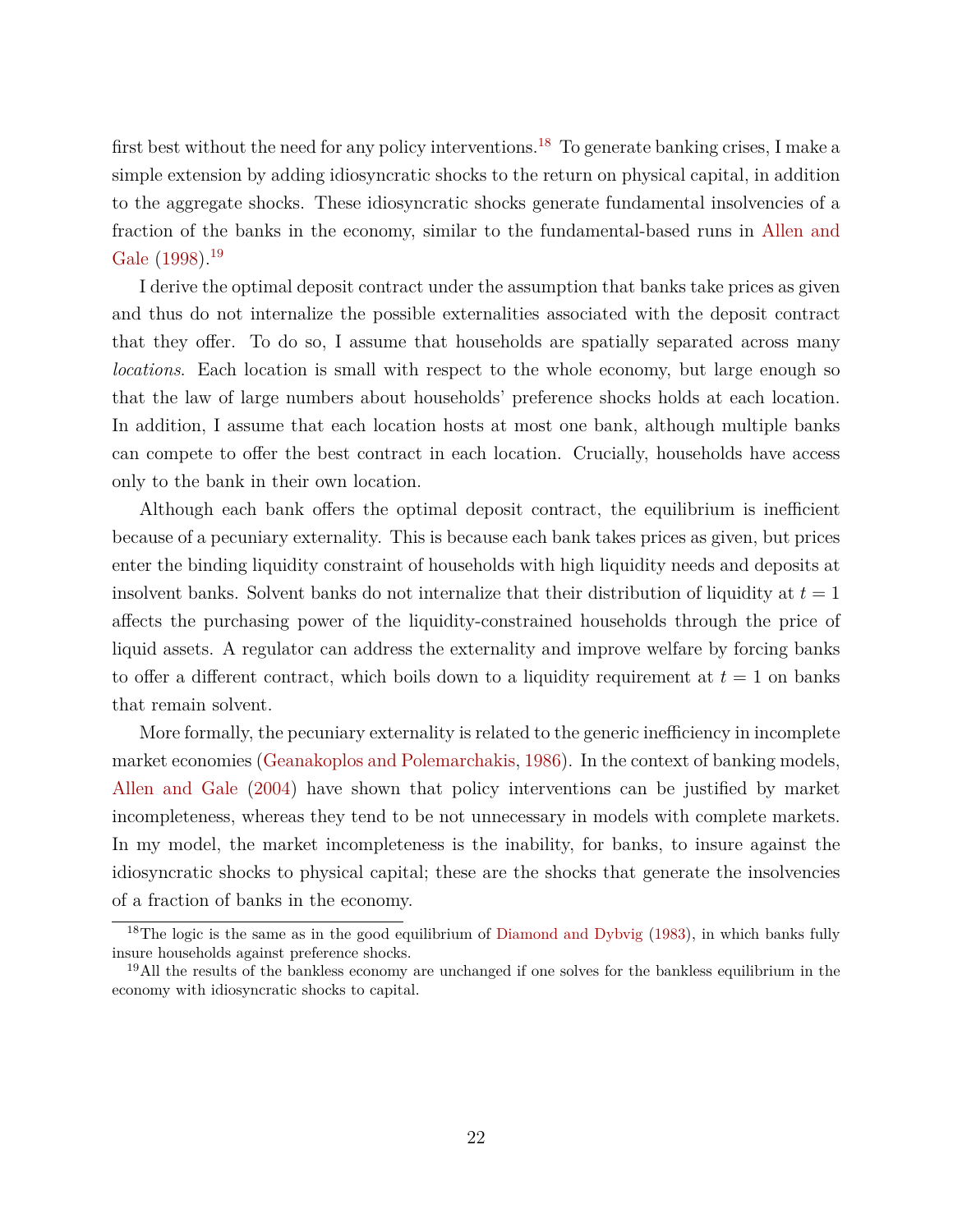#### **3.1 Extended environment with idiosyncratic shocks to capital**

The environment is very similar to that of the bankless economy, with the addition of some assumptions that describe the interactions between households and banks and of idiosyncratic shocks that hit physical capital and generate the insolvencies of a fraction of banks.

#### **3.1.1 Households, banks, and producers**

Households are located on a continuum of spatially separated locations. Each location hosts a continuum of households, and thus there is a double continuum of households in the economy. The total mass of households is normalized to one, and the law of large numbers about the preference shocks holds in each location and in the economy as a whole.<sup>[20](#page-22-0)</sup>

In each location, banks compete to offer the best deposit contract, although only one bank operates in each location in equilibrium. Thus, banks offer the deposit contract that maximizes households' utility, earning zero profits. Moreover, each bank operates only in one location (or at most in finitely many locations), and thus takes prices as given.

Households have access only to one bank—namely, the bank that operates in their own location—but they can also access the centralized market where they can purchase consumption goods using government bonds at  $t = 1$ . I also allow banks to access the Walrasian market at  $t = 0.21$  $t = 0.21$ 

Producers are the same as in the baseline model. That is, they inelastically sell one unit of consumption goods to households at  $t = 1$  and have linear utility at  $t = 2$ .

#### **3.1.2 Idiosyncratic shocks to capital**

Recall from [Section](#page-7-4) [2.1](#page-7-4) that the productivity of the *k* units of capital that each household is endowed with is subject to aggregate shocks. In this full model, I assume that capital is subject not only to such aggregate shocks but also to idiosyncratic shocks whose realization differs across locations.

The overall productivity of capital is still denoted by  $R_2$ , but now  $R_2 = a_2 \psi_2$ , where  $a_2$  denotes the aggregate shock as in [Section](#page-7-4) [2.1,](#page-7-4) whereas  $\psi_2$  is an idiosyncratic component

<span id="page-22-0"></span> $20$ This assumption is in line with the results of [Al-Najjar](#page-40-1) [\(2004\)](#page-40-1) about the law of large numbers in large economies.

<span id="page-22-1"></span><sup>&</sup>lt;sup>21</sup>Similar to the bankless economy, no trade takes place in the unregulated equilibrium at  $t = 0$ . Thus, access to markets at  $t = 0$  matters only to implement the asset purchase policy. Indeed, the results of the unregulated equilibrium and those associated with the liquidity regulation can be generalized to models in which there is no trade at  $t = 0$ , and the only market is that of consumption goods at  $t = 1$ .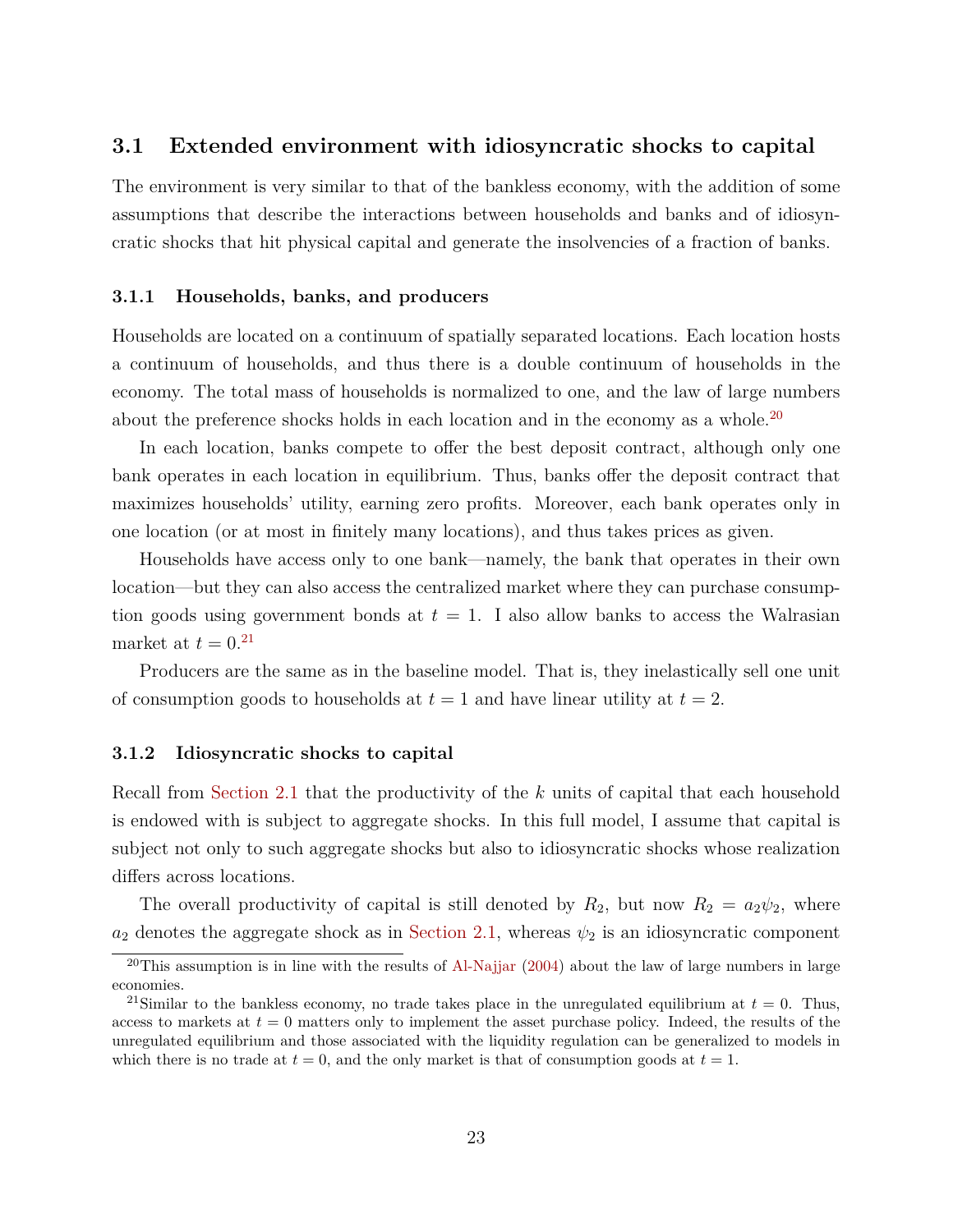whose realization differs across location. The aggregate shock has the same stochastic pro-cess described in [Section](#page-7-4) [2.1,](#page-7-4) that is,  $a_2 = \bar{a} > 1$  with probability  $1 - \pi$  and  $a_2 = \underline{a} < 1$ with probability  $\pi$ , subject to the normalization  $\mathbb{E}\left\{a_2\right\} = 1$ . Similar to the bankless economy, the aggregate shock is realized at  $t = 2$  and only affects the ability of the central bank to implement asset purchases, without interacting with the results of the unregulated equilibrium.

The term *ψ*<sup>2</sup> denotes the idiosyncratic component of the shock and differs across locations. Even though the shock  $\psi_2$  affects the output of capital at  $t = 2$ , its realization becomes common knowledge at  $t = 1$ , without any noise. At each location, the idiosyncratic shock takes the value

$$
\psi_2 = \begin{cases} \overline{\psi} > 1 \quad \text{with probability } 1 - \alpha \\ \underline{\psi} = 0 \quad \text{with probability } \alpha. \end{cases}
$$

I impose the normalization  $\mathbb{E} \{\psi_2\} = 1$ , so that  $\mathbb{E} \{R_2\} = 1$  still holds.<sup>[22](#page-23-0)</sup> The baseline model of [Section](#page-6-0) [2](#page-6-0) corresponds to the case  $\alpha = 0.23$  $\alpha = 0.23$ 

The role of the idiosyncratic shocks to capital is to generate insolvencies of some banks. More precisely, a fraction  $\alpha$  of the banks will be hit by the bad idiosyncratic shock to capital,  $\psi$ , and will become insolvent. The equilibrium results will resemble those in [Allen and Gale](#page-41-2) [\(1998\)](#page-41-2). A bank in a location with shock  $\psi_2 = 0$  earns a zero gross return from investing in capital,  $R_2 = 0$ . This bank is insolvent and thus is forced to pay liquid assets to all households—including patient ones—to elicit truthful revelation of the preference shocks. This result can be interpreted as a haircut on deposits (i.e., a bail-in) or a run (i.e., all depositors get the same amount of liquidity at  $t = 1$ , independently of their preference shock). For a bank in a location hit by the good idiosyncratic shock  $\overline{\psi} > 1$ , however, it is feasible to distribute more liquidity to impatient households at  $t = 1$  and compensate patient households by paying them more at  $t = 2$ , thereby providing insurance against the preference shocks.

One of the players that can hold physical capital is the government, which can acquire the capital through asset purchases at  $t = 0$ . The government is a large player in the economy, in the sense that it can acquire a large amount of assets in comparison to a single

<span id="page-23-0"></span><sup>22</sup>I assume that markets are exogenously incomplete with respect to the idiosyncratic shocks to capital. That is, it is not possible to write contracts that insure against the realization of the bad shock *ψ*. This incompleteness might also be derived endogenously. For instance, one can assume that the incompleteness arises from a lack of commitment to delivering insurance payments to locations hit by the bad idiosyncratic shock to capital  $\psi$ .

<span id="page-23-1"></span><sup>&</sup>lt;sup>23</sup>If  $\alpha = 0$  (and thus  $\overline{\psi} = 1$  according to the normalization  $\mathbb{E} \{\psi_2\} = 1$ ), all banks remain solvent and there is no financial crisis in equilibrium.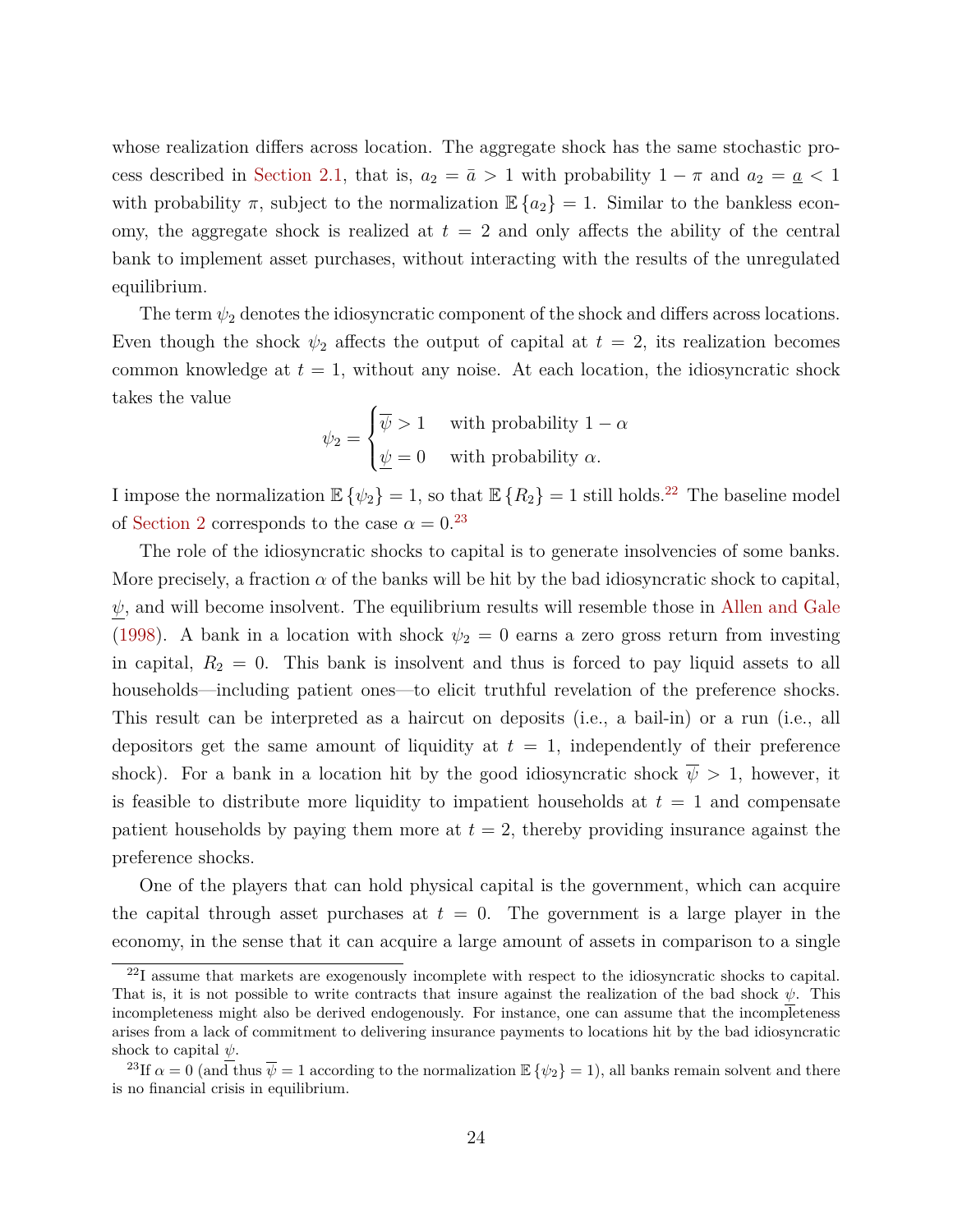bank.[24](#page-24-0) For simplicity, I assume that the government is large enough to the point that it is able to differentiate its holdings of physical capital. As a result, the government is not subject to idiosyncratic shocks (unlike private banks, which are subject to that risk). This assumption is not crucial but dramatically simplifies the analysis. As long as the government is subject to aggregate shocks and to the restriction on taxes imposed in [Section](#page-15-0) [2.7,](#page-15-0) the government cannot achieve the first best using asset purchases, and a role for banks and liquidity regulation arises. Exposing the government to idiosyncratic shocks would require the specification of a more complicated process for  $\psi_2$ , but it would not change the qualitative message of the policy analysis.<sup>[25](#page-24-1)</sup> The time-2 return on capital earned by the government is thus  $R_2 = \mathbb{E} \{\psi_2\}$   $a_2$ , or, using the normalization  $\mathbb{E} \{\psi_2\} = 1$ ,  $R_2 = a_2$ .

In the relevant case in which  $\alpha > 0$ , a financial crisis always happens at  $t = 1$ . This is an implication of this simple setting, it is useful to keep the analysis simple, and it is consistent with the focus of the paper on crisis times. However, the model could be extended to allow for two aggregate states at *t* = 1 (i.e., one state in which a crisis occurs and another state in which it does not) without altering the logic of the results.

#### **3.2 Households, banks, and government choices**

At *t* = 0, households give all their endowments of physical capital *k* and government liquidity *b* to the bank in their own location, following a standard approach in deriving optimal contracts in the banking literature.<sup>[26](#page-24-2)</sup> The bank sets up the optimal mechanism to distribute government bonds to households at  $t = 1$  and the output produced by the physical capital at  $t = 2$ .

At  $t = 0$ , each bank faces the budget constraint

<span id="page-24-3"></span>
$$
K_0 + Q_0 B_0 \le k + Q_0 b,\tag{23}
$$

where now  $K_0$  and  $B_0$  denote the amount of capital and government bonds held by the bank, and *Q*<sup>0</sup> still denotes the price of government bonds.

At *t* = 1, the realization of the idiosyncratic shock to capital at each location becomes common knowledge, households privately learn the realization of their own preference shocks,

<span id="page-24-0"></span> $^{24}$ Formally, the government can acquire an amount of capital with positive measure, whereas each bank is atomistic and thus its holdings have zero measure.

<span id="page-24-1"></span><sup>&</sup>lt;sup>25</sup>To keep the shock  $\psi_2$  idiosyncratic at the economy-wide level, one would need to require the measure of locations hit by the good or bad shocks (which is given by the parameter  $\alpha$  in the model) to be a function of the assets held by the government, which varies depending on the policy implemented by the government.

<span id="page-24-2"></span> $^{26}$ See, for instance, [Allen and Gale](#page-41-2) [\(1998\)](#page-41-2) and [Diamond and Dybvig](#page-41-1) [\(1983\)](#page-41-1).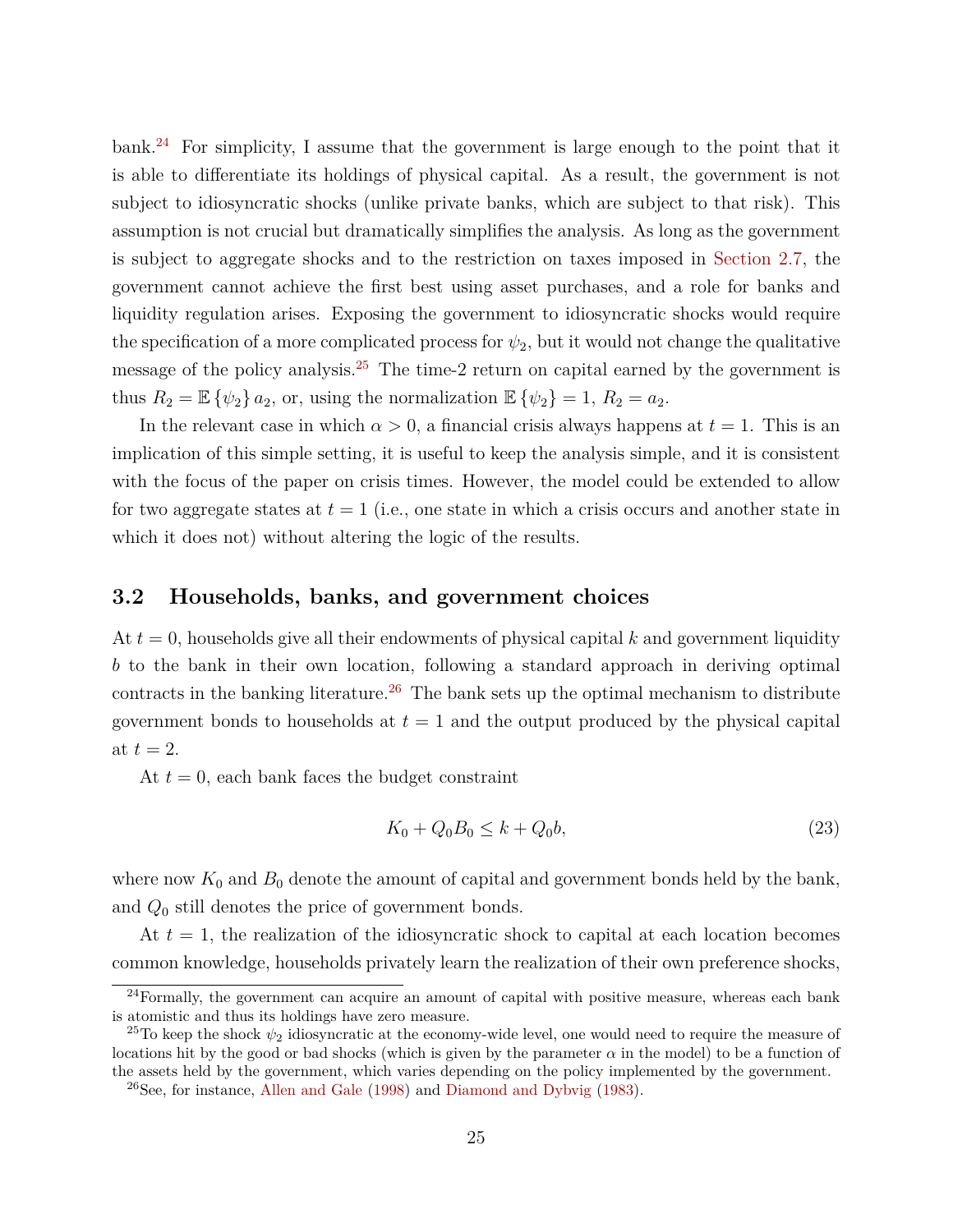and then banks distribute liquid assets to households. I consider direct, incentive-compatible mechanisms in which households reveal their true type (i.e., the true realization of their shock  $\varepsilon$ ) to the bank. The bank distributes to households liquid assets based on such reporting and on the idiosyncratic shock to capital  $\psi_2$ . Thus, where necessary, I use the notation  $(\varepsilon, \psi_2)$  to refer to a household with preference shock  $\varepsilon$  in a location hit by the idiosyncratic shock to capital  $\psi_2$ . The aggregate shock  $a_2$ , which is realized at  $t = 2$ , does not affect the distribution of liquidity at  $t = 1$  by banks.<sup>[27](#page-25-0)</sup>

Unlike classic banking models in which the bank distributes goods at  $t = 1$ , each bank here distributes financial assets (i.e., government bonds), and then households choose whether and how much of these assets to sell in exchange for consumption goods at  $t = 1$  versus how much to carry to  $t = 2$ . Let  $B_1(\varepsilon, \psi_2)$  be the amount of government bonds distributed to a household that reports the preference shock  $\varepsilon$  in a location with shock  $\psi_2$ . Feasibility requires that, for each  $\psi_2$ ,

<span id="page-25-3"></span>
$$
\int B_1(\varepsilon, \psi_2) dF(\varepsilon) \le B_0,
$$
\n(24)

where  $F(\cdot)$  denotes the c.d.f. of households' preference shocks, as defined in [Section](#page-7-4) [2.1.](#page-7-4) That is, the total amount of liquidity distributed to households at  $t = 1$  cannot exceed the time-0 holdings  $B_0$ . After liquidity is distributed, each household chooses consumption  $C_1(\varepsilon,\psi_2)$  to maximize

<span id="page-25-1"></span>
$$
\max_{C_1(\varepsilon,\psi_2)} \varepsilon u \left[ C_1(\varepsilon,\psi_2) \right] + \underbrace{B_1(\varepsilon,\psi_2)}_{\text{liquidity carried to } t=2} - \underbrace{C_1(\varepsilon,\psi_2)}_{\text{equidity.}} \tag{25}
$$

subject to a liquidity constraint similar to  $(12)$ :

<span id="page-25-2"></span>
$$
C_1(\varepsilon, \psi_2) \frac{1}{Q_1} \le B_1(\varepsilon, \psi_2). \tag{26}
$$

The objective function  $(25)$  takes into account that the liquidity unused at  $t = 1$ , which is given by  $B_1(\varepsilon, \psi_2) - C_1(\varepsilon, \psi_2)/Q_1$ , is carried to  $t = 2$  and used to finance consumption at that time, yielding a linear unitary marginal utility.

The liquidity constraint [\(26\)](#page-25-2) shows the key implication of introducing near-money assets in this banking model, which is then crucial to motivate liquidity regulation. The fact that banks repay deposits using financial assets rather than real goods implies that the liquidity

<span id="page-25-0"></span> $27$ This is because households are risk neutral with respect to time-2 consumption. Thus, when a household decides between revealing its true preference shock or pretending to be of a different type, only the expectation  $\mathbb{E}\left\{a_2\right\} = 1$  affects the decision, as if there were no risk at  $t = 2$ .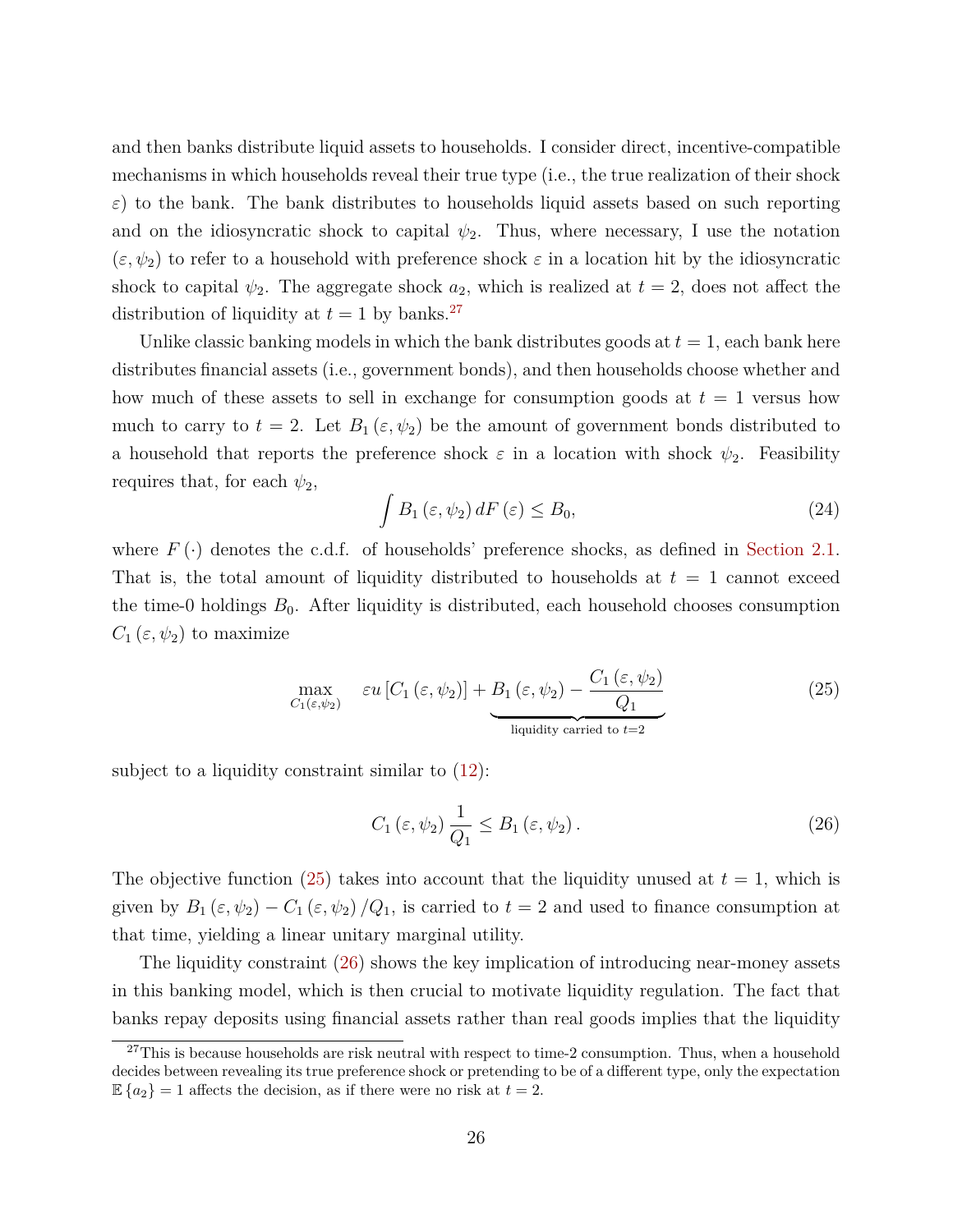constraint [\(26\)](#page-25-2) depends on the price of such assets, namely, *Q*1. If banks repaid deposits using real goods that can be directly consumed, the liquidity constraint would be of the form

$$
C_1(\varepsilon, \psi_2) \leq
$$
 (amount of real goods withdrawn).

That is, such a constraint would be independent of market prices. As a result, the externality that arises in my model would not be present. As discussed in the Introduction, the externality arises because households with deposits at solvent banks do not internalize the effects of their consumption expenditure on the equilibrium value of *Q*1, which in turn enters the liquidity constraint [\(26\)](#page-25-2).

At  $t = 2$ , the bank distributes to households the goods produced by capital. Let  $Y_2(\varepsilon, \psi_2)$ denote the goods distributed to a household that reports the preference shock *ε* in a location with the idiosyncratic shock to capital  $\psi_2$ . Without loss of generality, I restrict the analysis to contracts such that impatient households do not obtain any goods at  $t = 2$ :  $Y_2(\varepsilon^h, \psi_2) = 0$ .<sup>[28](#page-26-0)</sup> Thus, the goods distributed to each patient household are

<span id="page-26-2"></span>
$$
Y_2\left(\varepsilon^l,\psi_2\right) = \frac{a_2\psi_2K_0 + \left[B_0 - \int B_1\left(\varepsilon,\psi_2\right)dF\left(\varepsilon\right)\right] - T_2\left(\psi_2\right)}{1 - \kappa},\tag{27}
$$

where  $a_2\psi_2K_0 = R_2K_0$  is the output produced by the capital  $K_0$  purchased at  $t = 0$ ,  $B_0 - \int B_1 (\varepsilon, \psi_2) dF(\varepsilon)$  denotes the government bonds not distributed by the bank at  $t = 1$ , and  $T_2(\psi_2)$  are taxes, which can be contingent on the realization of  $\psi_2$  (see the discussion after [Equation](#page-26-1) [\(29\)](#page-26-1) for why taxes are contingent on  $\psi_2$ ). All these resources are distributed equally to each of the  $1 - \kappa$  patient agents. Note that total household consumption at  $t = 2$ is

<span id="page-26-3"></span>
$$
C_2(\varepsilon,\psi_2) = Y_2(\varepsilon,\psi_2) + \left[ B_1(\varepsilon,\psi_2) - \frac{C_1(\varepsilon,\psi_2)}{Q_1} \right].
$$
 (28)

That is, total consumption at  $t = 2$  includes not only the goods  $Y_2(\varepsilon, \psi_2)$  received at  $t = 2$ from the bank but also the payoff earned by carrying the amount  $B_1(\varepsilon, \psi_2) - C_1(\varepsilon, \psi_2)/Q_1$ of government liquidity from  $t = 1$  to  $t = 2$ .

Finally, since I am allowing for time-2 taxes to depend on the realization of the idiosyncratic shock, the government budget constraint [\(9\)](#page-10-1) is replaced by

<span id="page-26-1"></span>
$$
b = (1 - \alpha) T_2 \left(\overline{\psi}\right) + \alpha T_2 \left(\underline{\psi}\right). \tag{29}
$$

<span id="page-26-0"></span><sup>&</sup>lt;sup>28</sup> Formally, there exist two constants  $k^{min}$  and  $k^{max}$  such that the normalization  $Y_2(\varepsilon^h, \psi_2) = 0$  is without loss of generality if  $k^{min} < k < k^{max}$ . [Appendix](#page-50-0) [C.3](#page-50-0) characterizes the two constants  $k^{min}$  and  $k^{max}$  as a function of the parameters.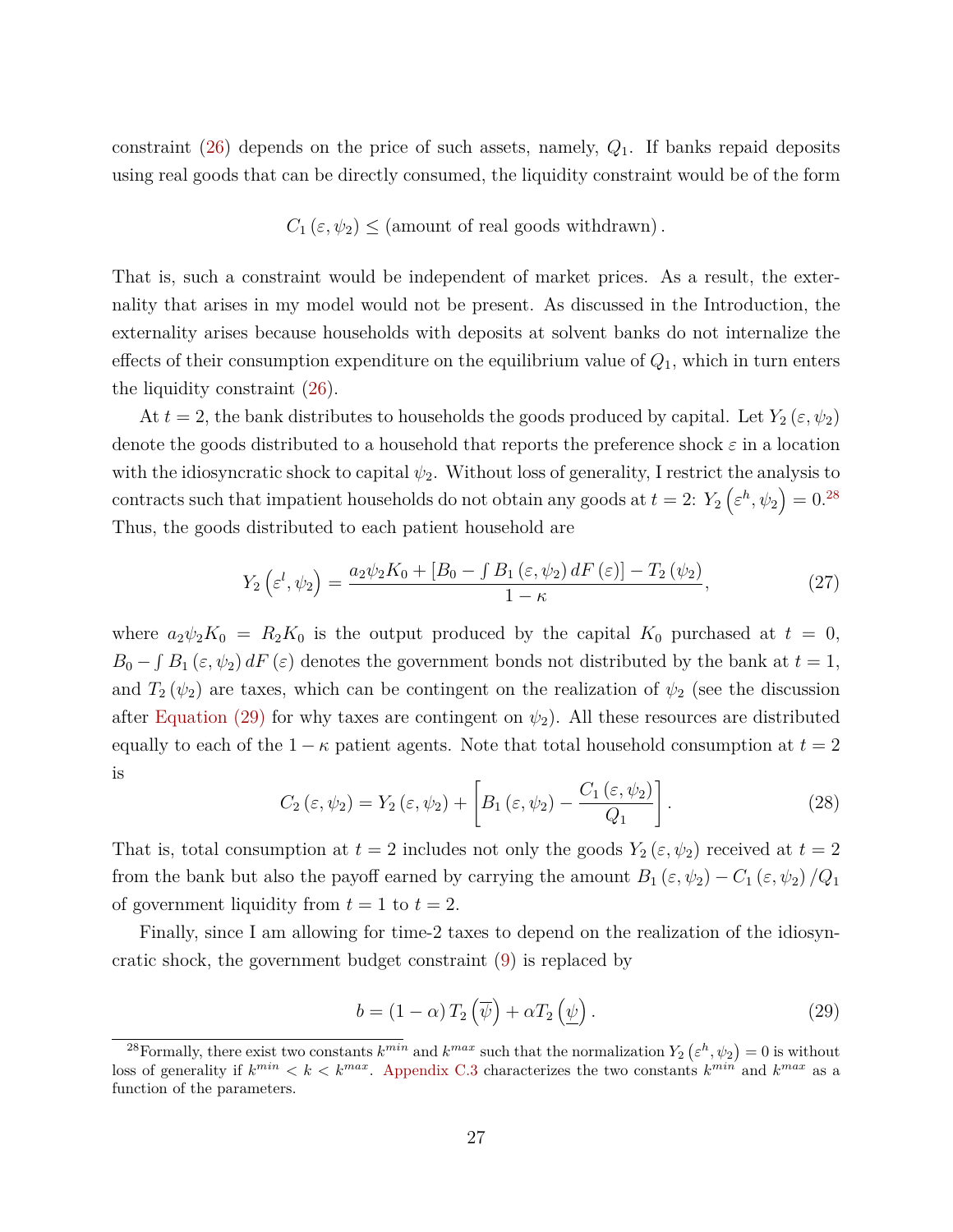I restrict taxes to be non-negative, that is,  $T_2(\psi_2) \geq 0$ . This assumption rules out bailouts and other transfers to insolvent banks and is consistent with the focus of the paper on liquidity policies; as discussed in the Introduction, a limit on fiscal capacity or concerns related to moral hazard might limit bailouts. Even though taxes must be non-negative, the tax collected in each location can be contingent on the realization of the idiosyncratic shock to capital  $\psi_2$ . This is because banks hit by the bad shock  $\psi$  might not have resources available to pay such taxes. Indeed, in equilibrium,  $T_2(\psi) = 0$  and  $T_2(\overline{\psi}) > 0$  will be the case.

The equilibrium definition is similar to that of the bankless economy, with the additional requirements related to the optimal banking contract. An equilibrium is a collection of: prices of government debt at  $t = 0$  and  $t = 1$ ,  $Q_0$  and  $Q_1$ ; a deposit contract that specifies withdrawals at  $t = 1$ ,  $B_1(\varepsilon, \psi_2)$ , and goods distributed at  $t = 2$ ,  $Y_2(\varepsilon, \psi_2)$ , for each  $(\varepsilon, \psi_2)$ , and that is optimal for households taking  $Q_0$  and  $Q_1$  as given; and a consumption allocation,  $C_t(\varepsilon, \psi_2)$  for  $t = 1, 2$  and for each  $(\varepsilon, \psi_2)$  and  $X_2$  for producers, that is feasible, maximizes households' and producers' utility, and satisfies market clearing.

The requirement that the deposit contract must be optimal implies that such a contract must be consistent with truth-telling (i.e., households must find it convenient to truthfully report their type). The general incentive-compatibility constraint is provided in [Appendix](#page-48-0) [C.1.](#page-48-0) However, the incentive-compatibility constraint will be binding in equilibrium only for households in locations hit by the bad idiosyncratic shock to capital  $\psi$  (i.e., in locations in which banks become insolvent). In these locations, the constraint dramatically simplifies because of the assumption  $\psi = 0$ , as I discuss in the next section.

#### <span id="page-27-0"></span>**3.3 Equilibrium**

This section describes the qualitative and key features of the equilibrium, and [Appendix](#page-48-1) [C](#page-48-1) provides a full characterization of all the endogenous variables in closed form as a function of the parameters. Similar to the bankless economy of [Section](#page-6-0) [2,](#page-6-0) the equilibrium is unique.

At *t* = 0, all banks are alike and thus hold the same amount of capital and government debt. As in the bankless economy of [Section](#page-6-0) [2,](#page-6-0) market clearing implies that their holdings must be equal to the initial endowments:  $B_0 = b$  and  $K_0 = k$ .

To analyze the equilibrium outcome at  $t = 1$  and  $t = 2$ , consider first the case in which  $\alpha = 0$  and thus the idiosyncratic shock to capital  $\psi_2$  is essentially shut down (this case corresponds to the environment of the bankless economy). All locations will be hit by the good idiosyncratic shock to capital  $\overline{\psi}$ , and thus no bank will become insolvent at  $t = 2$ . As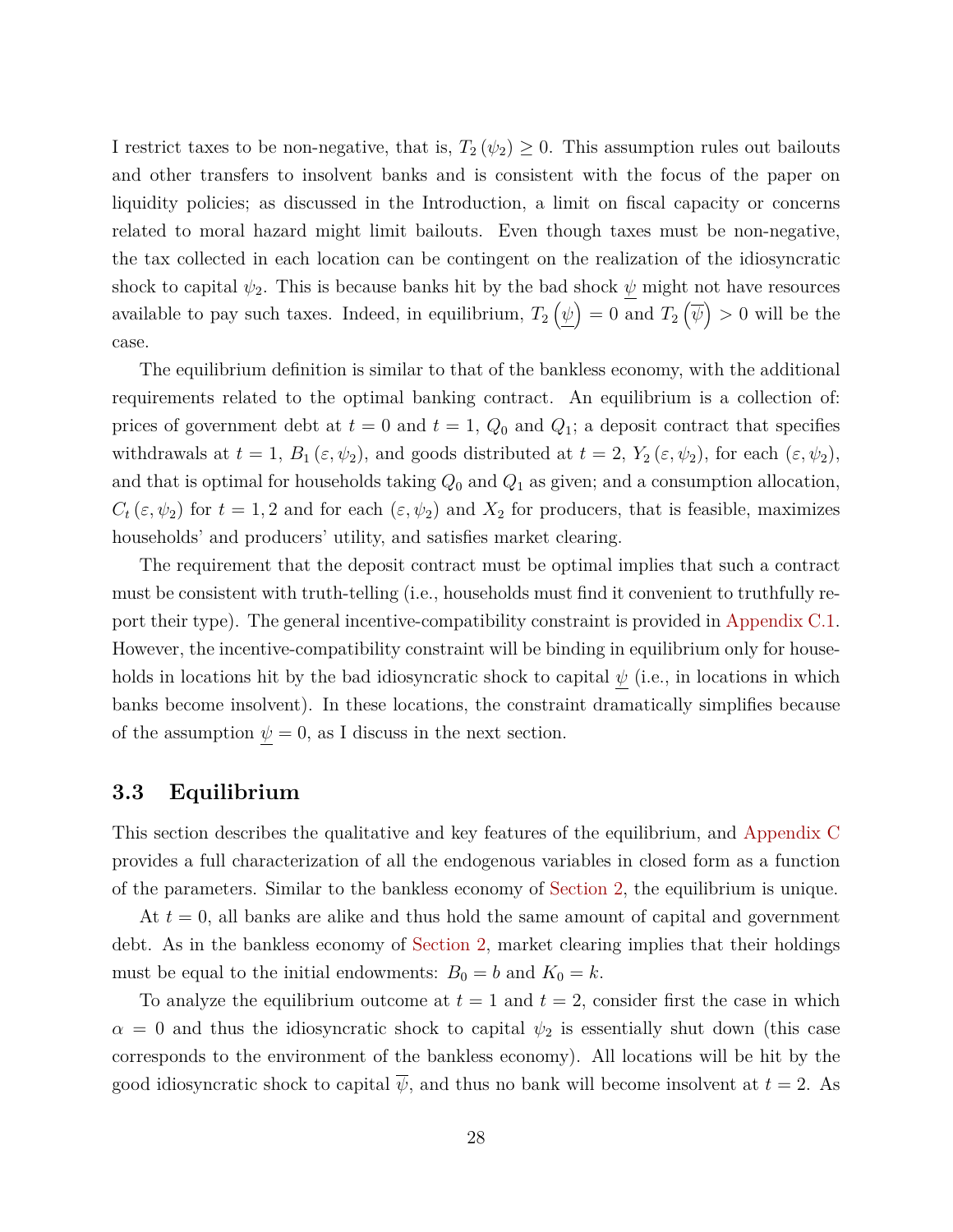a result, banks can offer a contract that provides full insurance against preference shocks, which is based on the standard logic of the optimal deposit contract in banking models with preference shocks. At  $t = 1$ , banks distribute more liquidity to impatient households (i.e., to households with preference shock  $\varepsilon^h$ ) and less liquidity to patient ones (i.e., those with shock  $\varepsilon^l$ ). At  $t=2$ , banks distribute goods to patient households, thereby compensating them for the fewer resources received at  $t = 1$ .

Next, consider the case  $\alpha > 0$ . The equilibrium is at an intermediate case between the economy with  $\alpha = 0$ , in which all banks offer full insurance against preference shocks, and the bankless economy, in which households receive no insurance at all. More precisely, banks in the mass  $1 - \alpha$  of locations hit by the good idiosyncratic shock to capital,  $\overline{\psi}$ , provide full insurance against preference shocks, whereas banks in the mass  $\alpha$  of locations hit by the bad shock  $\psi$  provide no insurance. Banks in locations hit by  $\psi$  have no goods available at  $t = 2$ to be distributed to patient households because  $\psi = 0$ . As a result, patient households at these locations will truthfully report their type only if they get, at  $t = 1$ , the same amount of liquid assets that the bank distributes to impatient households. This implies that all households in these locations have the same amount of liquid assets at  $t = 1$ , independently of their type, much like in the bankless economy. This outcome can be interpreted either as a run (because all households withdraw liquidity at  $t = 1$ , independently of their type) or as a haircut on deposits.

A bank in a location hit by the good idiosyncratic shock to capital,  $\overline{\psi}$ , is solvent. At  $t = 1$ , this bank provides insurance against the preference shocks, distributing more liquid assets to impatient households and less liquidity to patient ones. In equilibrium, the constraint [\(24\)](#page-25-3) is slack for a bank hit by  $\overline{\psi}$ <sup>[29](#page-28-0)</sup>. That is, under the optimal deposit contract, the desired amount of time-1 consumption for depositors of this banks can be financed by distributing only a fraction of the government bonds  $B_0 = b$  carried by the bank from  $t = 0$ . Without loss of generality, I consider a contract in which solvent banks distribute only the amount of government debt that is necessary for the optimal amount of consumption  $C_1(\varepsilon,\overline{\psi})$ ; the remaining government debt is carried by the bank to  $t = 2$ , and its payoff is distributed to households at  $t = 2$  together with the output produced by the capital.<sup>[30](#page-28-1)</sup> The liquidity constraint [\(26\)](#page-25-2) of households with deposits at a solvent bank is not binding as well. That

<span id="page-28-1"></span><span id="page-28-0"></span> $^{29}$ This result follows from the lower bound on government debt in [\(10\)](#page-10-2).

<sup>&</sup>lt;sup>30</sup>If the bank distributes all its holdings of government debt at  $t = 1$ , households would spend only a fraction of it at  $t = 1$  and carry the difference to  $t = 2$ , but consumption allocation and prices would be unchanged.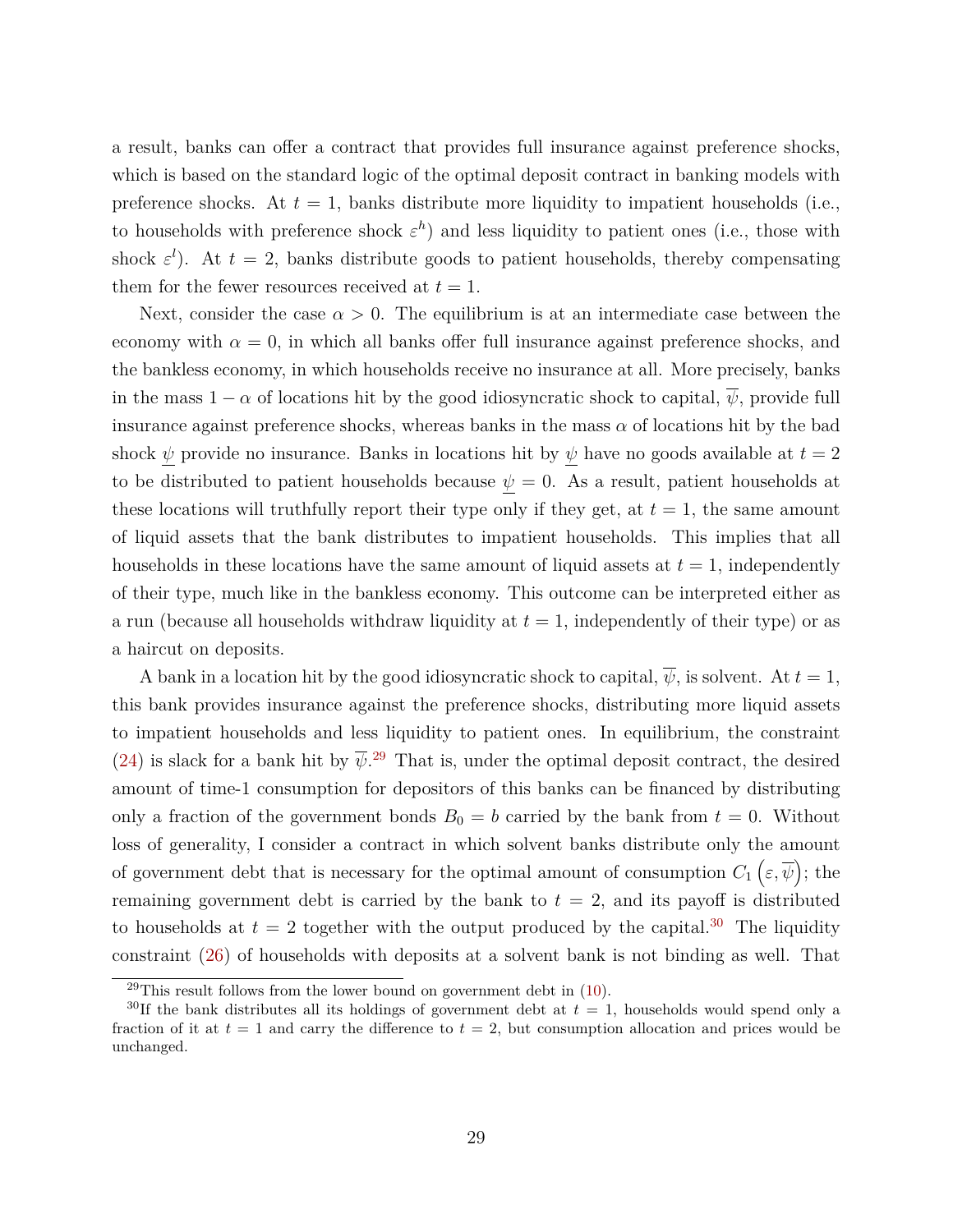is, their first-order conditions are

<span id="page-29-3"></span>
$$
\varepsilon u' \left[ C_1 \left( \varepsilon, \overline{\psi} \right) \right] = \frac{1}{Q_1} \quad , \quad \varepsilon \in \left\{ \varepsilon^h, \varepsilon^l \right\}. \tag{30}
$$

Solvent banks provide full insurance against preference shocks and thus equalize the marginal utilities of time-1 consumption among their depositors:

<span id="page-29-4"></span>
$$
\varepsilon^{h} u' \left[ C_1 \left( \varepsilon^h, \overline{\psi} \right) \right] = \varepsilon^l u' \left[ C_1 \left( \varepsilon^l, \overline{\psi} \right) \right]. \tag{31}
$$

While this condition is similar to the planner's optimality, [Equation](#page-9-1) [\(7\),](#page-9-1) there is a subtle but important difference. Because financial distress generates a liquidity premium on the price of government debt (i.e, on  $Q_1$ ), the levels of consumption  $C_1\left(\varepsilon^h,\overline{\psi}\right)$  and  $C_1\left(\varepsilon^l,\overline{\psi}\right)$  are not equal to the first-best ones. In equilibrium,

<span id="page-29-2"></span>
$$
C_1\left(\varepsilon^h, \overline{\psi}\right) > \left(C_1^h\right)^* \quad \text{and} \quad C_1\left(\varepsilon^l, \overline{\psi}\right) > \left(C_1^l\right)^*,\tag{32}
$$

where  $(C_1^h)^*$  and  $(C_1^l)^*$  are the first-best levels of consumption, defined in [Section](#page-8-1) [2.3.](#page-8-1) That is, households with deposits at solvent banks consume too much, in comparison to the first best. As discussed next, the households that consume too little are those with deposits at insolvent banks (i.e., banks hit by  $\psi$ ) and that are impatient (i.e., with preference shock  $\varepsilon^h$ ).

A bank in a location hit by the bad idiosyncratic shock to capital, *ψ*, is insolvent. Since  $\psi = 0$ , this bank has no goods available to be distributed to patient depositors at  $t = 2$  and thus  $Y_2(\varepsilon^l, \psi) = 0$ . As a result, patient depositors truthfully reveal their own type at  $t = 1$ only if the distribution of liquidity at  $t = 1$  satisfies the incentive-compatibility constraint

<span id="page-29-1"></span>
$$
B_1\left(\varepsilon^h, \underline{\psi}\right) \ge B_1\left(\varepsilon^l, \underline{\psi}\right). \tag{33}
$$

That is, patient households reveal their preference shock  $\varepsilon = \varepsilon^h$  only if they obtain at least the same amount of liquidity as impatient households (i.e., those hit by  $\varepsilon = \varepsilon^l$ ).<sup>[31](#page-29-0)</sup> In equilibrium, [\(33\)](#page-29-1) is binding, and thus banks hit by  $\psi$  distribute the same liquidity to all households:  $B_1(\varepsilon^h, \psi) = B_1(\varepsilon^l, \psi)$ . The fact that banks hold  $B_0 = b$  government bonds at  $t = 0$  implies that each household obtains *b* units of government debt at  $t = 1$ .

Since insolvent banks distribute the same amount of liquidity to all their depositors, the behavior of such depositors resembles what happens in the bankless economy, in which all

<span id="page-29-0"></span> $31$ The full specification of the incentive-compatibility constraint is provided in [Appendix](#page-48-0) [C.1.](#page-48-0)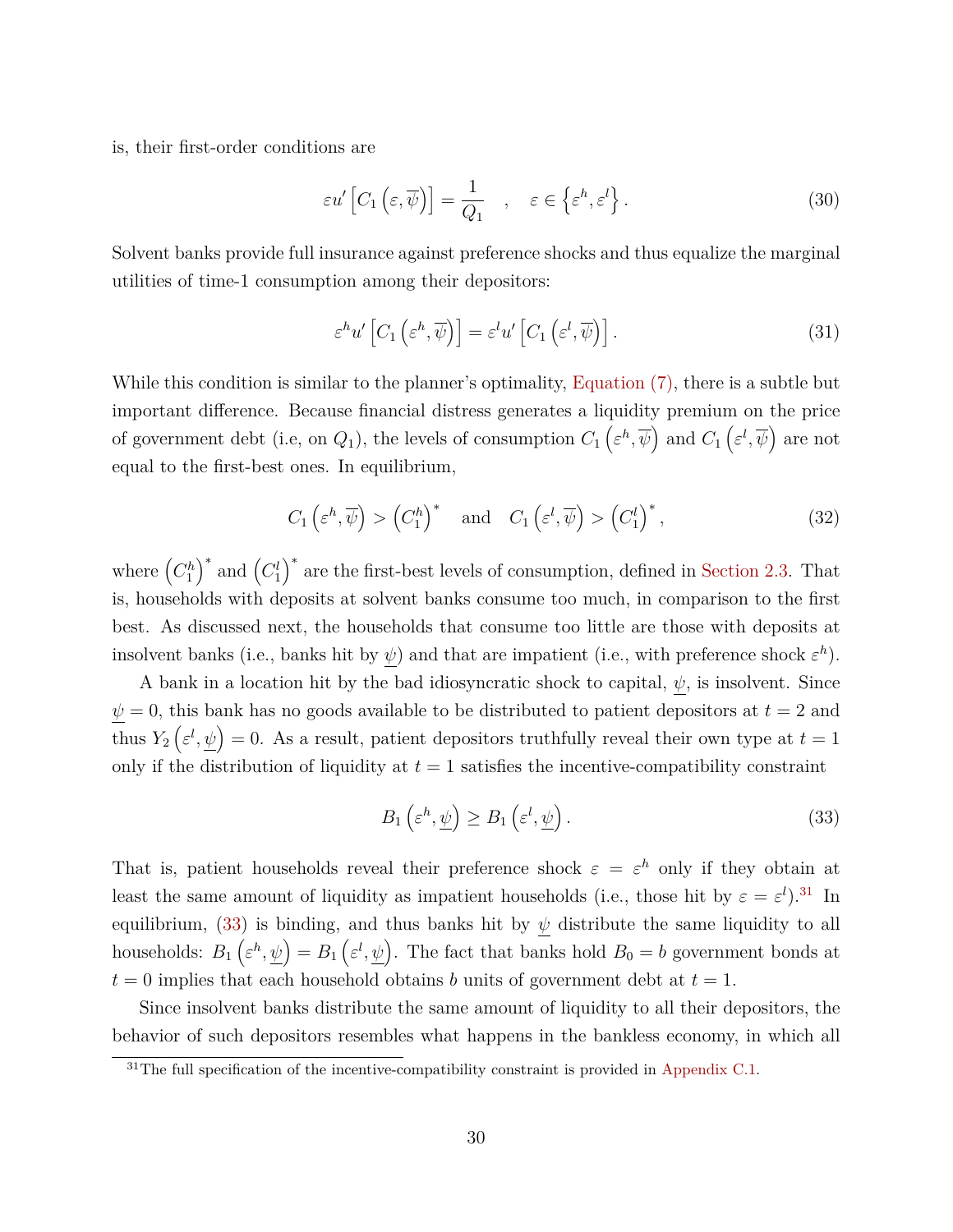households have the same amount of liquid assets at  $t = 1$  as well. Impatient households (i.e., those with preference shocks  $\varepsilon^h$ ) use all the liquidity they have to purchase consumption at  $t = 1$ , and thus their binding liquidity constraint implies

<span id="page-30-2"></span>
$$
C_1\left(\varepsilon^h, \underline{\psi}\right) = Q_1 b. \tag{34}
$$

As in the bankless economy, it is useful to state the impatient households' first-order condition. Denoting  $\mu_1(\varepsilon, \psi)$  to be the Lagrange multiplier of the liquidity constraint [\(26\)](#page-25-2):

<span id="page-30-0"></span>
$$
\varepsilon^{h} u' \left[ C_1 \left( \varepsilon^h, \underline{\psi} \right) \right] = \frac{1 + \mu_1 \left( \varepsilon^h, \underline{\psi} \right)}{Q_1}.
$$
\n(35)

Patient households (i.e., those with preference shocks  $\varepsilon^l$ ) spend only a fraction of the liquidity they have, and their liquidity constraint is not binding. Their first-order condition is similar to that of households with deposits at solvent banks:

<span id="page-30-1"></span>
$$
\varepsilon^{l} u' \left[ C_1 \left( \varepsilon^{l}, \underline{\psi} \right) \right] = \frac{1}{Q_1}.
$$
\n(36)

Comparing [\(35\)](#page-30-0) and [\(36\)](#page-30-1) yields an expression that resembles [\(17\)](#page-14-0) derived in the bankless economy:

$$
\varepsilon^{h} u' \left[ C_1 \left( \varepsilon^h, \underline{\psi} \right) \right] > \varepsilon^l u' \left[ C_1 \left( \varepsilon^l, \underline{\psi} \right) \right]. \tag{37}
$$

Banks' inability to insure against preference shocks implies that the marginal utility of impatient households is higher in comparison to that of patient households. Similar again to the bankless economy, impatient households consume too little and patient households consume too much:

$$
C_1\left(\varepsilon^h, \underline{\psi}\right) < \left(C_1^h\right)^* \quad \text{and} \quad C_1\left(\varepsilon^l, \underline{\psi}\right) > \left(C_1^l\right)^*.
$$
\n(38)

The welfare implications are crucially different from models in which banks repay deposits using goods rather than financial assets. In addition to the standard inability of insolvent banks to insure against preference shocks, a novel inefficiency arises through a general equilibrium channel. Consumption of all households with deposits at solvent banks is higher in comparison to the first-best level, as noted by [\(32\)](#page-29-2). This is because the crisis is associated with the price of government debt, *Q*1, which is higher in comparison to an economy without bank insolvencies. This higher price benefits households with deposits at solvent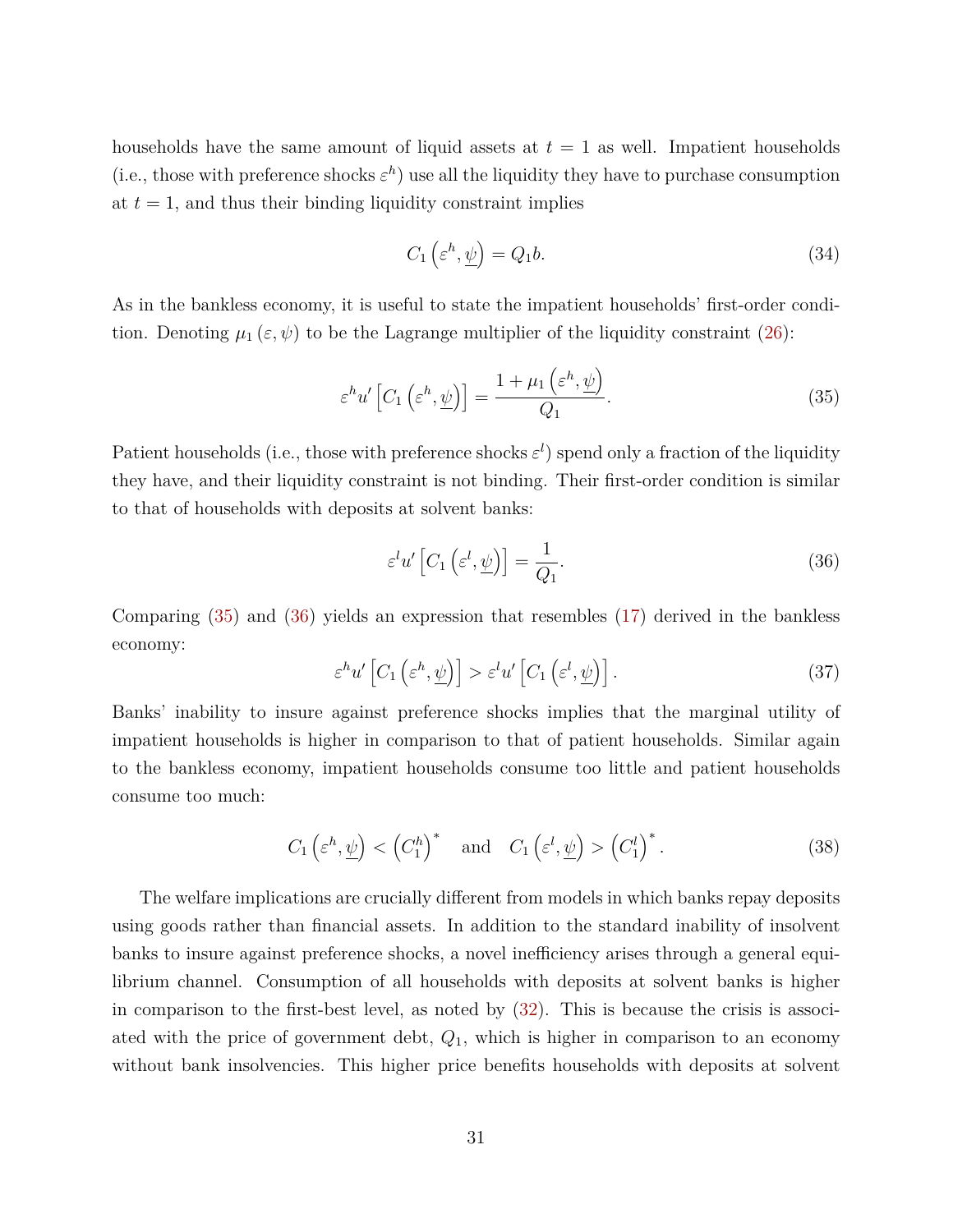banks disproportionately more because solvent banks allocate the liquid government debt more efficiently than insolvent ones. The flip side is that impatient households with deposits at insolvent banks consume even less than in the bankless economy. That is,  $C_1(\varepsilon^h, \psi)$  is not just below the first best, it is also below the equilibrium consumption  $C_1^h$  of impatient households that arises in the bankless economy. This is the sense in which the externality amplifies the effects of banking crises in this model.

The general equilibrium effect that reduces welfare even further than in a real model is driven by a pecuniary externality, as I will discuss in more detail in the next section. Liquidity requirements will address this distortion and correct the negative effects of the externality.

Finally, note that the results of this economy with bank insolvencies and runs can also be reinterpreted as those of an economy with no financial crisis but segmented access to financial markets. That is, the same results arise in an economy in which there are no idiosyncratic shocks to capital but a fraction  $\alpha$  of households have no access to either markets or financial intermediaries at  $t = 0$ . These households would just hold their endowment and thus would have an amount *b* of liquidity available to be spent at  $t = 1$ , similar to the depositors of the insolvent banks.[32](#page-31-0)

#### <span id="page-31-1"></span>**3.4 Optimal policy: asset purchases and liquidity requirements**

This section studies a combination of asset purchases and liquidity requirements in the full model with banks. The mechanics and logic of asset purchases are similar to that described in [Section](#page-15-0) [2.7](#page-15-0) for the bankless economy, and thus I refer the reader to that section for more explanations. Here, the agents that face a binding liquidity constraint are the impatient households (i.e., those with shocks  $\varepsilon^h$ ) at the fraction  $\alpha$  of locations with insolvent banks, and the asset purchase policy relaxes their constraint by increasing the supply of government debt at  $t = 0$ . If asset purchases do not implement the first best, liquidity requirements improve welfare further by addressing a pecuniary externality. The rest of the section focuses primarily on the description of liquidity requirements, and then characterizes the optimal combination of asset purchases and liquidity requirements.

Recall from [Section](#page-27-0) [3.3](#page-27-0) that, in the unregulated equilibrium, households with deposits at solvent banks consume too much with respect to the first best, and impatient households

<span id="page-31-0"></span><sup>&</sup>lt;sup>32</sup>The results of the policy interventions can be extended to this interpretation if the fraction of households with no access to financial markets and intermediaries is randomly selected at  $t = 0$  after the policy is announced, that is, if households are ex ante identical. Otherwise, if there is ex ante heterogeneity, the welfare analysis of policy interventions should include considerations about redistribution.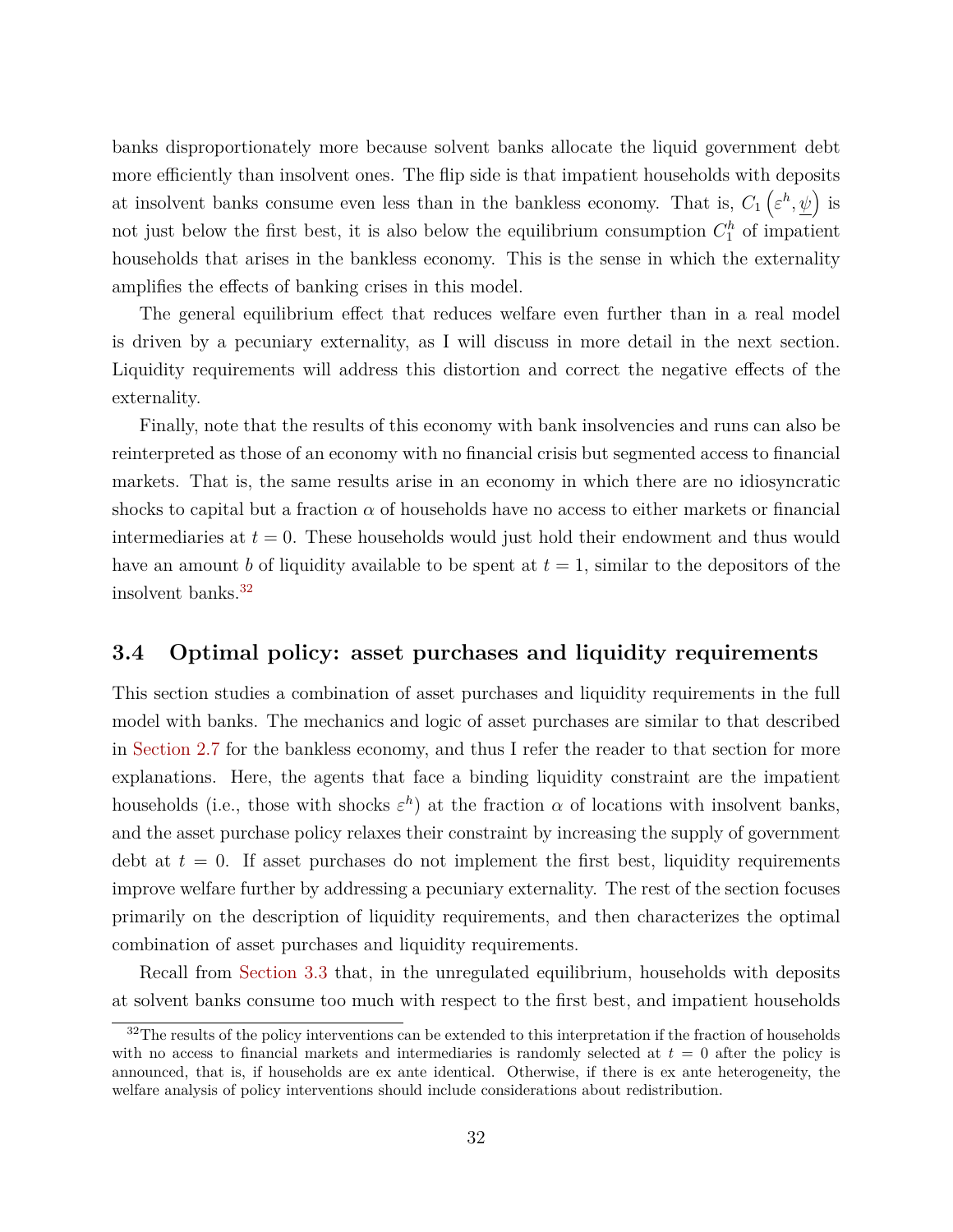with deposits at insolvent banks consume even less than in the bankless economy. Liquidity requirements eliminate this effect, reestablishing the results that would arise if banks repaid deposits using goods rather than financial assets.

To understand the source of the pecuniary externality, recall that the contract offered by banks and analyzed in [Section](#page-27-0) [3.3](#page-27-0) maximizes the utility of households in each location taking the price of government liquidity as given. However, the price  $Q_1$  of government bonds at  $t =$ 1 enters the binding liquidity constraint of impatient households in locations with insolvent banks. Households with deposits at solvent banks do not internalize that any additional unit of government debt used to purchase consumption goods at  $t = 1$  decreases the price *Q*1, thereby making the liquidity constraint of the impatient households with deposits at insolvent banks even more binding.

A planner (or regulator) that forces banks to offer a different contract can address the pecuniary externality, improving welfare. Different from individual banks, the planner internalizes the effect of the banking contract on the price of liquid assets at  $t = 1^{33}$  $t = 1^{33}$  $t = 1^{33}$ . The planner's optimal contract can then be implemented with a liquidity requirement on banks that remain solvent at  $t = 1$ . Because of this requirement, some liquid assets—which would otherwise be sold in exchange for consumption goods—remain idle in the vault of solvent banks at  $t = 1$  and thus are removed from circulation. As a result, the fewer liquid assets that are still traded become more valuable relative to the time-1 consumption goods. That is, the price *Q*<sup>1</sup> of such assets increases.

The liquidity requirement has two effects on welfare. On the one hand, it hurts households with deposits at solvent banks because it limits the liquidity that they can withdraw from their own banks (and, thus, limits their consumption expenditure). On the other hand, the liquidity requirement boosts the price  $Q_1$  of government bonds, relaxing the liquidity constraint of impatient households with deposits at insolvent banks. The welfare gain of the latter set of households (which face a tight liquidity constraint) offsets the welfare loss of the former ones, and thus liquidity requirements improve welfare.

To compute the optimal liquidity requirements, I consider a planner that restricts the amount of government bonds that can be distributed at  $t = 1$  by solvent banks, that is, banks hit by the good idiosyncratic shock to capital  $\overline{\psi}$ . More precisely, the planner forces a solvent bank, at  $t = 1$ , to retain a fraction  $\zeta$  of the government bonds  $B_0$  purchased at  $t = 0$ . The government bonds that are not distributed at  $t = 1$  by a bank are held until  $t = 2^{34}$  $t = 2^{34}$  $t = 2^{34}$ 

<span id="page-32-0"></span><sup>33</sup>I consider a planner with limiting planning abilities, that is, a planner that can force banks to offer a different deposit contract but cannot control how households trade liquid assets at *t* = 1.

<span id="page-32-1"></span><sup>&</sup>lt;sup>34</sup>This policy does not require the government to violate market incompleteness because it does not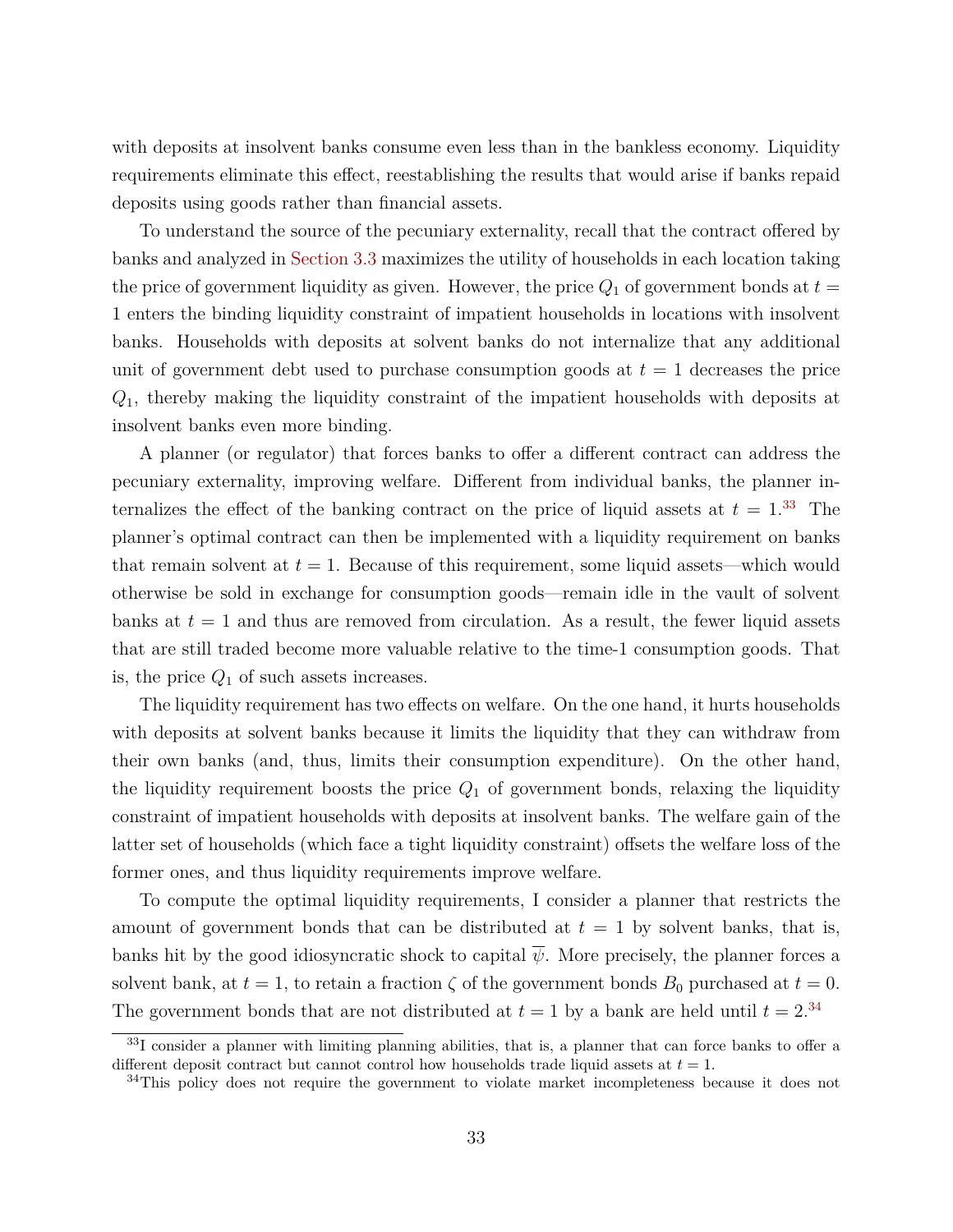To model the liquidity requirement, [Equation](#page-25-3) [\(24\)](#page-25-3) for banks hit by the good shock  $\overline{\psi}$  is replaced by

<span id="page-33-0"></span>
$$
\int B_1\left(\varepsilon,\overline{\psi}\right)dF\left(\varepsilon\right) \leq B_0\left(1-\zeta\right),\tag{39}
$$

where  $\zeta$  parameterizes the liquidity requirement and, thus, denotes the fraction of government bonds that cannot be distributed at  $t = 1$  and must be held until  $t = 2$ . All the other equations that describe the equilibrium are the same as in [Section](#page-27-0) [3.3.](#page-27-0) Note that under the liquidity requirements studied here, solvent banks must hold some liquid assets even after withdrawals have taken place at  $t = 1$ . [Diamond and Kashyap](#page-41-3) [\(2016\)](#page-41-3) interpret this type of regulation as the liquidity coverage ratio introduced by Basel III.

The next proposition characterizes the optimal combination of asset purchases and liquidity requirements. Proofs of the results of this section are provided in [Appendix](#page-52-0) [C.4.](#page-52-0)

<span id="page-33-1"></span>**Proposition 3.1.** *Under the optimal asset purchase and liquidity requirement policy, the optimal asset purchases of the central bank are*

$$
\{k_0, b_0\} = \begin{cases} \{0, b\} & \text{if } \underline{a} \leq \frac{b}{b(1-\kappa)+\kappa\varepsilon^H} \\ \left\{ \frac{1-\alpha(1-\kappa\varepsilon^h)}{1-\underline{a}\alpha(1-\kappa)} - \frac{b}{\underline{a}}, \frac{\underline{a}[1-\alpha(1-\kappa\varepsilon^h)]}{1-\underline{a}\alpha(1-\kappa)} \right\} & \text{if } \underline{a} > \frac{b}{b(1-\alpha\kappa)+\alpha\kappa\varepsilon^H}, \end{cases}
$$

*and the optimal liquidity requirement is*

$$
\zeta^* = \frac{b_0 - 1 + \kappa \left(\varepsilon^h - b_0\right)}{b_0}.
$$

While liquidity requirements correct the effect of the pecuniary externality, asset purchases close the gap with the first best. The optimal asset purchase intervention is very similar to that of the bankless economy. Indeed, not only is it qualitatively identical, but as  $\alpha$  approaches one, the size of the intervention approaches that of the bankless economy (i.e.,  $k_0$  and  $b_0$  approach that of [Proposition](#page-17-1) [2.1\)](#page-17-1).

The optimal liquidity requirement is a function of the liquidity supplied by the government and, thus, it is interlinked with the asset purchase policy. The optimal liquidity requirement is increasing in the size of the asset purchase policy,  $\partial \zeta^*/\partial b_0 > 0$ , but the total

directly redistribute resources to locations hit by the bad idiosyncratic shock *ψ*, and it does not require the government to observe the realization of the households' preference shocks. Nonetheless, the policy generates a redistribution of real resources through a general equilibrium channel.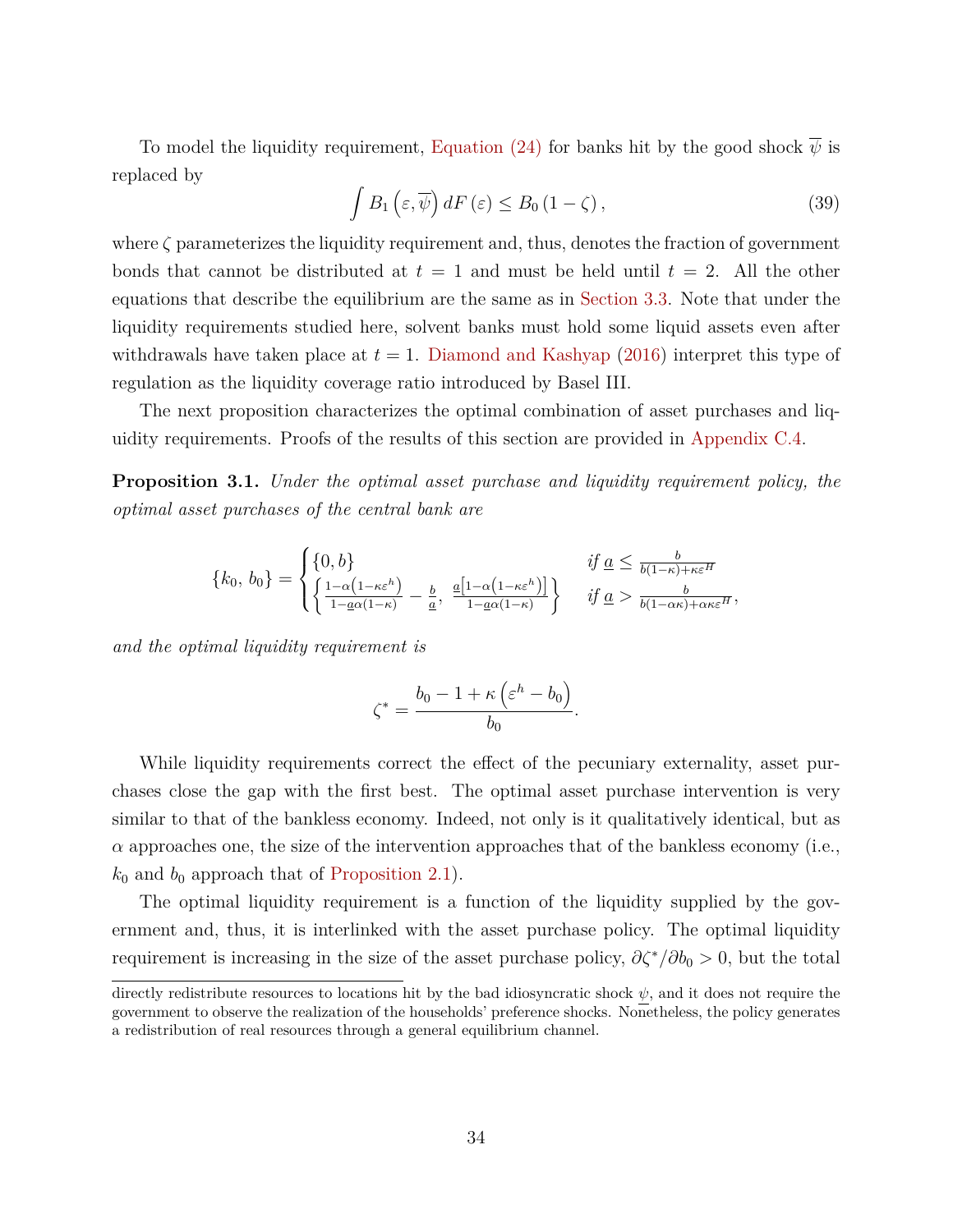amount of liquidity distributed by solvent banks increases with the asset purchase policy:

$$
\frac{\partial \left[ \int B_1 \left( \varepsilon, \overline{\psi} \right) dh \Big|_{\zeta = \zeta^*} \right]}{\partial b_0} = \kappa \in (0, 1) .
$$

As the central bank purchases more assets (i.e., as  $k_0$  and  $b_0$  go up), the liquidity requirement increases but banks enter  $t = 1$  with more liquidity because, at  $t = 0$ , they sell physical capital to the central bank in exchange for government debt. This second force more than offsets the increase in  $\zeta^*$ , and thus the total liquidity distributed by banks goes up with  $b_0$ , even though less than proportionally.

Finally, I characterize the equilibrium under the optimal policy, focusing on the consumption allocation at  $t = 1$ . The liquidity regulation eliminates the distortive effects of the pecuniary externality. Under the optimal liquidity regulation, households with deposits at solvent banks consume the first-best amount. As a result, the amplification triggered by the externality is eliminated.

<span id="page-34-1"></span>**Proposition 3.2.** *Under the optimal asset purchase and liquidity requirement policy, consumption at*  $t = 1$  *is at the first-best level for households with deposits at solvent banks.* 

$$
C_1\left(\varepsilon^h, \overline{\psi}\right) = \varepsilon^h, \qquad C_1\left(\varepsilon^l, \overline{\psi}\right) = \varepsilon^l,
$$

*and consumption at t* = 1 *is the same as in the bankless economy for households with deposits at insolvent banks,*

$$
C_1\left(\varepsilon^h, \underline{\psi}\right) = \frac{b_0}{1 - \kappa \left(\varepsilon^h - b_0\right)}, \qquad C_1\left(\varepsilon^l, \underline{\psi}\right) = \frac{\varepsilon^l}{1 - \kappa \left(\varepsilon^h - b_0\right)}.
$$

## <span id="page-34-0"></span>**4 Extensions and robustness analysis**

The model of Sections [2](#page-6-0) and [3](#page-20-0) uses some stark assumptions to convey the key results of the paper. In this section, I relax two of these assumptions: that output at  $t = 1$  is exogenous (i.e., total consumption of households is fixed at one) and that the only liquid assets in the economy are those supplied by the government, with no role for privately supplied liquid securities. The main elements and results of the two extensions are provided in Sections [4.1](#page-36-0) and [4.2,](#page-38-0) respectively, and the full details of the analysis are provided in [Appendix](#page-53-0) [D.](#page-53-0)

The main takeaway is that the key results of the baseline model are robust to adding these additional features. In addition, some new results arise: a financial-driven recession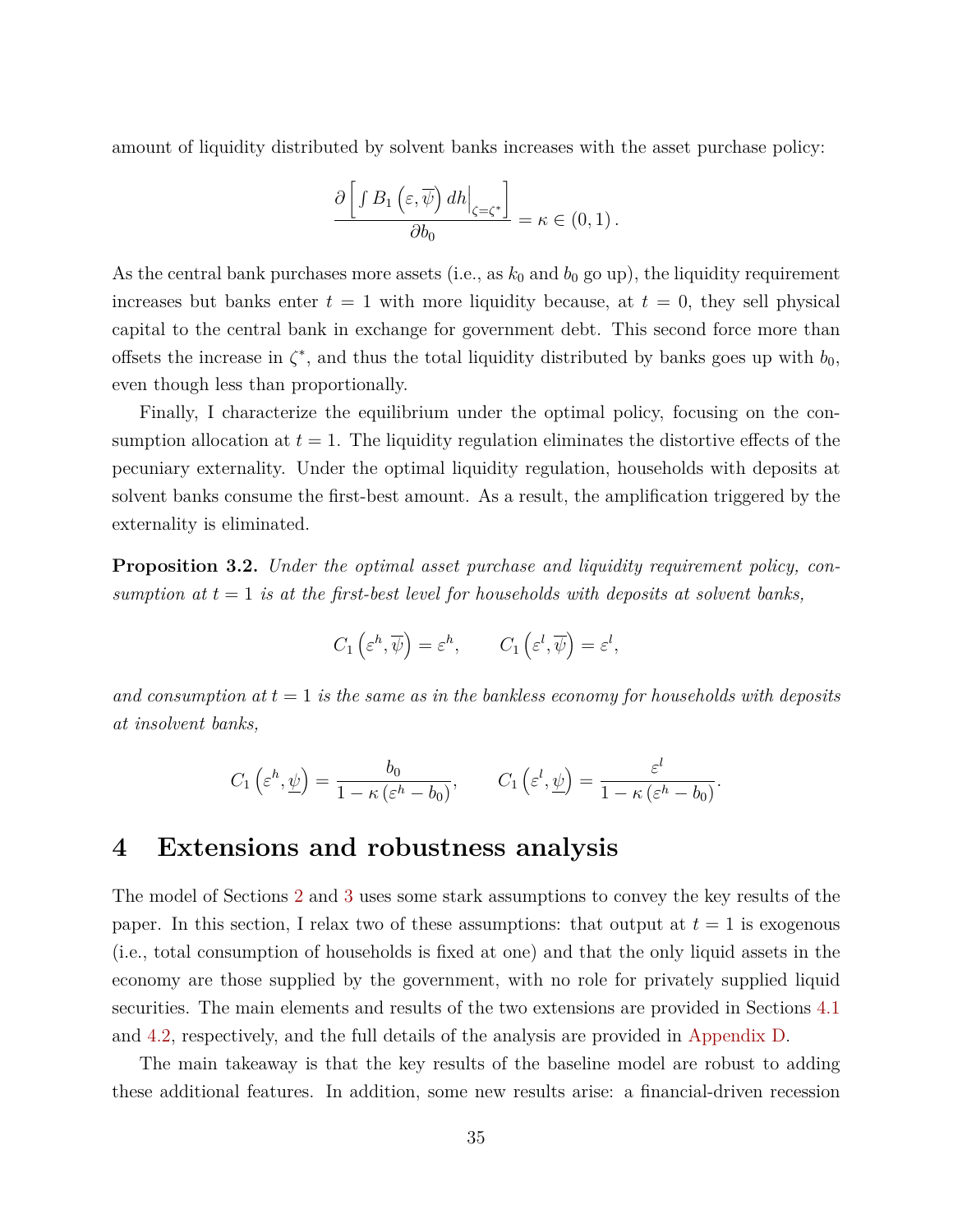and an interaction of policy interventions with output and investments.

In the extended models, a financial crisis reduces real aggregate activity, that is, both output and investments contract. In particular, the effects on investments are related to demand for privately supplied liquid assets, which increases during a crisis. Such assets must be backed by safe projects (i.e., safe collateral), and the costs associated with investing in these safe projects reduce investments. This resembles the results of [Gorton and Ordoñez](#page-42-7) [\(2014,](#page-42-7) [2016\)](#page-42-8), in which crises are associated with costly information production about collateral, which might in turn reduce investments.

Asset purchases and liquidity requirements can offset the contraction in real activity, even though with some caveats. Asset purchases alone always counteract the drop in output and investments. The effect of liquidity requirements, however, is more nuanced. Fixing investments [\(Section](#page-36-0) [4.1\)](#page-36-0), liquidity requirements reduce the amount of liquid assets used for trades and thus worsen the financial-driven recession. Nonetheless, the welfare effect of liquidity regulation remains positive because of the same benefits highlighted in [Section](#page-31-1) [3.4.](#page-31-1) In addition, liquidity requirements reduce the demand for costly privately supplied liquid assets [\(Section](#page-38-0) [4.2\)](#page-38-0), boosting investments and, thus, output. Overall, when liquidity requirements are combined with asset purchases, they can increase both investments and output.

There are many other possible extension of the model. I briefly discuss the possibility of adding an interbank market and, possibly, additional central bank interventions to deal with the possibility of a market freeze, although a full analysis is outside the scope of this paper. The interbank market is important if banks' fundamental withdrawals are uncertain, as in [Gale and Bhattacharya](#page-42-11) [\(1987\)](#page-42-11). A simple extension that would give rise to the need for an interbank market would be the following. Assume that the fraction of impatient households in the economy is fixed at  $\kappa$  but varies at each location (i.e., the fraction of impatient households at each bank is stochastic). In this case, an interbank market might arise at *t* = 1. Banks with low liquidity needs could lend liquid assets to those with high liquidity needs. Crucially, such borrowing and lending would take place only between solvent banks because insolvent ones have no resources available, at  $t = 2$ , to repay any loan. If the interbank market malfunctions or freezes, the central bank could step in with the objective of providing loans, at  $t = 1$ , to solvent banks with high liquidity needs. The literature has extensively analyzed a number of issues that can arise when the interbank market malfunctions, such as the possibility of multiple equilibria [\(Freixas, Martin, and Skeie,](#page-42-12) [2011\)](#page-42-12), the interaction with panic-based runs on banks [\(Liu,](#page-43-12) [2016\)](#page-43-12), and the role of central bank policies [\(Allen, Carletti,](#page-40-2) [and Gale,](#page-40-2) [2009;](#page-40-2) [Bech and Monnet,](#page-41-14) [2016\)](#page-41-14). The analysis of these issues in the context of my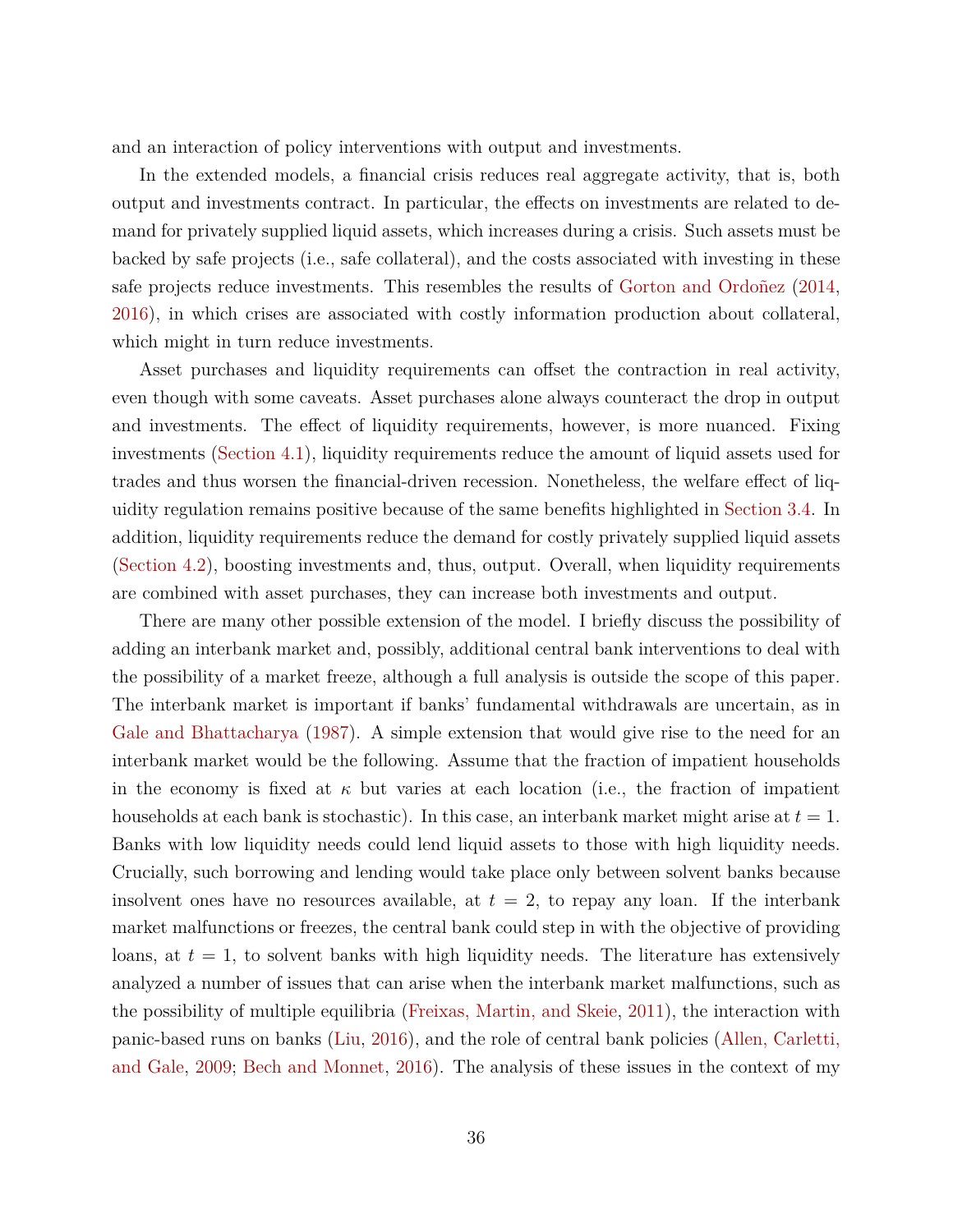model with near-money assets (and their interaction with liquidity regulations and central bank liquidity injections) is left for future research.

#### <span id="page-36-0"></span>**4.1 Endogenous output at** *t* **= 1 and financial-driven recessions**

In this extension, I generalize the preferences of producers to endogenize output and consumption at  $t = 1$ . Producers must now exert effort to supply goods at  $t = 1$ . As a result, a banking crisis generates not only a misallocation of consumption across households but also a demand-driven drop in output at  $t = 1$ , that is, a recession. Liquidity requirements still reduce the cross-sectional dispersion in households' marginal utilities, but now they also further depress output. Nonetheless, liquidity requirements are welfare improving as long as producers' supply has a finite elasticity, however large. This result follows from the fact that the welfare loss from the reduction in consumption is exactly offset by the welfare gain due to the lower effort exerted by producers. Asset purchases, in contrast, boost output and thus offset the financial-driven recession. This section highlights the key elements of the extended model and the most important results, and the full analysis is provided in [Appendix](#page-53-1) [D.1.](#page-53-1)

To supply goods, producers must work at  $t = 1$ , and this work now generates disutility. Each producer supplies  $N_1$  units of work, and each unit of time spent working produces one unit of consumption goods. The assumption of linear utility from consumption  $X_2$  at  $t = 2$ is unchanged. Thus, producers' utility is

$$
\frac{(n-N_1)^{1-\sigma}-1}{1-\sigma}+X_2,
$$

where *n* is an upper bound on the amount of work that each producer can supply. Thus,  $n - N_1$  is producers' leisure, which gives them utility  $(n - N_1)^{1-\sigma}/(1-\sigma)$ .

I distinguishing between three cases:  $\sigma \to \infty$ ,  $\sigma \in (0, \infty)$ , and  $\sigma \to 0$ . The case  $\sigma \to \infty$ delivers the same equilibrium as in the baseline model. Indeed, as  $\sigma \to \infty$ , producers inelastically supply  $N_1 = 1$  for any price  $Q_1$ . As a result, the policy analysis in this case is the same as in the baseline model. If instead  $\sigma \in (0,\infty)$  and  $\sigma \to 0$ , producers' supply responds to the amount of liquidity expended by households. Nonetheless, the benefits of asset purchases and liquidity regulation are unchanged.

When  $\sigma \in (0,\infty)$ , producers supply an amount of goods that is a nontrivial function of the price of liquid assets  $Q_1$ . The equilibrium is qualitatively similar to that of the baseline model, and it can be solved in closed form in the special case  $\sigma \to 1$  (see [Appendix](#page-53-1) [D.1\)](#page-53-1). Nonetheless, one can easily verify numerically that the equilibrium exists even for other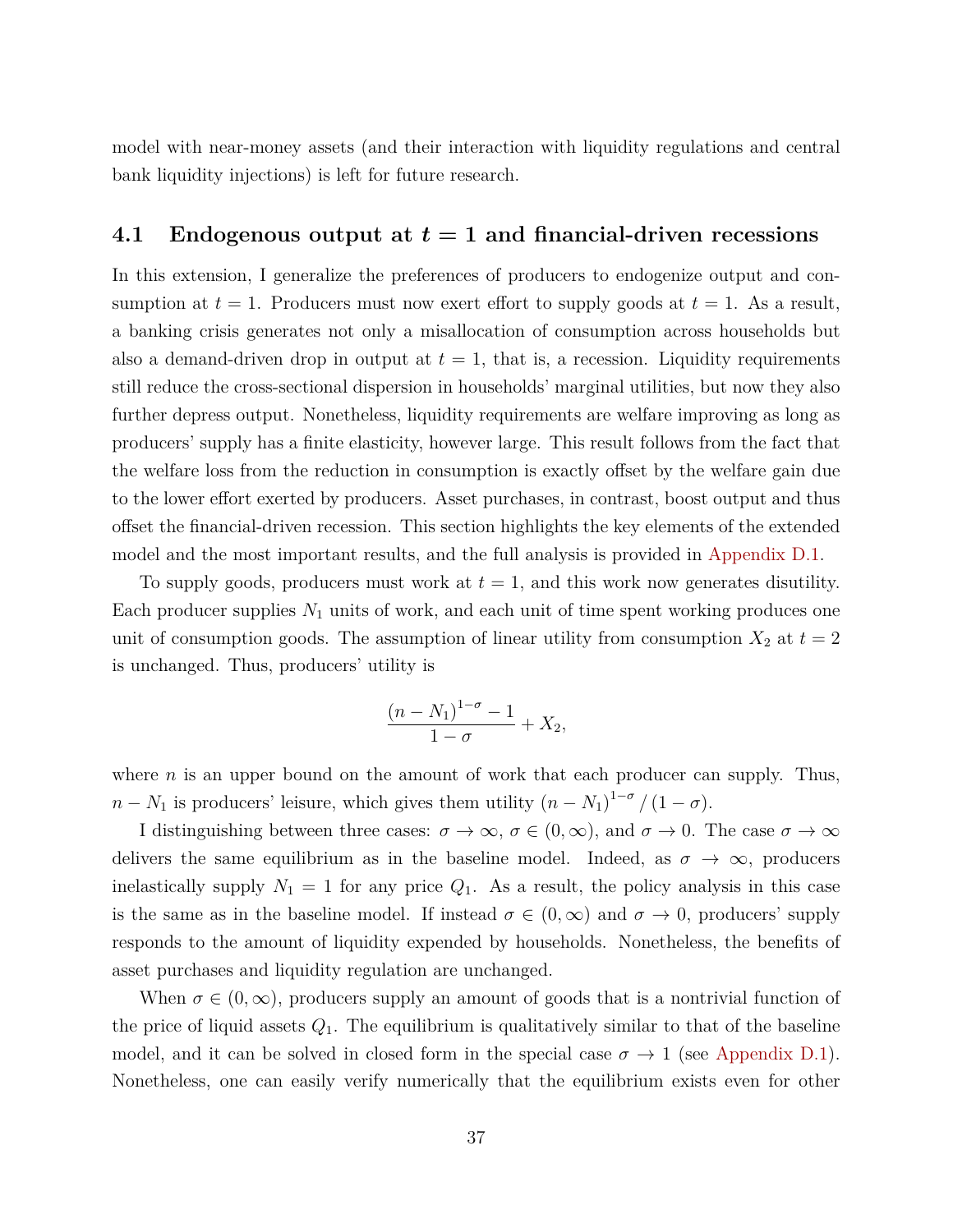values of  $\sigma$ . The key novelty here is that bank insolvencies now generate a demand-driven drop in output at  $t = 1$ —that is, a recession. With less liquidity in the hands of impatient households with deposits at insolvent banks, households' demand drops and so does output supplied by producers.

With no asset purchases, liquidity requirements generate two effects in this richer model. The first effect is the same as in the baseline model, that is, to redistribute consumption and thus reduce the cross-sectional dispersion of the marginal utilities of households. The new, second effect is to reduce even further the demand for consumption goods by households. That is, liquidity requirements reduce the purchasing power of households with deposits at solvent banks, exacerbating the demand-driven recession. Nonetheless, liquidity requirements still increase welfare, as formalized next.

<span id="page-37-0"></span>**Proposition 4.1.** *Assume that*  $\alpha > 0$  *and, given an asset purchase policy*  $\{k_0, b_0\}$ *, there exists an equilibrium with*  $\sigma \in (0,\infty)$  *that does not implement the first best. The optimal liquidity requirement is ζ* <sup>∗</sup> *>* 0 *and strictly reduces the distribution of government bonds by banks hit by*  $\overline{\psi}$  *(i.e., solvent banks) in comparison to the unregulated equilibrium.* 

Even if liquidity requirements reduce output, they are beneficial for welfare. On the one hand, forcing households with deposits at solvent banks to marginally reduce their consumption generates a welfare loss for such households. However, this loss is exactly offset by the welfare gain of producers, who now enjoy higher utility because they reduce production and enjoy more leisure. Indeed, the proof of [Proposition](#page-37-0) [4.1](#page-37-0) relies on the fact that these two effects cancel out. In addition, liquidity requirements eliminate the negative welfare effects of the pecuniary externality, similar to [Section](#page-31-1) [3.4.](#page-31-1) Thus, the total effect on welfare is unambiguously positive.

When  $\sigma \to 0$ , the optimal policy does not include liquidity requirements. This is because producers' supply of goods is infinitely elastic at  $Q_1 = 1$ , thereby pinning down the price of government bonds at  $t = 1$ .<sup>[35](#page-37-1)</sup> As a result, liquidity requirements do not alter the price of liquid assets, which is fixed at  $t = 1$ , and thus do not reduce the cross-sectional dispersion of households' marginal utilities. More precisely, as  $\sigma \to 0$ , the pecuniary externality described in [Section](#page-31-1) [3.4](#page-31-1) disappears because the consumption expenditure of each household does not affect the price of liquid assets, which is fixed at  $Q_1 = 1$ .

More generally, the positive welfare effect of liquidity requirements should hold even in richer models, as long as  $\sigma$  is sufficiently large (i.e., as long as producers' supply is sufficiently

<span id="page-37-1"></span><sup>&</sup>lt;sup>35</sup>Alternatively, one could interpret the result  $Q_1 = 1$  by saying that producers' *demand for liquid assets* is infinitely elastic. In any case, the price of liquid assets at  $t = 1$  must be  $Q_1 = 1$ .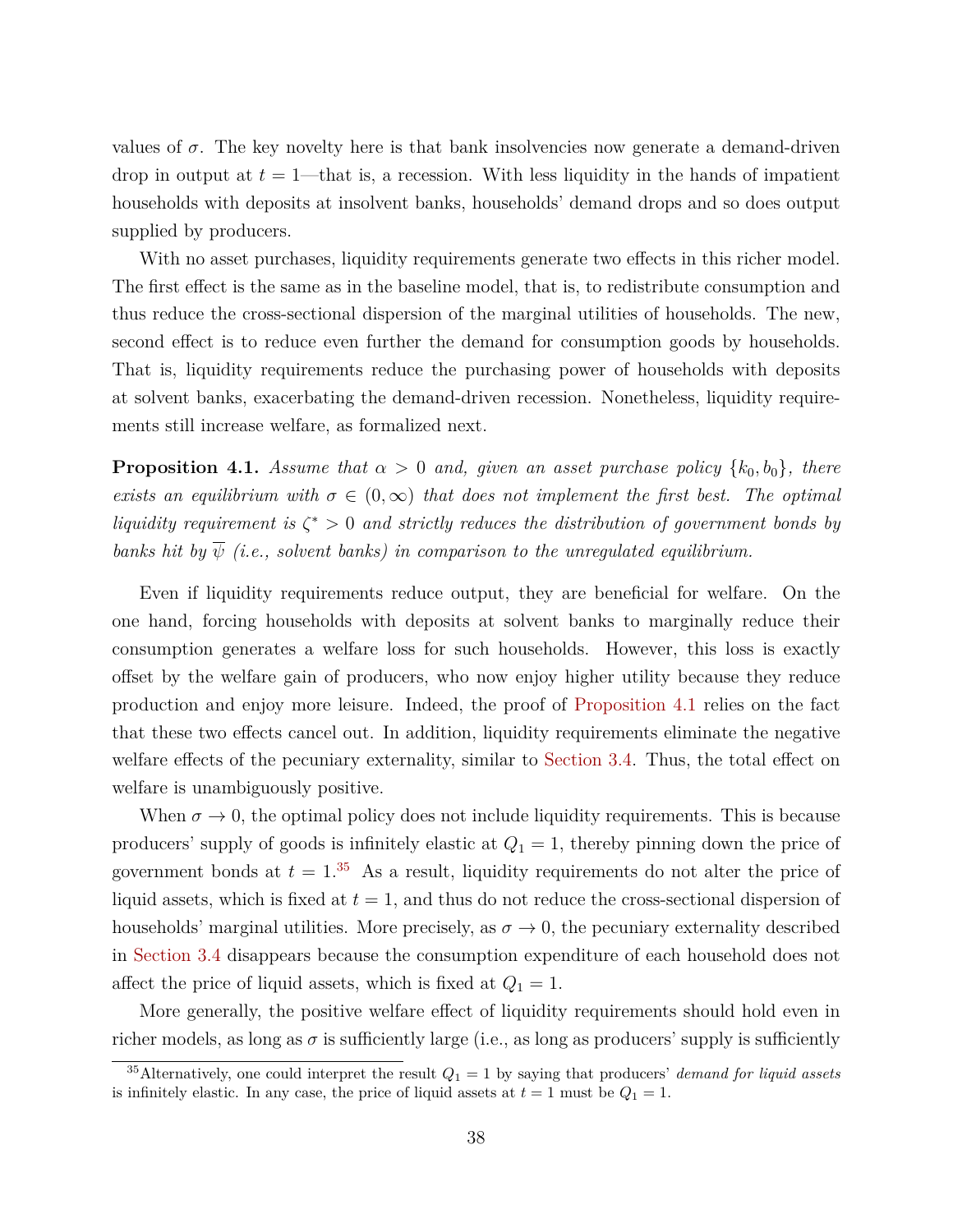inelastic). For instance, one can think of an extension in which other frictions induce a wedge between the marginal utility of consumption of households and the marginal disutility of effort by producers. In this case, the welfare loss from the reduction in consumption will not be entirely offset by the welfare gain from the reduction in the work required for production. The final welfare effect will be a horse race between this loss and the gain from the improvement of the cross-sectional distribution of households' consumption. As  $\sigma \to \infty$ , the second effect must always prevail because output becomes fixed. Thus liquidity requirements must be beneficial if producers' supply is sufficiently inelastic (i.e., if  $\sigma$  is sufficiently large).

When liquidity requirements and asset purchases are combined together, the total effect on output can instead be positive. This is because asset purchases relax the liquidity constraint of impatient households with deposits at insolvent banks, thereby boosting their demand. Thus, a combination of liquidity requirements and asset purchases not only improves the cross-sectional distribution of consumption across households but might also counteract the recession driven by the financial crisis.

#### <span id="page-38-0"></span>**4.2 Endogenous production of safe and liquid assets**

In this extension, I maintain the assumption of a fixed amount of goods traded at  $t = 1$ , but I allow agents, at  $t = 0$ , to invest more in the risky capital or invest in a less productive but risk-free physical capital. This second type of capital can be used as collateral for privately supplied liquid assets. Asset purchases and liquidity requirements have effects that are similar to those of the baseline model, but they also reduce the production of private liquidity, so that agents invest more resources in the more-productive risky capital. This section highlights the key elements of the extended model and the most important results, and the full analysis is provided in [Appendix](#page-56-0) [D.2.](#page-56-0)

At  $t = 0$ , in addition to the endowment of risky capital (now denoted by  $k^{risk}$ ) and government bonds (still denoted by *b*), households are also endowed with an amount *e* of goods that can be invested in two technologies. The first technology has the same productivity of the risky capital, and thus investing in it is equivalent to increasing the initial stock of  $k^{risky}$ . The other technology is safe but entails a proportional cost  $\phi$  of investment. The cost *φ* can be motivated by the resources devoted to screening projects to make sure that the investment is safe, even though the equilibrium results suggest an additional interpretation, as I discuss at the end of this section.

If a fraction  $S_0 \in [0, 1]$  of the endowment *e* is invested in the safe technology, it generates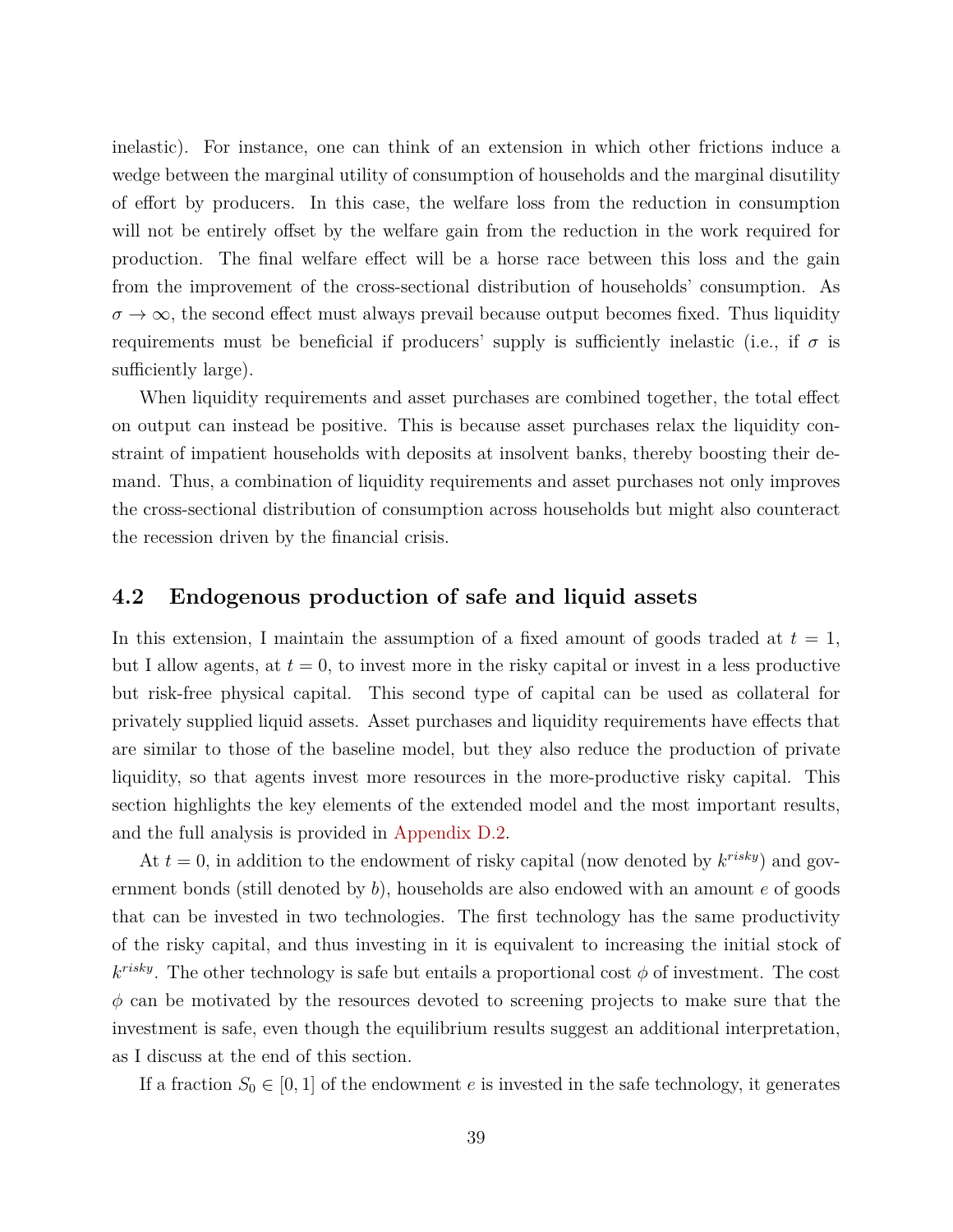an amount  $S_0e(1-\phi)$  of safe capital, and each unit of safe capital produces one unit of output at  $t = 2$ . The remaining amount  $(1 - S_0) e$  is invested in the risky capital, and the amount  $S_0e\phi$  is lost. In addition, I assume that the safe capital  $S_0e(1-\phi)$  is liquid, in the sense that its cash flow can back securities, which in turn can be used as means of payment at  $t = 1.^{36}$  $t = 1.^{36}$  $t = 1.^{36}$ 

At  $t = 1$ , the liquid assets held by a bank include not only the government debt  $B_0$ carried from  $t = 0$  but also the safe and liquid capital  $K_0^{safe}$  $_0^{safe}$  that a bank can purchase at  $t = 0$ . Thus, Equations [\(24\)](#page-25-3) and [\(39\)](#page-33-0) are replaced by

$$
\int B_1\left(\varepsilon,\overline{\psi}\right)dF\left(\varepsilon\right) \leq \left(B_0 + K_0^{safe}\right)\left(1-\zeta\right),\,
$$

where  $B_1(\varepsilon,\overline{\psi})$  now denotes the amount of liquid assets (i.e., either government bonds or safe liquid capital) distributed by a solvent bank to a household with preference shock  $\varepsilon$ ; the term *ζ* still parameterizes the liquidity requirement.

The equilibrium is qualitatively identical to that of [Section](#page-20-0) [3,](#page-20-0) but now liquid assets can also be supplied privately, in addition to being supplied by the government. If no bank becomes insolvent (i.e., if  $\alpha = 0$ ), then no resources are invested in the safe technology. If instead some banks become insolvent (i.e.,  $\alpha > 0$ ), then some resources are invested in the safe technology and thus a fraction of the endowment is wasted because of the cost  $\phi$ , reducing investments. In addition, the endogenous production of liquid assets at  $t = 0$  has important interactions with the analysis of both asset purchases and liquidity requirements, even though both policies remain beneficial.

Asset purchases crowd out the production of private liquidity, either partially or entirely. A small asset purchase reduces one-for-one the production of private safe and liquid capital, reducing the resources wasted because of the cost  $\phi$  and thus increasing investments. As the asset purchase gets larger and larger, it eventually entirely crowds out the supply of privately provided liquidity. At this point, the effect of any additional dollar injected in the economy is the same as in [Section](#page-20-0) [3.](#page-20-0)

The liquidity regulation is broadly unchanged. Different from the baseline model, the planner takes into account that producing safe capital at  $t = 0$  is costly, and thus the

<span id="page-39-0"></span><sup>&</sup>lt;sup>36</sup>If both the risky and safe capital are liquid at  $t = 1$ , the results are unchanged. For locations hit by the bad idiosyncratic shock to capital  $\psi$ , the capital is worthless because  $\psi = 0$ ; thus, none of the features of the deposit contract related to insolvent banks changes. For locations hit by the good idiosyncratic shock to capital  $\psi$ , banks do not distribute all their liquidity at  $t = 1$  (i.e., [\(24\)](#page-25-3) is not binding), and thus nothing changes in the unregulated equilibrium either. The only difference is that liquidity requirements must now be imposed on all the liquid assets held by a solvent bank, including the liquid capital.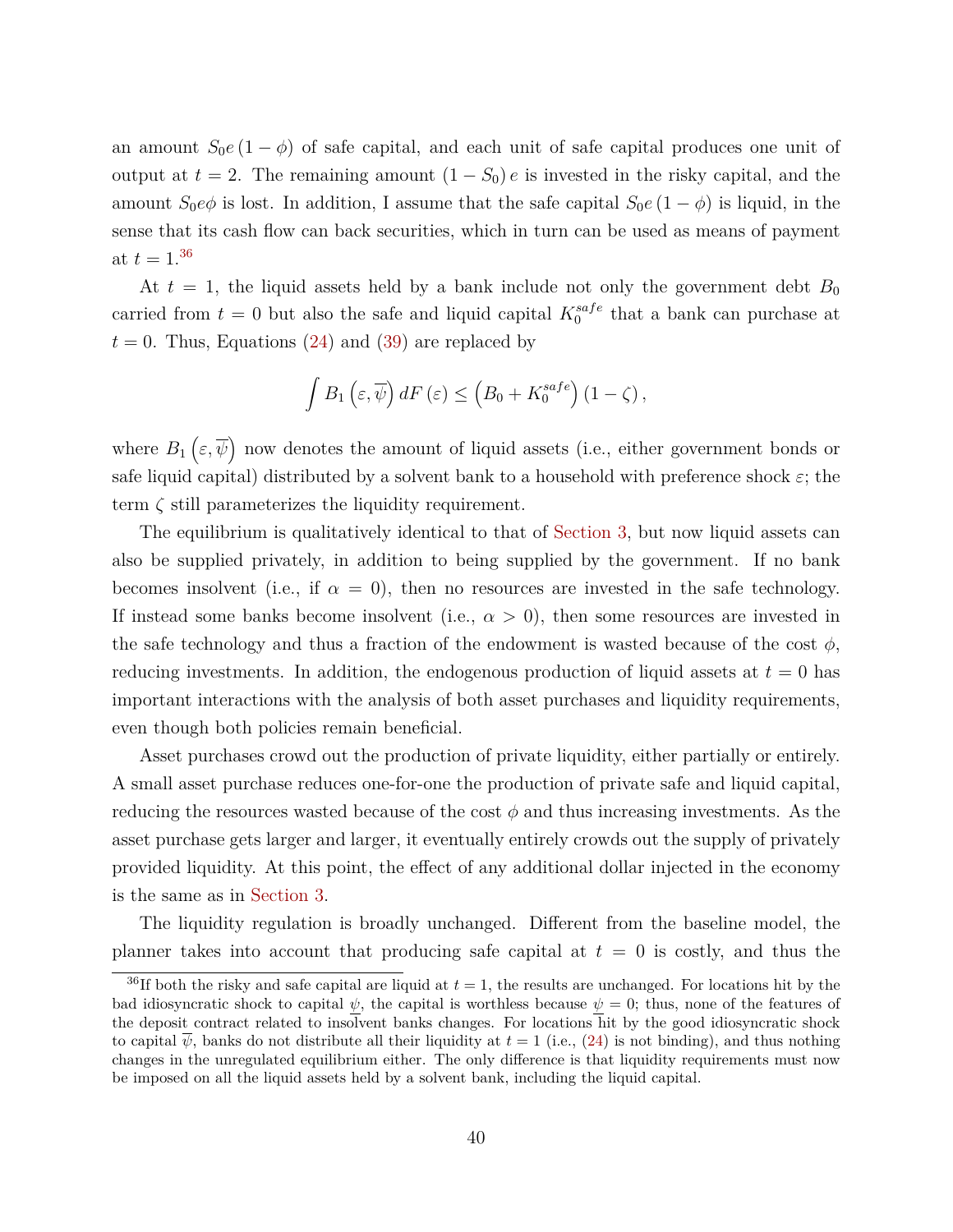objective function of the planner accounts for this cost. In addition to the effects highlighted in [Section](#page-31-1) [3.4,](#page-31-1) the liquidity requirement reduces the production of private liquidity. This is because this policy somehow reduces the liquidity needs at  $t = 1$ , which in turn reduces the demand for liquid assets at  $t = 0$ . While this effect only reduced the liquidity premium in [Section](#page-31-1) [3.4,](#page-31-1) here it generates a drop in the production of private liquid assets. This effect saves resources because the safe capital that backs private liquidity is costly, and thus the increase in welfare due to the liquidity requirement is even higher than in the baseline model.

Finally, I note that the effects of the cost *φ* are reminiscent of those obtained by [Gorton](#page-42-7) [and Ordoñez](#page-42-7) [\(2014,](#page-42-7) [2016\)](#page-42-8) in models in which costly production of information reduces investments. In those models, good times are associated with high investments and informationinsensitive assets (here, when no bank becomes insolvent, no private liquidity is supplied, and investment is maximal), and bad times are associated with low investments and the production of information (here, when some banks are expected to become insolvent, some private liquidity is supplied and the associated costs reduce investments).

# **5 Conclusion**

I have presented a general equilibrium model of financial crises with government-supplied near-money assets to study the optimal liquidity policies in the event of a financial crisis. If the banking system is not well functioning, asset purchases and liquidity regulations improve welfare. In particular, liquidity regulations address a pecuniary externality that arises because solvent banks and their depositors do not internalize the effects of their choices on the price of liquid assets, which in turn tightens the already binding constraint of agents with high liquidity needs and with deposits at insolvent banks.

# **References**

- <span id="page-40-0"></span>Acharya, Viral, Itamar Drechsler, and Philipp Schnabl. 2014. "A pyrrhic victory? Bank bailouts and sovereign credit risk." *The Journal of Finance* 69 (6):2689–2739.
- <span id="page-40-1"></span>Al-Najjar, Nabil I. 2004. "Aggregation and the law of large numbers in large economies." *Games and Economic Behavior* 47 (1):1–35.
- <span id="page-40-2"></span>Allen, Franklin, Elena Carletti, and Douglas Gale. 2009. "Interbank market liquidity and central bank intervention." *Journal of Monetary Economics* 56 (5):639–652.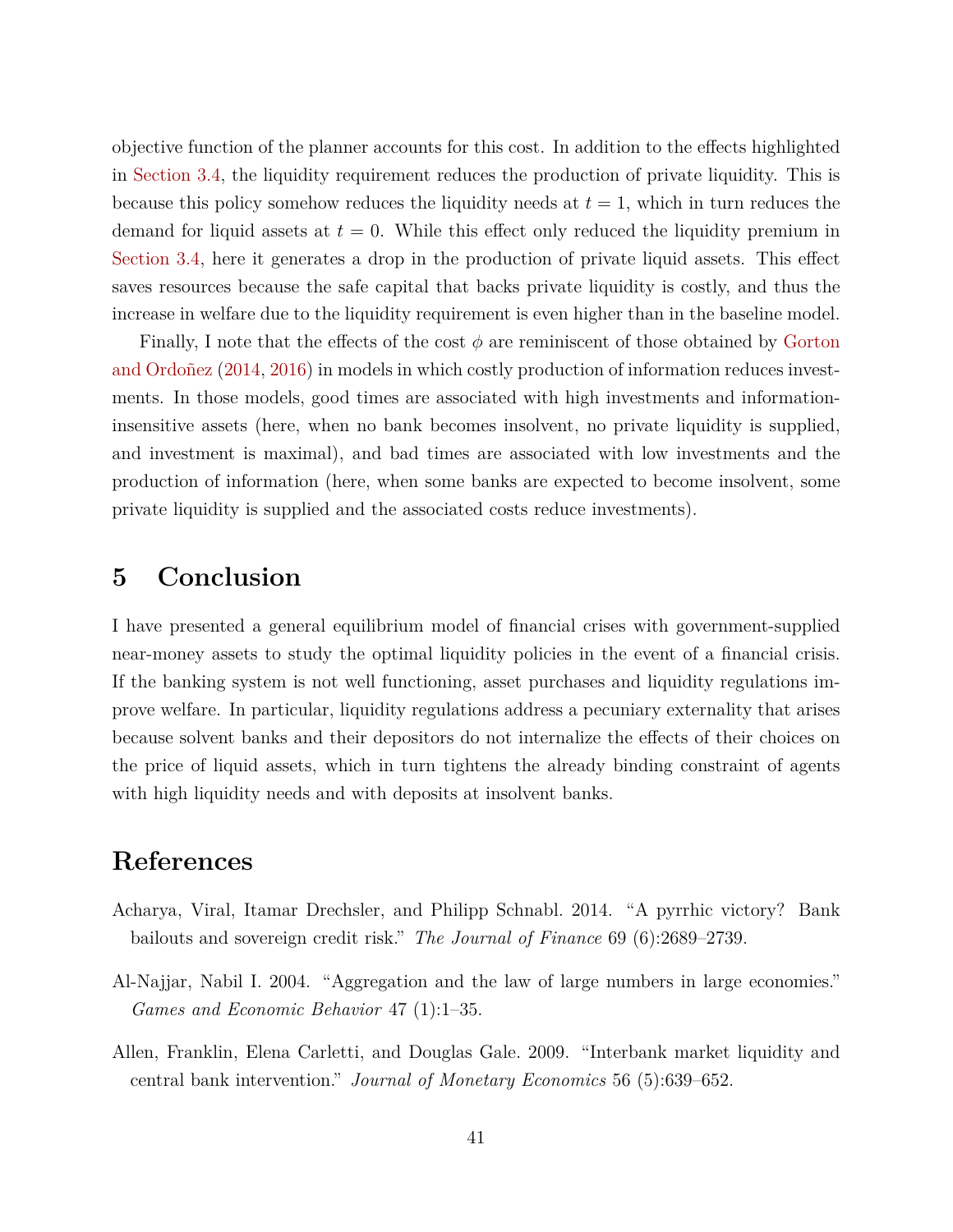- <span id="page-41-6"></span>———. 2013. "Money, financial stability and efficiency." *Journal of Economic Theory* .
- <span id="page-41-2"></span>Allen, Franklin and Douglas Gale. 1998. "Optimal financial crises." *The Journal of Finance* 53 (4):1245–1284.
- <span id="page-41-4"></span>———. 2004. "Financial intermediaries and markets." *Econometrica* 72 (4):1023–1061.
- <span id="page-41-0"></span>———. 2017. "How Should Bank Liquidity be Regulated?" *Achieving Financial Stability: Challenges To Prudential Regulation* 61:135.
- <span id="page-41-5"></span>Bech, Morten and Todd Keister. 2017. "Liquidity regulation and the implementation of monetary policy." *Journal of Monetary Economics* 92:64–77.
- <span id="page-41-14"></span>Bech, Morten and Cyril Monnet. 2016. "A search-based model of the interbank money market and monetary policy implementation." *Journal of Economic Theory* 164:32–67.
- <span id="page-41-13"></span>Benigno, Pierpaolo and Roberto Robatto. 2018. "Private Money Creation, Liquidity Crises, and Government Interventions." .
- <span id="page-41-11"></span>Bianchi, Javier. 2011. "Overborrowing and systemic externalities in the business cycle." *American Economic Review* 101 (7):3400–3426.
- <span id="page-41-8"></span>Carapella, Francesca. 2012. "Banking panics and deflation in dynamic general equilibrium." *Working Paper* .
- <span id="page-41-9"></span>Cooper, Russell and Dean Corbae. 2002. "Financial collapse: A lesson from the great depression." *Journal of Economic Theory* 107 (2):159–190.
- <span id="page-41-12"></span>Dávila, Eduardo and Anton Korinek. 2017. "Pecuniary externalities in economies with financial frictions." *The Review of Economic Studies* 85 (1):352–395.
- <span id="page-41-1"></span>Diamond, Douglas W. and Philip H. Dybvig. 1983. "Bank Runs, Deposit Insurance, and Liquidity." *The Journal of Political Economy* 91 (3):401–419.
- <span id="page-41-3"></span>Diamond, Douglas W and Anil K Kashyap. 2016. "Liquidity requirements, liquidity choice, and financial stability." In *Handbook of macroeconomics*, vol. 2. Elsevier, 2263–2303.
- <span id="page-41-7"></span>Diamond, Douglas W. and Raghuram G. Rajan. 2006. "Money in a theory of banking." *The American Economic Review* 96 (1):30–53.
- <span id="page-41-10"></span>Donaldson, Jason Roderick and Giorgia Piacentino. 2018. "Money Runs." *Working Paper* .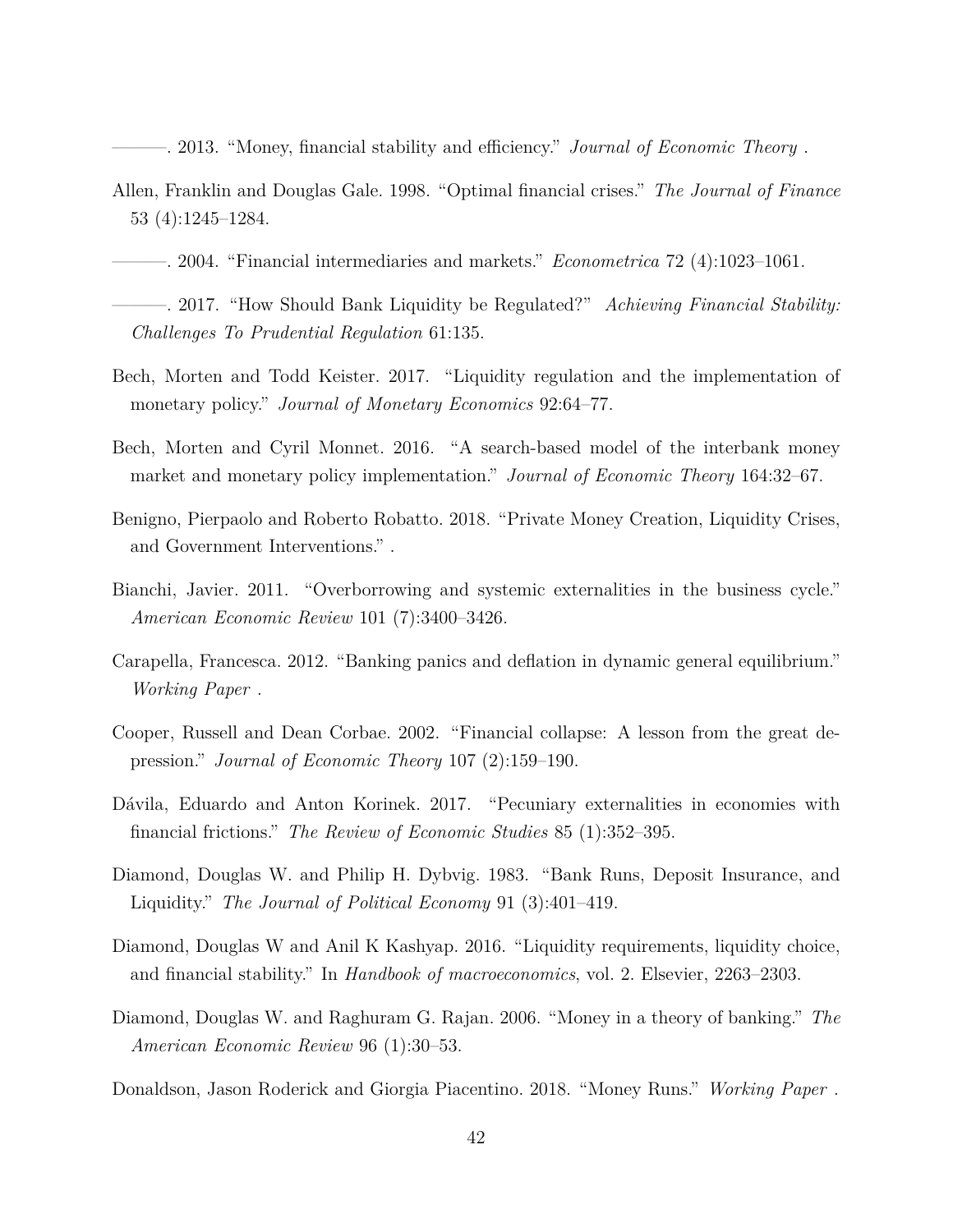- <span id="page-42-0"></span>Duygan-Bump, Burcu, Patrick Parkinson, Eric Rosengren, Gustavo A Suarez, and Paul Willen. 2013. "How Effective Were the Federal Reserve Emergency Liquidity Facilities? Evidence from the Asset-Backed Commercial Paper Money Market Mutual Fund Liquidity Facility." *The Journal of Finance* 68 (2):715–737.
- <span id="page-42-5"></span>Farhi, Emmanuel, Mikhail Golosov, and Aleh Tsyvinski. 2009. "A theory of liquidity and regulation of financial intermediation." *The Review of Economic Studies* 76 (3):973–992.
- <span id="page-42-2"></span>Farhi, Emmanuel and Jean Tirole. 2012. "Collective Moral Hazard, Maturity Mismatch, and Systemic Bailouts." *American Economic Review* 102 (1):60–93.
- <span id="page-42-12"></span>Freixas, Xavier, Antoine Martin, and David Skeie. 2011. "Bank liquidity, interbank markets, and monetary policy." *The Review of Financial Studies* 24 (8):2656–2692.
- <span id="page-42-11"></span>Gale, Douglas and S Bhattacharya. 1987. "Preference shocks, liquidity and central bank policy." In *New Approaches to Monetary Economics*. Cambridge University Press.
- <span id="page-42-10"></span>Geanakoplos, John and Heraklis Polemarchakis. 1986. "Existence, regularity, and constrained suboptimality of competitive allocations when the asset market is incomplete." *Uncertainty, information and communication: essays in honor of KJ Arrow* 3:65–96.
- <span id="page-42-6"></span>Goodhart, Charles. 2008. "Liquidity risk management." *Banque de France Financial Stability Review* 11:39–44.
- <span id="page-42-7"></span>Gorton, Gary and Guillermo Ordoñez. 2014. "Collateral crises." *American Economic Review* 104 (2):343–78.
- <span id="page-42-8"></span>———. 2016. "Good booms, bad booms." Tech. rep., National Bureau of Economic Research.
- <span id="page-42-1"></span>Gorton, Gary B. and Andrew Metrick. 2012. "Securitized banking and the run on repo." *Journal of Financial Economics* 104 (3):425 – 451.
- <span id="page-42-3"></span>Holmström, Bengt and Jean Tirole. 1998. "Private and public supply of liquidity." *Journal of political Economy* 106 (1):1–40.
- <span id="page-42-4"></span>Jacklin, Charles J. 1987. "Demand deposits, trading restrictions, and risk sharing." *Contractual arrangements for intertemporal trade* 1.
- <span id="page-42-9"></span>Jermann, Urban and Vincenzo Quadrini. 2012. "Macroeconomic effects of financial shocks." *American Economic Review* 102 (1):238–71.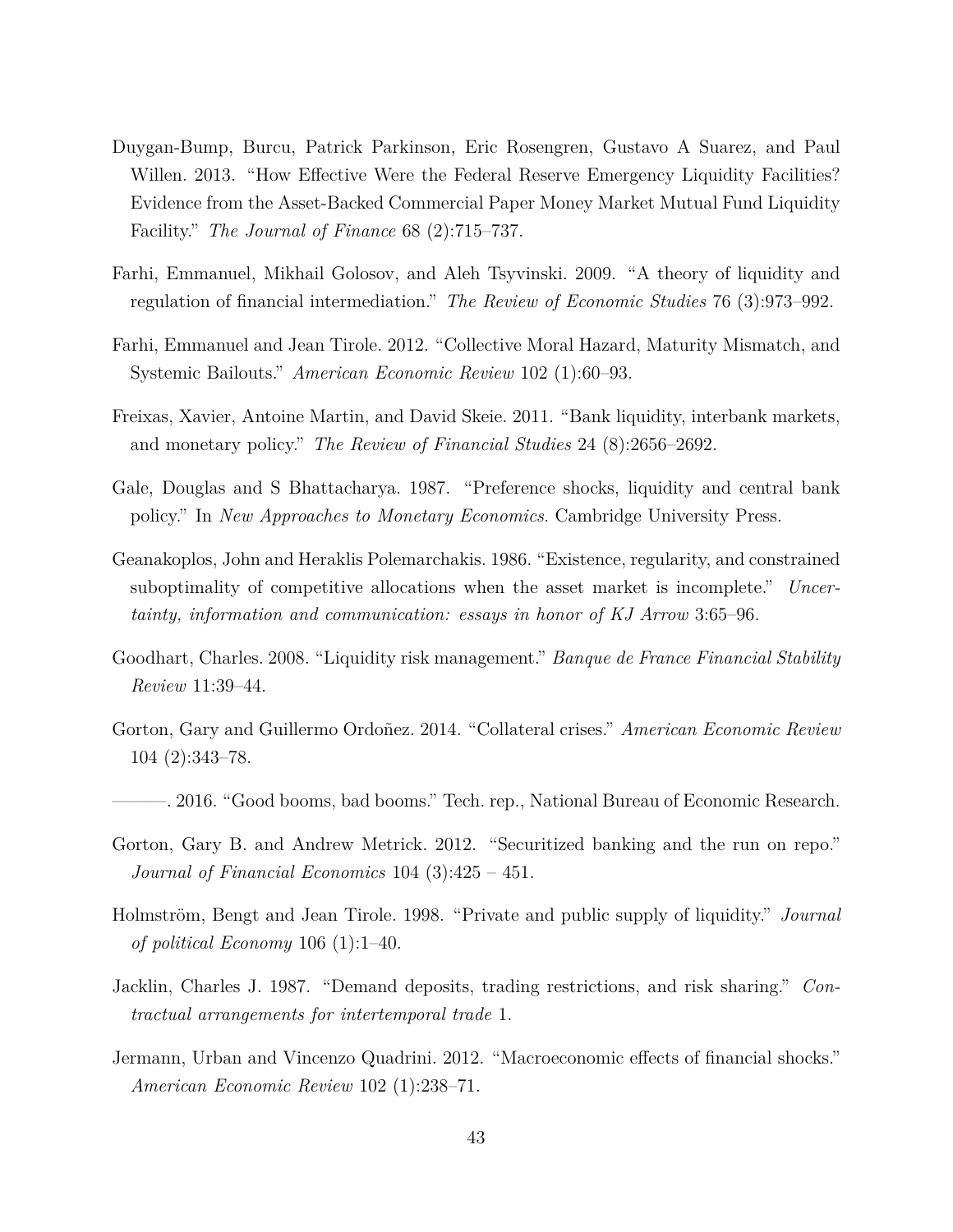- <span id="page-43-1"></span>Keister, Todd. 2015. "Bailouts and financial fragility." *The Review of Economic Studies* 83 (2):704–736.
- <span id="page-43-9"></span>Krishnamurthy, Arvind and Annette Vissing-Jorgensen. 2012. "The aggregate demand for Treasury debt." *Journal of Political Economy* 120 (2):233–267.
- <span id="page-43-13"></span>Lester, Benjamin, Andrew Postlewaite, and Randall Wright. 2012. "Information, liquidity, asset prices, and monetary policy." *The Review of Economic Studies* 79 (3):1209–1238.
- <span id="page-43-12"></span>Liu, Xuewen. 2016. "Interbank market freezes and creditor runs." *The Review of Financial Studies* 29 (7):1860–1910.
- <span id="page-43-6"></span>Lorenzoni, Guido. 2008. "Inefficient credit booms." *The Review of Economic Studies* 75 (3):809–833.
- <span id="page-43-2"></span>Lucas, Robert E. and Nancy L. Stokey. 1987. "Money and Interest in a Cash-in-Advance Economy." *Econometrica* :491–513.
- <span id="page-43-11"></span>Magill, Michael JP, Martine Quinzii, and Jean-Charles Rochet. 2016. "Unconventional Monetary Policy and the Safety of the Banking System." .
- <span id="page-43-7"></span>Malherbe, Frédéric. 2014. "Self-Fulfilling Liquidity Dry-Ups." *The Journal of Finance* 69 (2):947–970.
- <span id="page-43-4"></span>Martin, Antoine. 2006. "Liquidity provision vs. deposit insurance: preventing bank panics without moral hazard." *Economic Theory* 28 (1):197–211.
- <span id="page-43-8"></span>Nagel, Stefan. 2016. "The liquidity premium of near-money assets." *The Quarterly Journal of Economics* :1927–1971.
- <span id="page-43-5"></span>Robatto, Roberto. 2018. "Financial Crises and Systemic Bank Runs in a Dynamic Model of Banking." .
- <span id="page-43-10"></span>Sargent, Thomas J and Neil Wallace. 1981. "Some unpleasant monetarist arithmetic." *Federal reserve bank of minneapolis quarterly review* 5 (3):1–17.
- <span id="page-43-0"></span>Schmidt, Lawrence, Allan Timmermann, and Russ Wermers. 2016. "Runs on money market mutual funds." *The American Economic Review* 106 (9):2625–2657.
- <span id="page-43-3"></span>Skeie, David R. 2008. "Banking with nominal deposits and inside money." *Journal of Financial Intermediation* 17 (4):562–584.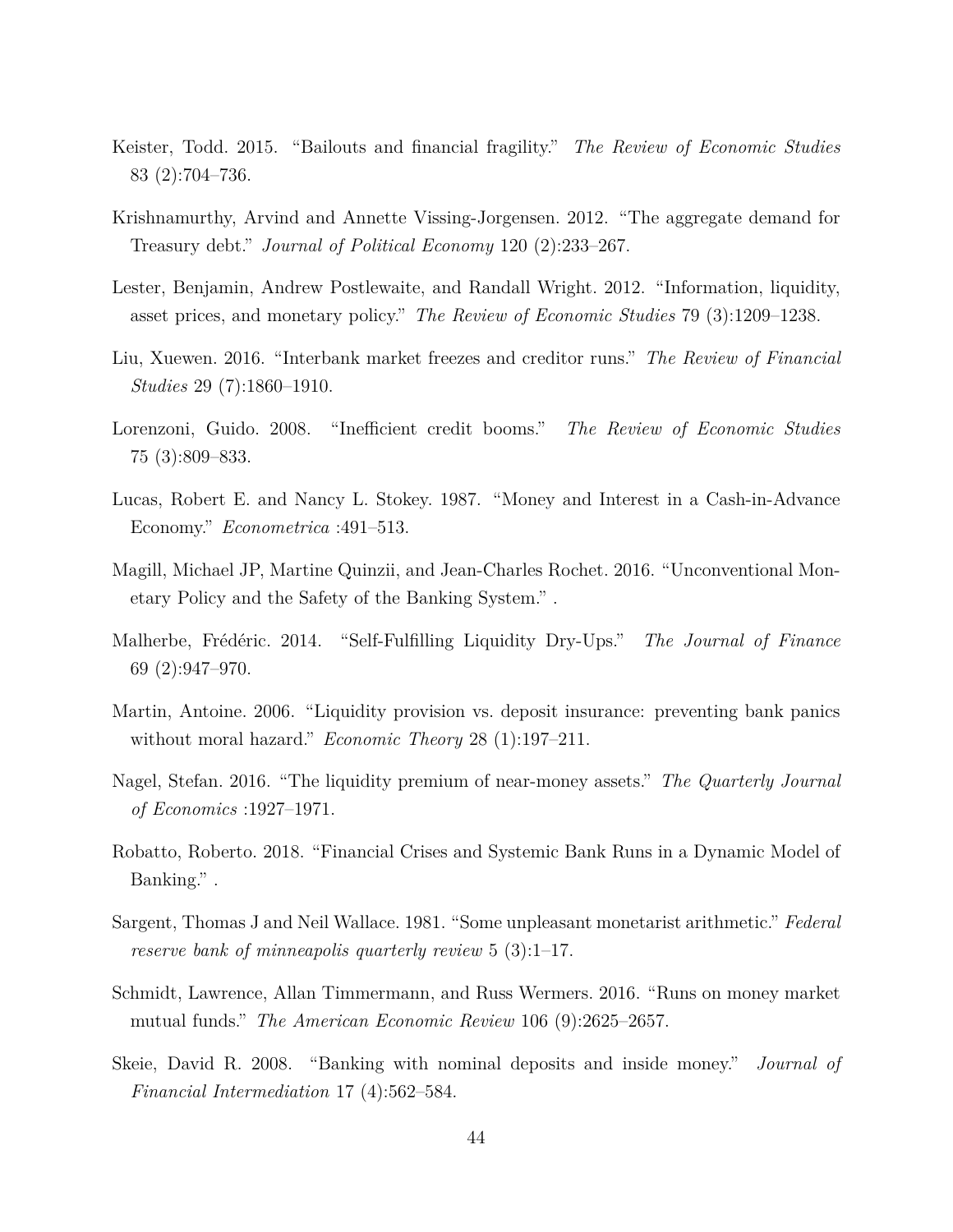<span id="page-44-0"></span>Stein, Jeremy C. 2012. "Monetary policy as financial stability regulation." *The Quarterly Journal of Economics* 127 (1):57–95.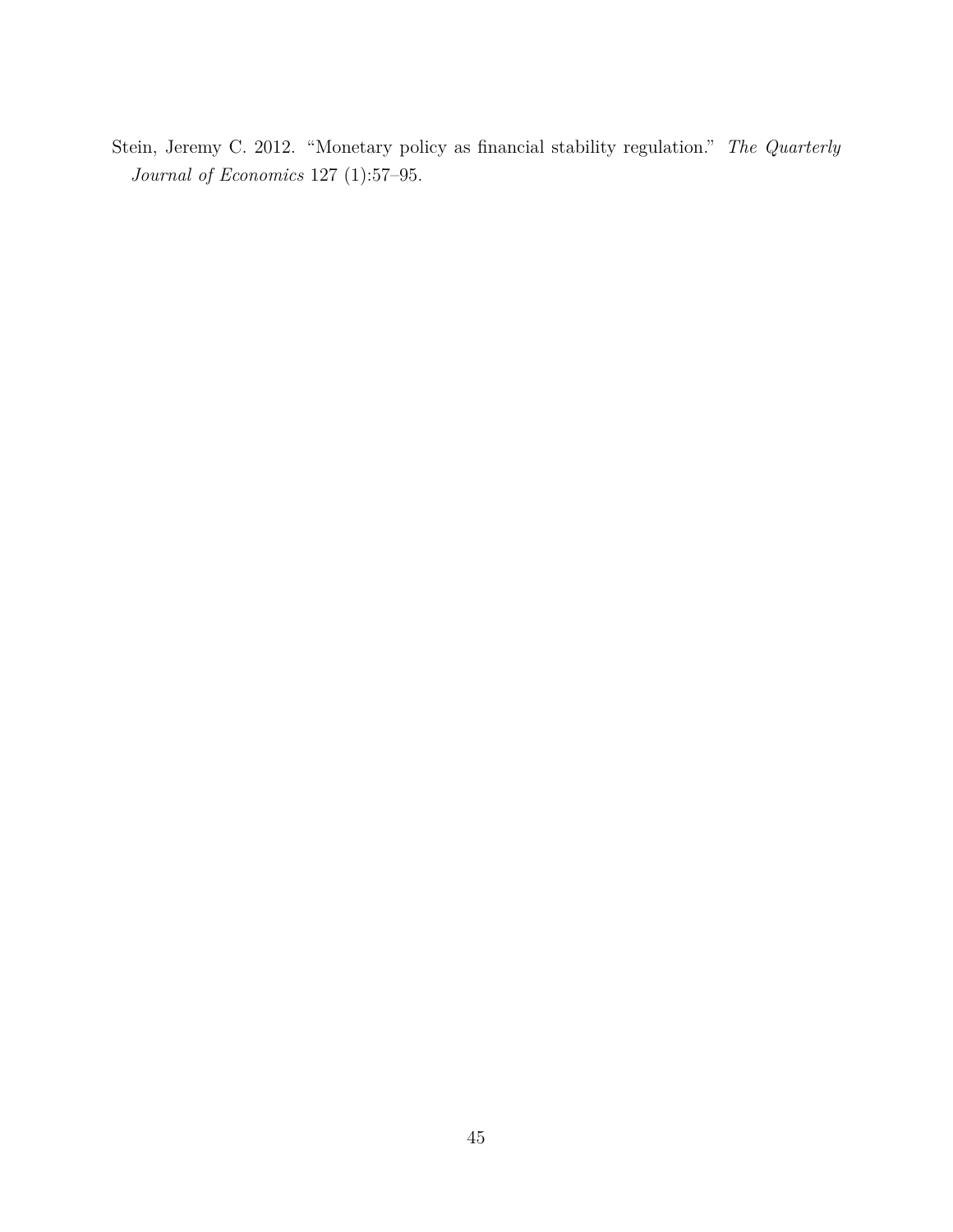# **Appendix**

# <span id="page-45-0"></span>**A Capital-backed securities and adverse selection**

To microfound why physical capital (or a security backed by its cash flow) is not used as a payment instrument, one can appeal to an adverse selection problem driven by asymmetric information. I discuss here an approach based on [Lester, Postlewaite, and Wright](#page-43-13) [\(2012\)](#page-43-13). Absent financial frictions, households could purchase consumption goods and pay for them by handing over not only government debt  $B_0$  but also the securities backed by the cash flow produced by  $K_0$ . However, if households can costlessly create low-quality securities, a lemon problem arises, and securities backed by  $K_0$  are not traded at  $t = 1$ . More specifically, the households must be able to create, at no cost, a bad financial asset with a zero payoff at  $t = 2$ , and producers must be able to recognize government debt but be unable to distinguish between good claims on capital and bad financial assets.

[Lester, Postlewaite, and Wright](#page-43-13) [\(2012\)](#page-43-13) note that a worthless financial security has two interpretations. One interpretation is that it is a bad claim to a good productive asset, namely, a counterfeit. Another possible interpretation is that it is a good claim to a unit of capital that has zero productivity, that is, a good claim to a lemon. The main result, however, is the same under both interpretations: these securities will not be traded.

## **B Bankless economy**

This appendix presents the full details of the equilibrium in the bankless economy.

#### <span id="page-45-1"></span>**B.1 Equilibrium with no policy intervention**

The equilibrium can be solved using Equations [\(11\)](#page-11-1), [\(13\)](#page-12-1)-[\(16\)](#page-13-3), [\(18\)](#page-14-2), the government budget constraint [\(9\)](#page-10-1), the market clearing conditions for capital and government bonds at  $t = 0$ (which imply that the amount of government bonds and capital held by households is equal to the respective endowments,  $K_0 = k$  and  $B_0 = b$ , the equation that pins down consumption of producers,  $X_2 = 1/Q_1$ , and the market clearing conditions for consumption goods at  $t = 1$ (i.e., [Equation](#page-9-4) [\(5\)\)](#page-9-4). These equations can be solved in closed form, implying the following unique equilibrium: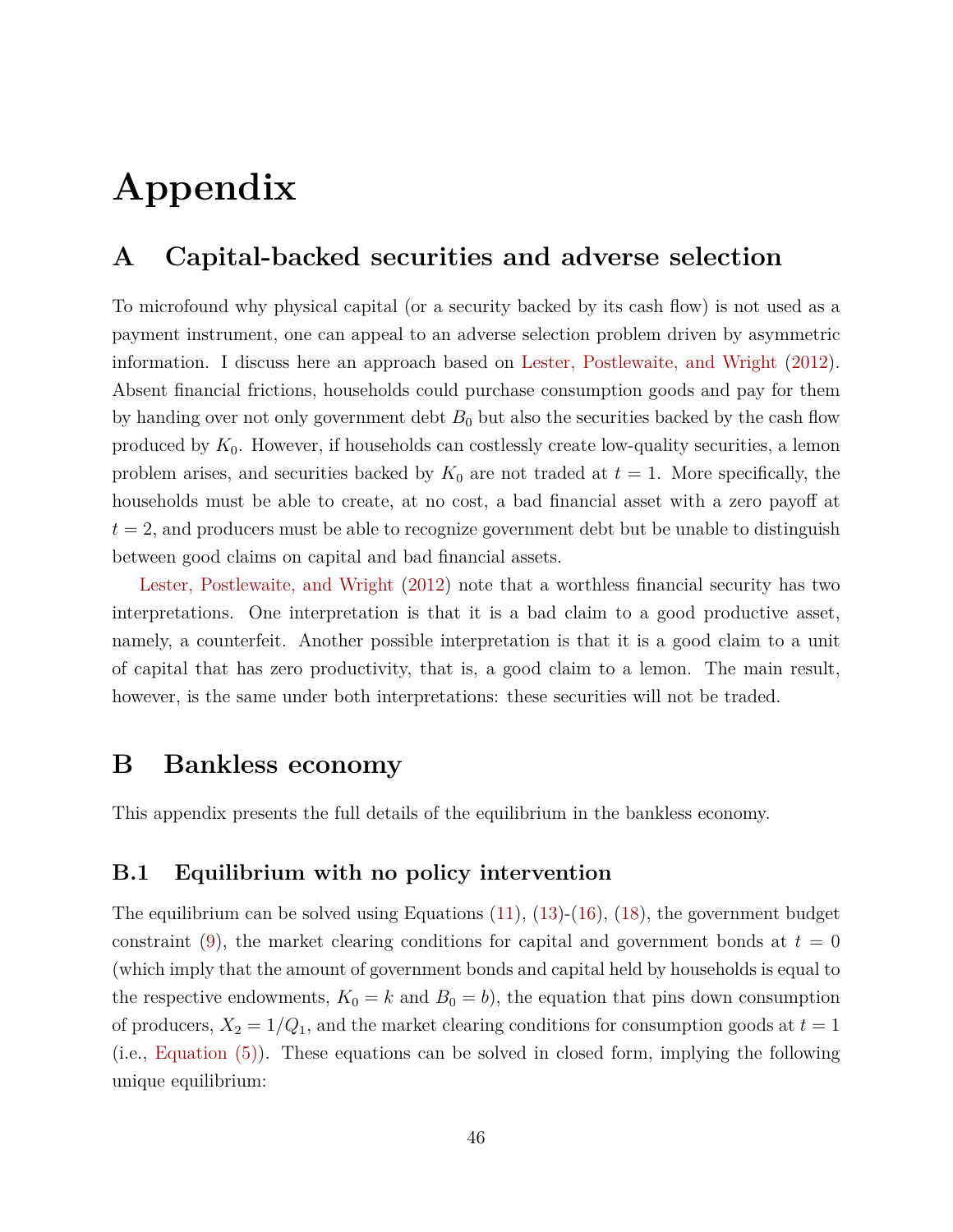• The price of government debt at  $t = 0$  and  $t = 1$  is

$$
Q_0 = 1 + \kappa \left(\frac{\varepsilon^h}{b} - 1\right), \quad Q_1 = \frac{1}{1 - \kappa \left(b - \varepsilon^h\right)};
$$

• Consumption at  $t = 1$  is

$$
C_1^h = \frac{b}{1 - \kappa (b - \varepsilon^h)}, \quad C_1^l = \frac{\varepsilon^l}{1 - \kappa (b - \varepsilon^h)},
$$

and the Lagrange multiplier of impatient households is

$$
\mu_1^h=\frac{\varepsilon^h}{b}-1;
$$

• Consumption at  $t = 2$  of households, which is a function of the preference shock at  $t = 1$  and thus is denoted by  $C_2(\varepsilon)$ , is

$$
C_2(\varepsilon) = \begin{cases} R_2 k - b & \text{if } \varepsilon = \varepsilon^h \\ R_2 k - \varepsilon^l & \text{if } \varepsilon = \varepsilon^l; \end{cases}
$$

- Consumption at  $t = 2$  of producers, given by  $X_2 = 1 \kappa \left( b \varepsilon^h \right);$
- Taxes collected at  $t = 2$  by the government are  $T_2 = b$ .

One can verify that the liquidity constraint of patient households is not binding because  $Q_1 B_0 - C_1^l = \frac{b - \varepsilon^l}{1 - \kappa (b - \varepsilon)}$  $\frac{b-\varepsilon^i}{1-\kappa(b-\varepsilon^h)} > 0$ , where the inequality follows from the restrictions on the stochastic process of  $\varepsilon$  and from [\(10\)](#page-10-2).

### <span id="page-46-0"></span>**B.2 Asset purchases with no restrictions on** *T*2**: equilibrium**

If the government can use lump-sum taxes without any restriction, asset purchases implement the first best, as formalized by the next proposition.

**Proposition B.1.** *Assume that*  $k \geq \varepsilon^h - b$  *and there are no restrictions on*  $T_2$ *. Then, the asset purchase policy*  $\{k_0, b_0\} = \{\varepsilon^h - b, \varepsilon^h\}$  implements the first best with taxes

$$
T_2 = \begin{cases} \varepsilon^h (1 - \underline{a}) + b \underline{a} & \text{if } R_2 = \underline{a} \\ \varepsilon^h (1 - \bar{a}) + b \bar{a} & \text{if } R_2 = \bar{a}, \end{cases}
$$

*and it drives to zero the liquidity premium on government debt (i.e.,*  $Q_0 = Q_1 = 1$ ).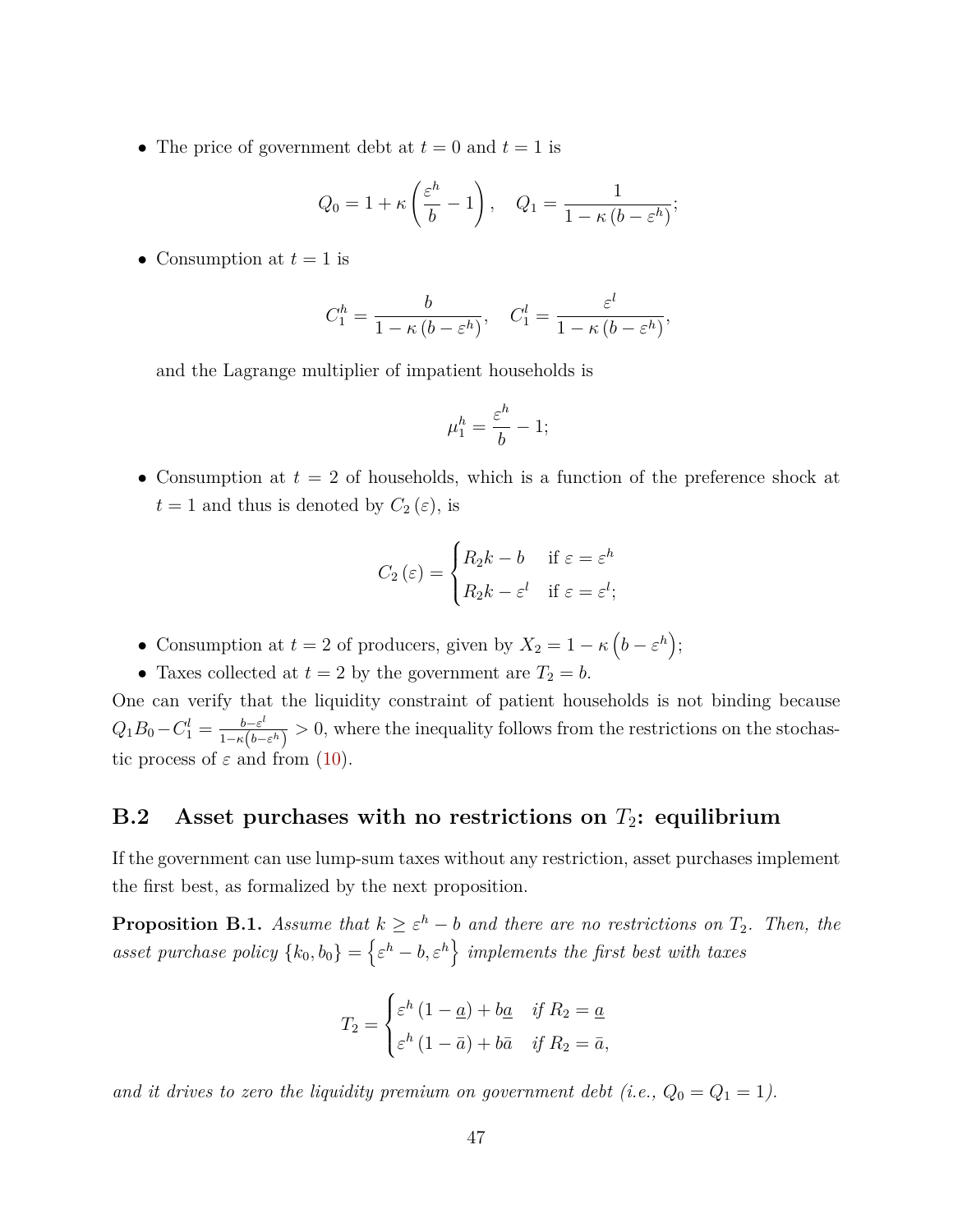*Proof.* The allocation stated in the proposition is the unique solution to the equations that characterize the equilibrium, namely, Equations  $(11)-(16)$  $(11)-(16)$  $(11)-(16)$ ; the government budget constraints [\(19\)](#page-16-1) and [\(20\)](#page-16-2); and the market clearing conditions for capital and bonds, which are now given by  $K_0 + k_0 = k$  and  $B_0 = b_0$  to account for the fact that the supply k of capital is now held not only by households (i.e.,  $K_0$ ) but also by the government (i.e.,  $k_0$ ), and that the supply of government debt is  $b_0$ . The assumption  $k \geq \varepsilon^h - b$  guarantees that the amount of capital purchased by the central bank, *k*0, does not exceed the exogenous supply *k*.  $\Box$ 

# <span id="page-47-0"></span>**B.3** Asset purchases with restrictions on  $T_2$ : proof of [Proposi](#page-17-1)**[tion](#page-17-1) [2.1](#page-17-1)**

Conjecture that  $k_0 > 0$ . Combining the binding limit on taxes [\(21\)](#page-17-0) with the government budget constraint at  $t = 0$ , [\(19\)](#page-16-1), and the constraint at  $t = 2$ , [\(20\)](#page-16-2), evaluated in the low state (i.e., evaluated at  $R_2 = \underline{a}$ ) implies that  $Q_0 = 1/\overline{a}$ . Thus, I can solve for the equilibrium that implies  $Q_0 = 1/\overline{a}$  using Equations [\(11\)](#page-11-1), [\(13\)](#page-12-1)-[\(16\)](#page-13-3), [\(18\)](#page-14-2), the government budget constraints [\(19\)](#page-16-1) and [\(20\)](#page-16-2), and the market clearing conditions for capital and bonds, which are now given by  $K_0 + k_0 = k$  and  $B_0 = b_0$  to account for the fact that the supply k of capital is now held not only by households (i.e., *K*0) but also by the government (i.e., *k*0), and that the supply of government debt is  $b_0$ . These equations can be solved in closed form, implying the following unique equilibrium:

- The asset purchase policy  $k_0$  and  $b_0$  is as stated in the proposition;
- The price of government debt at  $t = 0$  and  $t = 1$  is

$$
Q_0 = \frac{1}{\overline{a}}, \quad Q_1 = \frac{1 - \underline{a}(1 - \kappa)}{1 - \underline{a}(1 - \kappa) - \kappa \varepsilon^h (1 - \underline{a})};
$$

• Capital held by the central bank is given by [Proposition](#page-17-1) [2.1,](#page-17-1) and capital held by households is

$$
K_0 = k - \frac{1}{\underline{a}} \left[ \frac{\underline{a} \kappa \varepsilon^h}{1 - \underline{a} (1 - \kappa)} - b \right];
$$

• Consumption at  $t = 1$  is

$$
C_1^h = \frac{\underline{a}\kappa \varepsilon^h}{1 - \underline{a}(1 - \kappa) - \kappa \varepsilon^h (1 - \underline{a})}, \quad C_1^l = \frac{\varepsilon^l (1 - \underline{a}(1 - \kappa))}{1 - \underline{a}(1 - \kappa) - \kappa \varepsilon^h (1 - \underline{a})},
$$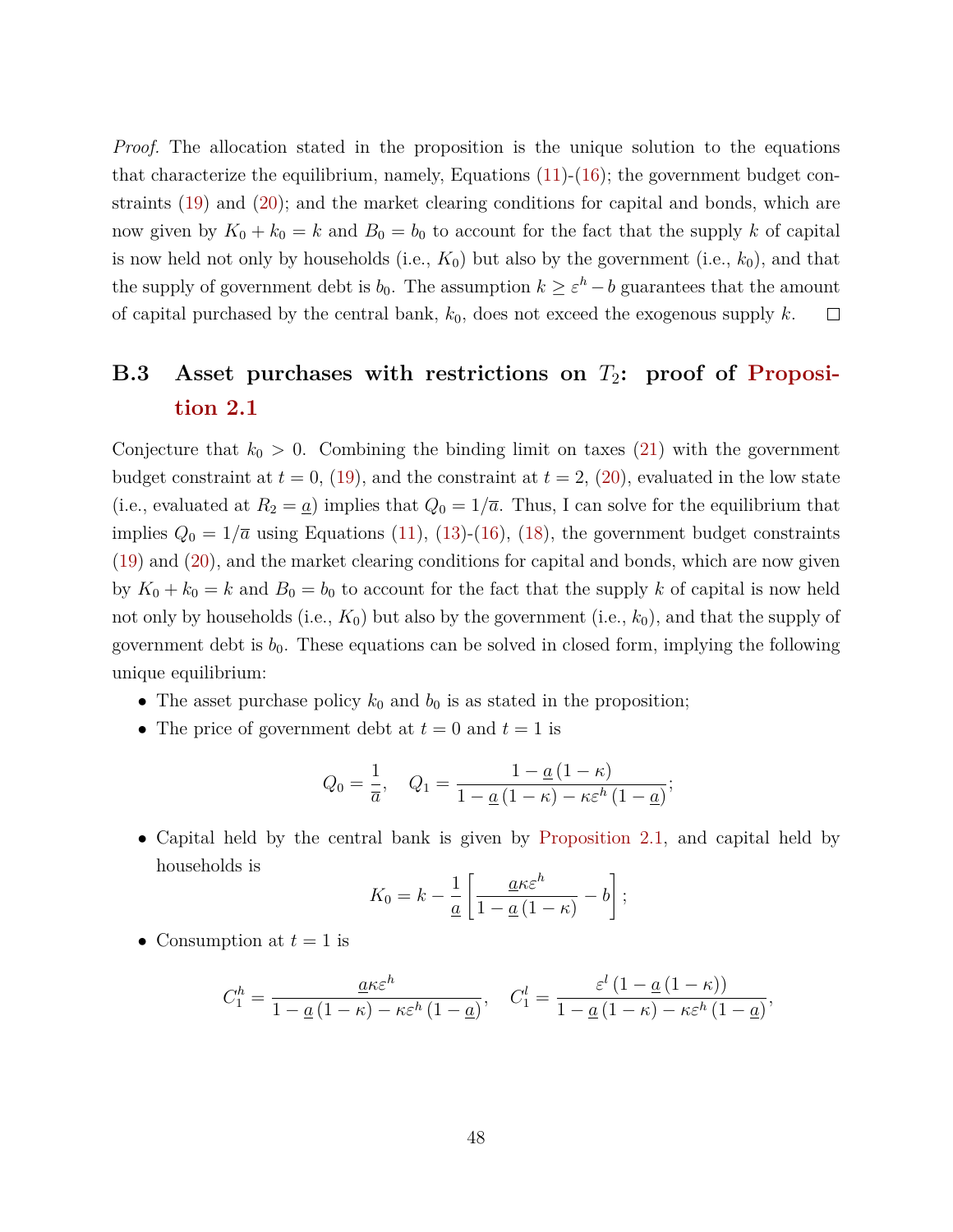and the Lagrange multiplier of impatient households is

$$
\mu_1^h=\frac{1-\underline{a}}{\kappa \underline{a}};
$$

• Consumption of households at  $t = 2$  is

$$
C_2(\varepsilon) = \begin{cases} kR_2 - \frac{a\varepsilon^h \kappa}{1 - a(1 - \kappa)} & \text{if } \varepsilon = \varepsilon^h \\ kR_2 - \varepsilon^l & \text{if } \varepsilon = \varepsilon^l, \end{cases}
$$

and consumption of producers is  $X_2 = \frac{1-a(1-\kappa)-\kappa\varepsilon^h(1-a)}{1-a(1-\kappa)}$  $\frac{1-\kappa-\kappa \varepsilon^{n}(1-\underline{a})}{1-\underline{a}(1-\kappa)}$ 

• Taxes collected at  $t = 2$  by the government are

$$
T_2 = \frac{bR_2}{\underline{a}} - \frac{(R_2 - \underline{a})\kappa \varepsilon^h}{1 - \underline{a}(1 - \kappa)}.
$$

Finally, given the solution for  $k_0$ , one can set  $k_0 = 0$  and solve for the value of <u>a</u> such that  $k_0 > 0$ .

## <span id="page-48-1"></span>**C Full model with banks and financial crises**

This appendix discusses the incentive-compatibility (IC) constraints that must be satisfied by the optimal deposit contract [\(Appendix](#page-48-0) [C.1\)](#page-48-0), provides the list of equations that must be used to solve for the equilibrium [\(Appendix](#page-49-0) [C.2\)](#page-49-0), solves for the equilibrium under no policy intervention [\(Appendix](#page-50-0) [C.3\)](#page-50-0), and provides the proofs of [Proposition](#page-33-1) [3.1](#page-33-1) and [Proposition](#page-34-1) [3.2](#page-34-1) [\(Appendix](#page-52-0) [C.4\)](#page-52-0).

#### <span id="page-48-0"></span>**C.1 Incentive-compatibility (IC) constraints**

Unlike standard banking models, I have to specify an incentive-compatibility (IC) constraint not only for patient households but also for impatient ones. This specification is necessary because of the different structure of preference; in [Diamond and Dybvig](#page-41-1) [\(1983\)](#page-41-1) and [Allen](#page-41-2) [and Gale](#page-41-2) [\(1998\)](#page-41-2), impatient households do not have utility at *t* = 2 and thus have no incentive to misreport their type. Here, in contrast, banks distribute some liquidity at  $t = 1$  to all households, and impatient households enjoy utility from time-2 consumption, and thus I must make sure that it is not profitable for them to misreport their own type.

For patient households (i.e., those with preference shock  $\varepsilon^l$ ), the IC constraint requires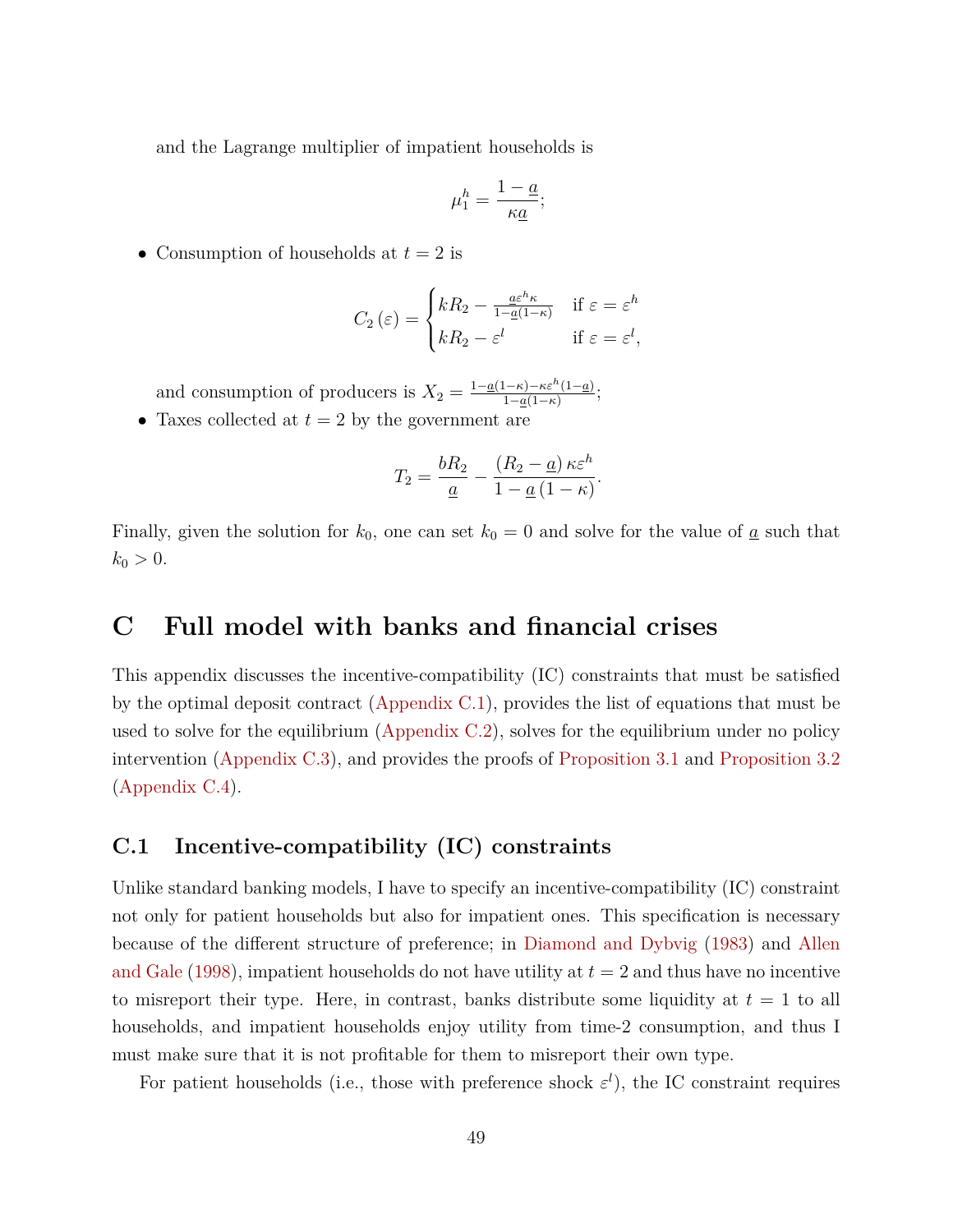that the utility of truthfully reporting the true type  $\varepsilon^l$  must be greater than the utility from misreporting and claiming to be of type  $\varepsilon^h$ . This can be stated as

<span id="page-49-1"></span>
$$
\max_{C_1(\varepsilon^l, \psi_2) \le Q_1 B_1(\varepsilon^l, \psi_2)} \left\{ \varepsilon^l u \left[ C_1 \left( \varepsilon^l, \psi_2 \right) \right] + B_1 \left( \varepsilon^l, \psi_2 \right) - C_1 \left( \varepsilon^l, \psi_2 \right) / Q_1 + Y_2 \left( \varepsilon^l, \psi_2 \right) \right\} \n\ge \max_{C \le Q_1 B_1(\varepsilon^h, \psi_2)} \left\{ \varepsilon^l u \left( C \right) + B_1 \left( \varepsilon^h, \psi_2 \right) - C / Q_1 \right\}.
$$
\n(40)

The utility from reporting the true type  $\varepsilon^l$  (left-hand side) is the utility of receiving liquidity  $B_1\left(\varepsilon^l,\psi_2\right)$  at  $t=1$  and allocating it optimally between time-1 consumption  $C_1\left(\varepsilon^l,\psi_2\right)/Q_1$ and savings  $B_1\left(\varepsilon^l,\psi_2\right) - C_1\left(\varepsilon^l,\psi_2\right)/Q_1$ ; the savings can be used for consumption at  $t = 2$ , together with the goods  $Y_2\left(\varepsilon^l,\psi_2\right)$  received at  $t=2$  from the bank. The utility from misreporting and pretending to be high type  $\varepsilon^h$  (right-hand side) is the utility that can be obtained by receiving liquidity  $B_1\left(\varepsilon^h,\psi_2\right)$  and allocating such liquidity optimally between  $t = 1$  and  $t = 2$ . For banks hit by  $\psi$  and, thus, with  $Y_2(\varepsilon^l, \psi) = 0$ , the constraint simplifies to [\(33\)](#page-29-1).

Similarly, for impatient households (i.e., those with preference shock  $\varepsilon^h$ ), the IC constraint is

$$
\max_{C_1(\varepsilon^h, \psi_2) \le Q_1 B_1(\varepsilon^h, \psi_2)} \left\{ \varepsilon^h u \left[ C_1 \left( \varepsilon^h, \psi_2 \right) \right] + B_1 \left( \varepsilon^h, \psi_2 \right) - C_1 \left( \varepsilon^h, \psi_2 \right) / Q_1 \right\}
$$
\n
$$
\ge \max_{C \le Q_1 B_1(\varepsilon^l, \psi_2)} \left\{ \varepsilon^h u \left( C \right) + B_1 \left( \varepsilon^l, \psi_2 \right) - C / Q_1 + Y_2 \left( \varepsilon^l, \psi_2 \right) \right\}. \tag{41}
$$

### <span id="page-49-0"></span>**C.2 Equilibrium equations**

To solve for the equilibrium, conjecture that the IC constraints [\(40\)](#page-49-1) and [\(41\)](#page-49-2) are satis-fied. Then, the equilibrium solves [\(23\)](#page-24-3), [\(24\)](#page-25-3) evaluated at  $\psi_2 = \psi$ , [\(27\)](#page-26-2) evaluated at  $\psi_2 \in \{\overline{\psi}, \psi\}, (26)$  $\psi_2 \in \{\overline{\psi}, \psi\}, (26)$  evaluated at  $\varepsilon \in {\{\varepsilon^h, \varepsilon^l\}}$  and  $\psi_2 = \overline{\psi}, (28)$  $\psi_2 = \overline{\psi}, (28)$  evaluated at  $(\varepsilon, \psi_2) \in$  $\{\{\varepsilon^h,\psi\},\{\varepsilon^l,\psi\},\{\varepsilon^h,\psi\},\{\varepsilon^l,\psi\}\}\$ , [\(29\)](#page-26-1), [\(30\)](#page-29-3) evaluated at  $\varepsilon \in \{\varepsilon^h,\varepsilon^l\}$ , [\(33\)](#page-29-1) evaluated with equality,  $(34)-(36)$  $(34)-(36)$  $(34)-(36)$ , the market clearing for bonds and capital at  $t = 0$  (which are given by  $B_0 = b$  and  $K_0 = k$ , the market clearing condition for consumption goods at  $t = 1$ , which is given by

<span id="page-49-3"></span><span id="page-49-2"></span>
$$
(1 - \alpha) \int C_1 (\varepsilon, \overline{\psi}) dF (\varepsilon) + \alpha \int C_1 (\varepsilon, \underline{\psi}) dF (\varepsilon) = 1,
$$
\n(42)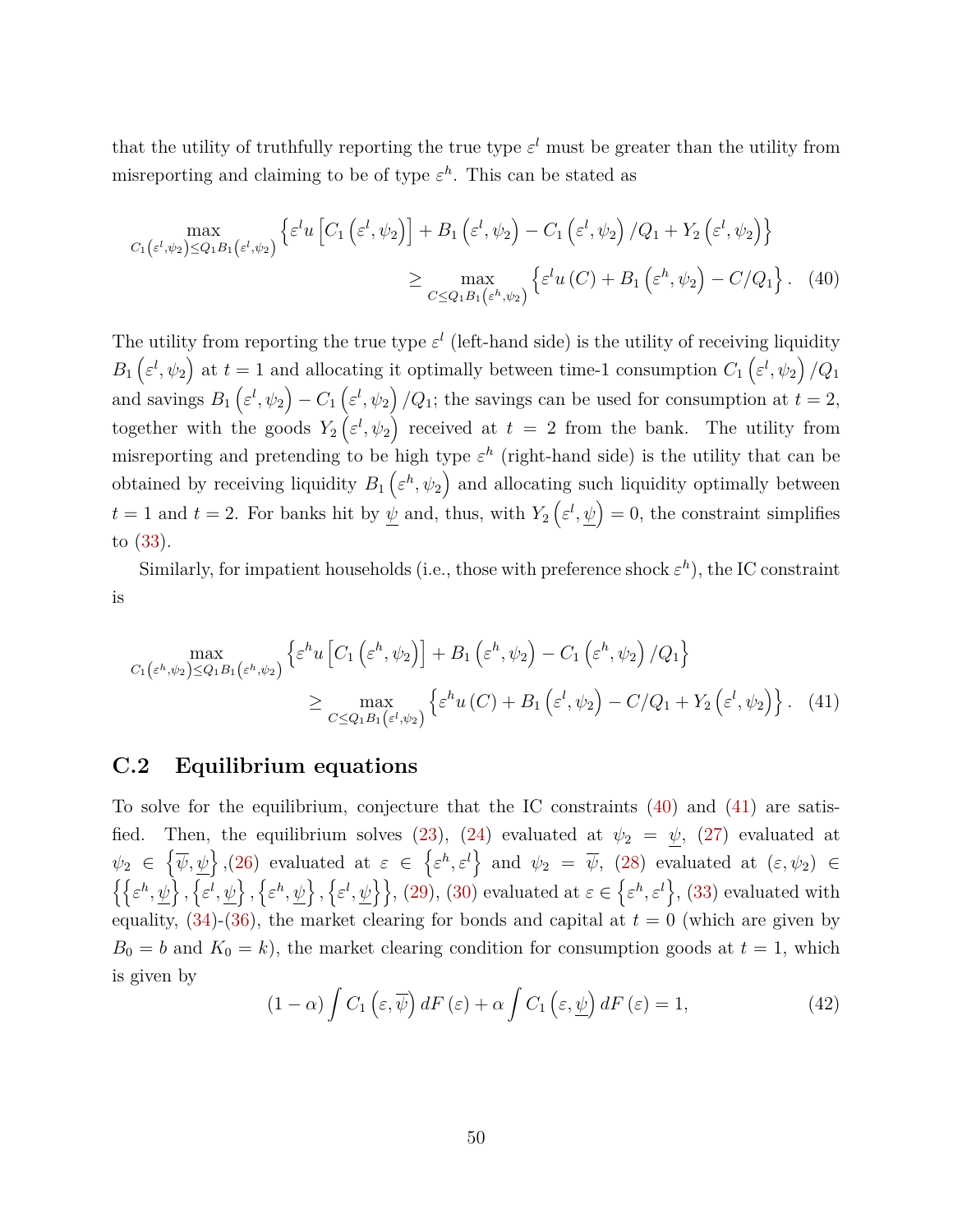the first-order condition for time-0 holdings of government debt by banks,  $B_0$ , which is given by

$$
Q_0 = 1 + \kappa \alpha \mu_1 \left( \varepsilon^h, \underline{\psi} \right)
$$

(this last condition is similar to that of the baseline economy, [Equation](#page-14-2) [\(18\),](#page-14-2) but the fraction of households with a binding liquidity constraint is only *κα* in the full model because it includes only impatient households with deposits at insolvent banks), and the non-negativity constraint for taxes,  $T_2(\psi_2) \geq 0$ , evaluated with equality for  $\psi_2 = \psi$ . This is a system of 22 equations in 21 unknowns—one equation can be dropped by Walras' law—which can be solved in closed form as functions of the parameters. Finally, one needs to verify that the IC constraints [\(40\)](#page-49-1) and [\(41\)](#page-49-2) are indeed not binding.

#### <span id="page-50-0"></span>**C.3 Equilibrium without policy intervention**

The following proposition characterizes the unregulated equilibrium in the full model with banks.

<span id="page-50-1"></span>**Proposition C.1.** *Assume that* [\(10\)](#page-10-2) *holds and*

$$
k^{min} < k < k^{max},
$$

*where*

$$
k^{max} = 1 + \alpha (b - 1) + (1 - \alpha) (1 - \kappa) \varepsilon^{h} \log (\varepsilon^{h} / \varepsilon^{l})
$$
  

$$
k^{min} = b\alpha + \varepsilon^{h} (1 - \alpha).
$$

*Then, there exists a unique equilibrium given by:*

- *Time-0 portfolio: each bank holds capital*  $K_0 = k$  *and bonds*  $B_0 = b$ ;
- *Price of government debt:*  $Q_0 = 1 + \alpha \kappa \left( \varepsilon^h / b 1 \right) > 1$ ,  $Q_1 = \left[ 1 \alpha \kappa \left( \varepsilon^h b \right) \right]^{-1} > 1$ ;
- *Deposit contract:*
	- *Banks hit by the bad idiosyncratic shock to capital,*  $\psi_2 = \psi$ *, distribute liquidity equally among all agents at*  $t = 1$ ,  $B_1(\varepsilon,\psi) = b$  *for*  $\varepsilon \in {\varepsilon^h, \varepsilon^l}$ , and have no *resources at*  $t = 2$  *to be distributed to patient households:*  $Y_2(\varepsilon^l, \psi) = 0$ ;
	- *Banks hit by the good idiosyncratic shock to capital,*  $\psi_2 = \overline{\psi}$ *, distribute more*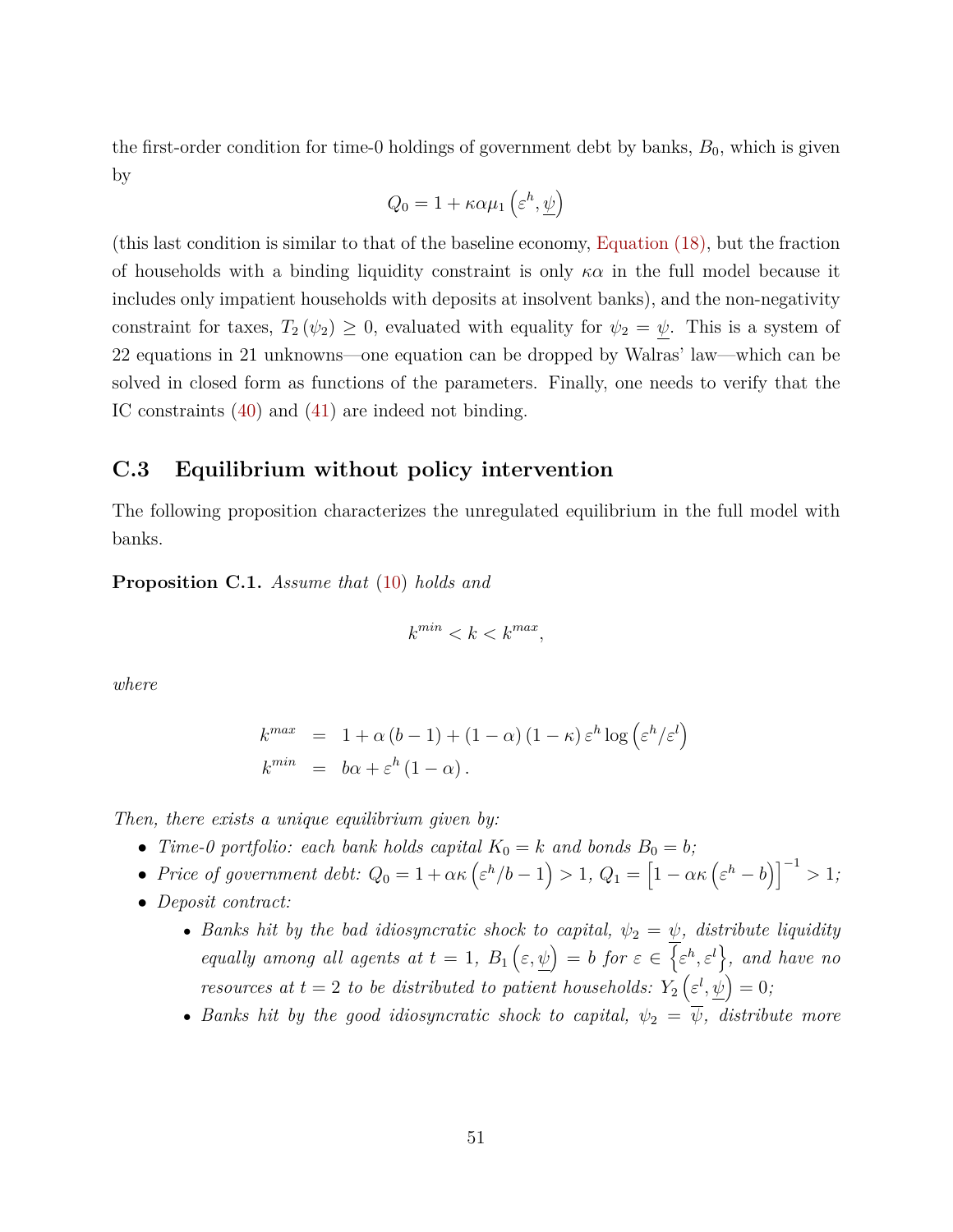*liquidity to impatient households and less liquidity to patient ones at*  $t = 1$ :

$$
B_1\left(\varepsilon,\overline{\psi}\right) = \begin{cases} \varepsilon^h & \text{if } \varepsilon = \varepsilon^h \\ \varepsilon^l & \text{if } \varepsilon = \varepsilon^l; \end{cases}
$$

*and distribute goods*  $Y_2\left(\varepsilon^l, \overline{\psi}\right) = \frac{a_2\overline{\psi}K_0 - b\left(\frac{\alpha}{1-\alpha}\right) - 1}{1-\kappa}$ 1−*κ to patient households;* • *Time-1 and time-2 consumption allocation:*

• *Time-1 consumption at locations hit by the good idiosyncratic shock to capital,*  $\psi_2 = \overline{\psi}$ :

$$
C_1\left(\varepsilon^h, \overline{\psi}\right) = \frac{\varepsilon^h}{1 - \alpha \kappa \left(\varepsilon^h - b\right)} > \left(C_1^h\right)^*, \quad C_1\left(\varepsilon^l, \overline{\psi}\right) = \frac{\varepsilon^l}{1 - \alpha \kappa \left(\varepsilon^h - b\right)} > \left(C_1^l\right)^*,
$$

where  $(C_1^h)^*$  and  $(C_1^l)^*$  are the first-best level of consumption defined in [Sec](#page-8-1)*[tion](#page-8-1) [2.3;](#page-8-1)*

• *Time-1 consumption at locations hit by the bad idiosyncratic shock to capital,*  $\psi_2 = \psi$ :

$$
C_1\left(\varepsilon^h, \underline{\psi}\right) = \frac{b}{1 - \alpha\kappa \left(\varepsilon^h - b\right)} < \left(C_1^h\right)^*, \quad C_1\left(\varepsilon^l, \underline{\psi}\right) = \frac{\varepsilon^l}{1 - \alpha\kappa \left(\varepsilon^h - b\right)} > \left(C_1^l\right)^*;
$$

• *Time-2* consumption of households:  $C_2 \left( \varepsilon^h, \psi \right) = 0$  for  $\psi \in \{ \overline{\psi}, \psi \}, C_2 \left( \varepsilon^l, \psi \right) =$  $b - \varepsilon^l$ , and

$$
C_2\left(\varepsilon^l,\overline{\psi}\right)=\frac{a_2\overline{\psi}K_0-b\left(\frac{\alpha}{1-\alpha}\right)-1}{1-\kappa};
$$

• Time-2 consumption of producers: 
$$
X_2 = 1 - \alpha \kappa \left( \varepsilon^h - b \right)
$$
;

• *Government taxes:*  $T_2(\psi) = 0$  *and*  $T_2(\overline{\psi}) = \frac{b}{1-\psi}$  $\frac{b}{1-\alpha}$ .

*Proof.* The equilibrium can be solved following the approach described in [Appendix](#page-49-0) [C.2.](#page-49-0) The equations listed there can be solved in closed form, and it can be verified that the solution is unique. The conjecture that the incentive-compatibility constraints,  $(40)$  and  $(41)$ , are satisfied for households with deposits in locations hit by  $\psi$  follows from the restriction  $k^{min} < k < k^{max}$ .  $\Box$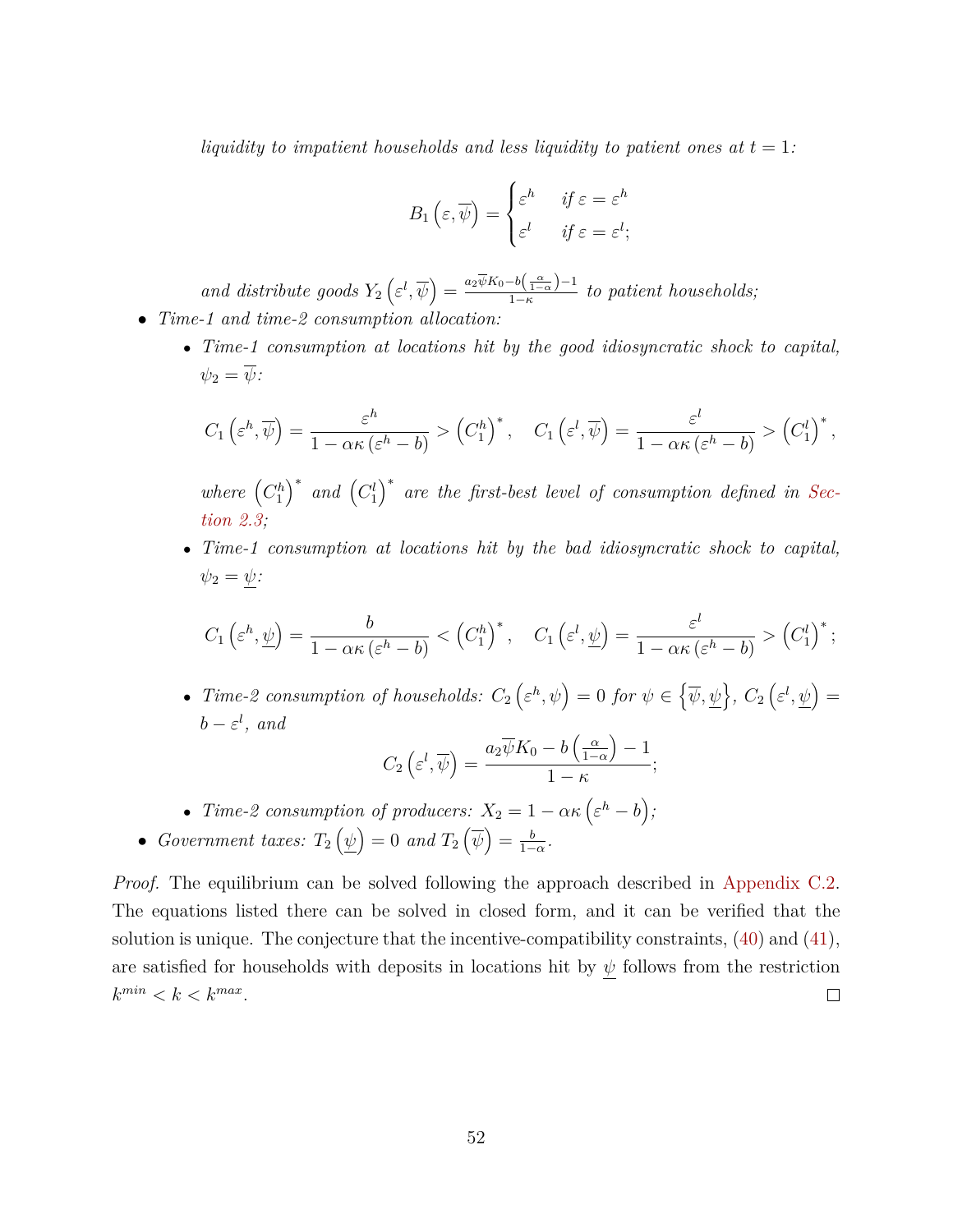#### <span id="page-52-0"></span>**C.4 Proof of [Proposition](#page-33-1) [3.1](#page-33-1) and [Proposition](#page-34-1) [3.2](#page-34-1)**

The results can be derived in two steps: solving for the optimal liquidity requirement given any asset purchase policy  $\{k_0, b_0\}$  and then deriving the optimal asset purchase policy.

Given  $\{k_0, b_0\}$ , the optimal liquidity requirement is computed as follows. I consider the subset of equations used to solve for the equilibrium with no interventions to solve for selected endogenous variables. These equations are:

- The market clearing condition for bonds at  $t = 0$ , which is given by  $B_0 = b_0$  under the asset purchase policy;
- The goods market clearing condition at  $t = 1$ , which is not affected by the policy and thus is given by  $(42)$ ;
- The equations that pin down the optimal level of consumption: for households with deposits at solvent banks, [\(39\)](#page-33-0) holding with equality and combined with [\(24\)](#page-25-3) holding with equality, which implies

$$
\int C_1\left(\varepsilon,\overline{\psi}\right)dF\left(\varepsilon\right)=B_0\left(1-\zeta\right),\,
$$

and [\(31\)](#page-29-4); for households with deposits at insolvent banks, [\(34\)](#page-30-2) and [\(36\)](#page-30-1).

These equations pin down five endogenous variables:  $Q_1(\zeta)$  and  $C_1(\varepsilon, \psi; \zeta)$  for each  $(\varepsilon, \psi_2) \in$  $\{\{\varepsilon^h,\psi\},\{\varepsilon^l,\psi\},\{\varepsilon^h,\psi\},\{\varepsilon^l,\psi\}\}\$ , where I have emphasized that these quantities are a function of the liquidity requirement *ζ*. To determine the optimal *ζ*, I consider the component of the welfare function that depends on the allocation at  $t = 1$ , that is,

$$
\mathcal{W}_1(\zeta) = (1 - \alpha) \int C_1(\varepsilon, \overline{\psi}; \zeta) dF(\varepsilon) + \alpha \int C_1(\varepsilon, \underline{\psi}; \zeta) dF(\varepsilon),
$$

take the first-order condition with respect to  $\zeta$ , and solve for the optimal value of the liquidity requirement  $\zeta^*$ . Then, plugging  $\zeta^*$  back into the values of  $C_1(\varepsilon,\psi;\zeta)$ , I can solve for the level of consumption stated in [Proposition](#page-34-1) [3.2.](#page-34-1)

As a second step, I compute the optimal size of asset purchases. To do so, I note that the limit on taxes [\(21\)](#page-17-0) implies  $Q_0 = 1/\underline{a}$ , similar to the asset purchase policy in the baseline economy. In addition to  $Q_0 = 1/\underline{a}$ , I use the time-1 consumption just computed (i.e., those stated in [Proposition](#page-34-1) [3.2\)](#page-34-1), the government budget constraint [\(19\)](#page-16-1), the first-order condition [\(36\)](#page-30-1) for patient households with deposits at insolvent banks, and the first-order condition for time-0 holdings of government bonds, which now implies

$$
Q_0 = 1 + (1 - \alpha) \left[ \kappa \mu_1 \left( \varepsilon^h, \overline{\psi} \right) + (1 - \kappa) \mu_1 \left( \varepsilon^l, \underline{\psi} \right) \right] + \alpha \kappa \mu_1 \left( \varepsilon^h, \underline{\psi} \right)
$$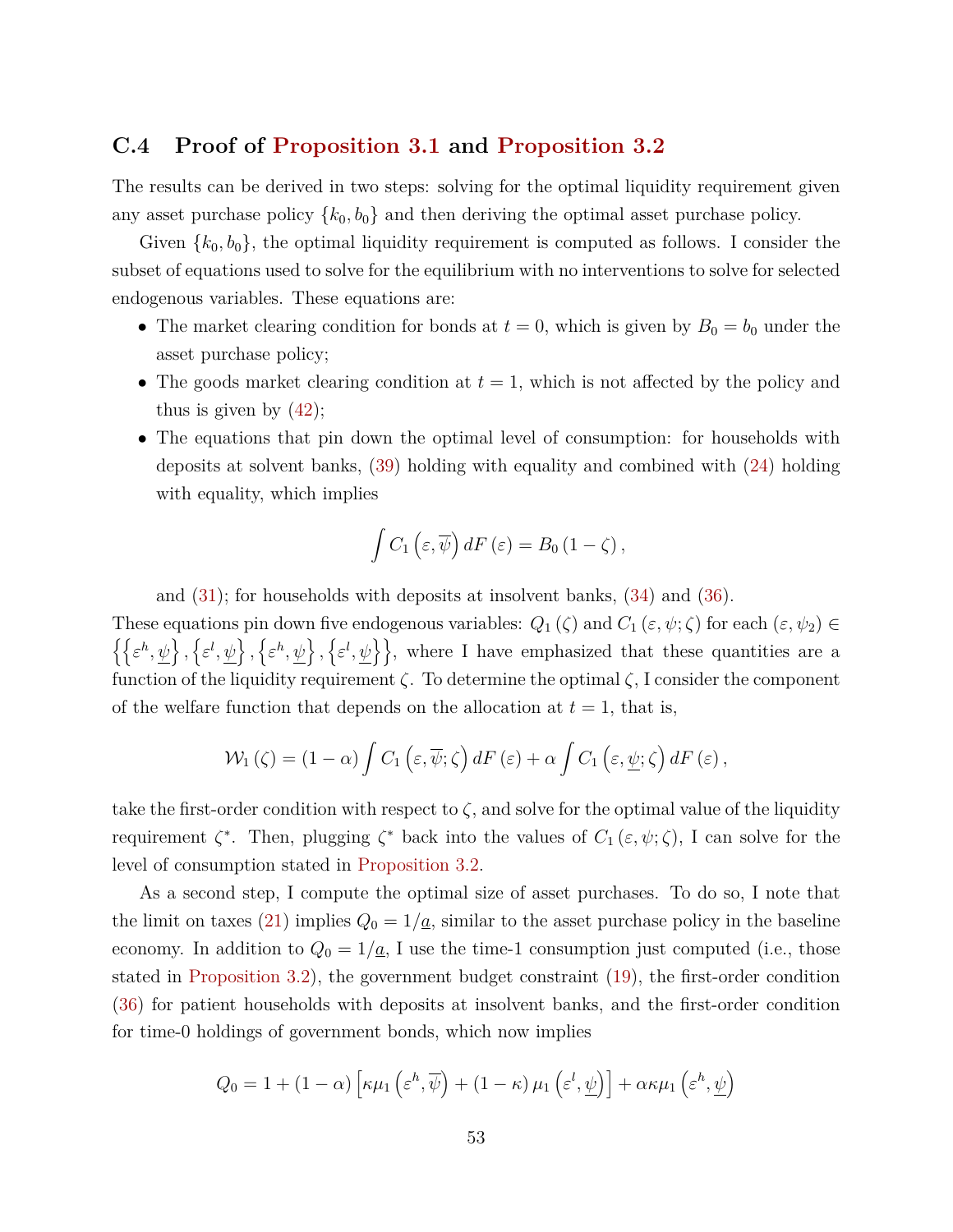because the liquidity requirement  $\zeta^*$  implies that the liquidity constraint  $(26)$  is now binding for the mass  $1 - \alpha$  of households with deposits at solvent banks. These equations pin down  $Q_0$ ,  $Q_1$ , and the values of  $b_0$ , and  $k_0$  stated in the proposition.

## <span id="page-53-0"></span>**D Extensions and robustness: detailed analysis**

# <span id="page-53-1"></span>**D.1** Endogenous output at  $t = 1$  and financial-driven recessions: **detailed analysis**

**Model and equilibrium definition.** The households' and banks' building blocks of the model are the same as in [Section](#page-20-0) [3.](#page-20-0) To determine the supply of consumption goods by producers, recall that each unit of work *N*<sup>1</sup> produces one unit of consumption goods, which in turn is sold in exchange for 1*/Q*<sup>1</sup> units of zero-coupon bonds. Thus, producers' consumption at  $t = 2$  is subject to the budget constraint  $X_2 \leq N_1/Q_1$ , and the optimal time-1 supply of goods by producers is

<span id="page-53-2"></span>
$$
(n - N_1)^{-\sigma} = \frac{1}{Q_1}.
$$
\n(43)

The equilibrium concept is the same as in [Section](#page-20-0) [3,](#page-20-0) with the addition of the supply of goods by producers, which is given by  $N_1$  and must satisfy  $(43)$ . The list of equations that pin down the equilibrium is thus the same as those of the model of [Section](#page-20-0) [3](#page-20-0) (see [Appendix](#page-49-0) [C.2\)](#page-49-0) with the addition of [\(43\)](#page-53-2), even though [\(42\)](#page-49-3) must be modified as follows to account for the endogenous output at *t* = 1:

$$
(1 - \alpha) \int C_1 (\varepsilon, \overline{\psi}) dF (\varepsilon) + \alpha \int C_1 (\varepsilon, \underline{\psi}) dF (\varepsilon) = N_1.
$$

**Special case:**  $\sigma \to 1$ . Under this assumption, several results can be characterized in closed form. For this case, it is useful to impose the normalization

<span id="page-53-3"></span>
$$
n = 2,\tag{44}
$$

so that the first best will be similar to [\(2.3\)](#page-8-1).

Consider the first best. A planner that observes households' preference shocks maximizes welfare, which is now given by

$$
\mathcal{W} = \left[ \kappa \varepsilon^{h} u \left( C_{1}^{h} \right) + (1 - \kappa) \varepsilon^{l} u \left( C_{1}^{l} \right) + C_{2} \right] + \left[ \frac{\left( n - N_{1} \right)^{1 - \sigma} - 1}{1 - \sigma} + X_{2} \right]
$$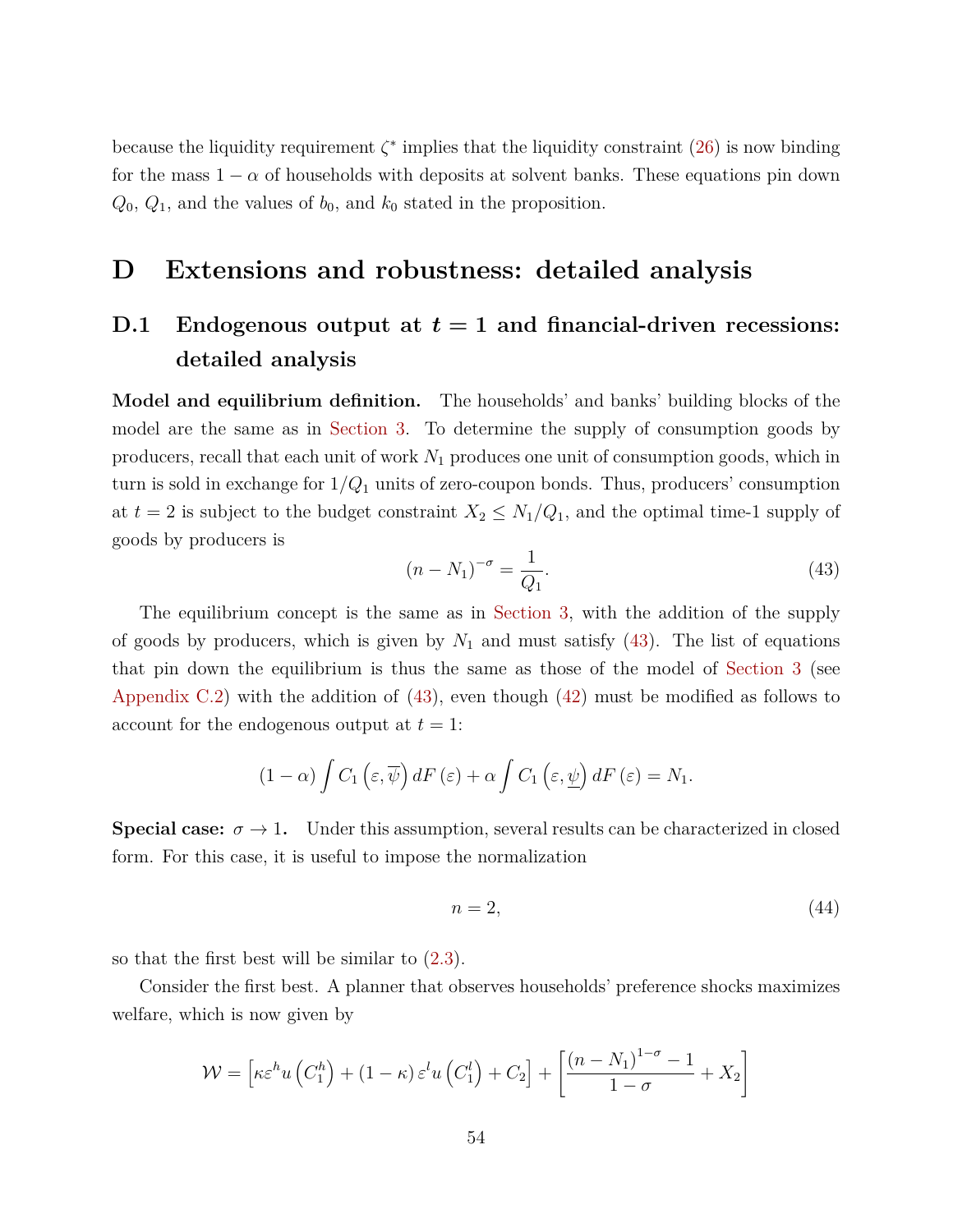subject to the resource constraints at  $t = 1$ ,

$$
\kappa C_1^h + (1 - \kappa) C_1^l \le N_1,
$$

and the resource constraint at  $t = 2$ , which is still given by [Equation](#page-9-4)  $(6)$ . The optimal allocation at  $t = 1$  equalizes the marginal utility among households, and it equalizes households<sup>-</sup> marginal utility to that of producers:

$$
\varepsilon^{h} u' \left( C_1^{h} \right) = \varepsilon^{l} u' \left( C_1^{n} \right) = \left( n - N_1 \right)^{-\sigma}.
$$

The normalization in  $(44)$  implies that the first-best allocation at  $t = 1$  is

$$
(C_1^h)^* = \varepsilon^h
$$
,  $(C_1^l)^* = \varepsilon^l$ ,  $(N_1)^* = 1$ .

When banks are active and a fraction *α* of them are subject to the bad idiosyncratic shock to capital  $\psi$ , the key equilibrium objects are:

- Prices of government debt  $Q_0 = 1 + \alpha \kappa \left( \varepsilon^h / b 1 \right)$  and  $Q_1 = \frac{2}{2 \pi \kappa h}$  $rac{2}{2-\alpha\kappa\left(\varepsilon^{h}-b\right)}$ ;
- Supply by producers:  $N_1 = \frac{2[1-\alpha\kappa(\epsilon^h-b)]}{2-\alpha\kappa(\epsilon^h-b)}$  $\frac{\left[1-\alpha\kappa\left(\varepsilon^{n}-b\right)\right]}{2-\alpha\kappa\left(\varepsilon^{h}-b\right)}<\left(N_{1}\right)^{*};$
- Consumption by households with deposits at solvent banks:

$$
C_1\left(\varepsilon^h, \overline{\psi}\right) = \varepsilon^h \frac{2}{2 - \alpha \kappa \left(\varepsilon^h - b\right)} > \left(C_1^h\right)^*, \qquad C_1\left(\varepsilon^l, \overline{\psi}\right) = \varepsilon^l \frac{2}{2 - \alpha \kappa \left(\varepsilon^h - b\right)} > \left(C_1^h\right)^*;
$$

Consumption by households with deposits at insolvent banks:

$$
C_1\left(\varepsilon^h, \underline{\psi}\right) = \frac{2b}{2 - \alpha\kappa \left(\varepsilon^h - b\right)} < \left(C_1^h\right)^*, \qquad C_1\left(\varepsilon^l, \underline{\psi}\right) = \varepsilon^l \frac{2}{2 - \alpha\kappa \left(\varepsilon^h - b\right)} > \left(C_1^h\right)^*.
$$

**Proof of [Proposition](#page-37-0) [4.1.](#page-37-0)** In the extended model with endogenous output and banking crises, welfare is given by

$$
\mathcal{W} = (1 - \alpha) \left[ \kappa \varepsilon^{h} u \left( C_{1} \left( \varepsilon^{h}, \overline{\psi} \right) \right) + (1 - \kappa) \varepsilon^{l} u \left( C_{1} \left( \varepsilon^{l}, \overline{\psi} \right) \right) \right] \n+ \alpha \left[ \kappa \varepsilon^{h} u \left( C_{1} \left( \varepsilon^{h}, \underline{\psi} \right) \right) + (1 - \kappa) \varepsilon^{l} u \left( C_{1} \left( \varepsilon^{l}, \underline{\psi} \right) \right) \right] + \frac{(n - N_{1})^{1 - \sigma} - 1}{1 - \sigma} + \mathbb{E}_{R_{2}} \left\{ C_{2} + X_{2} \right\}.
$$

Consider the effect of a liquidity requirement that reduces the distribution of liquid assets to the households with deposits at  $1 - \alpha$  banks not subject to runs. This requirement reduces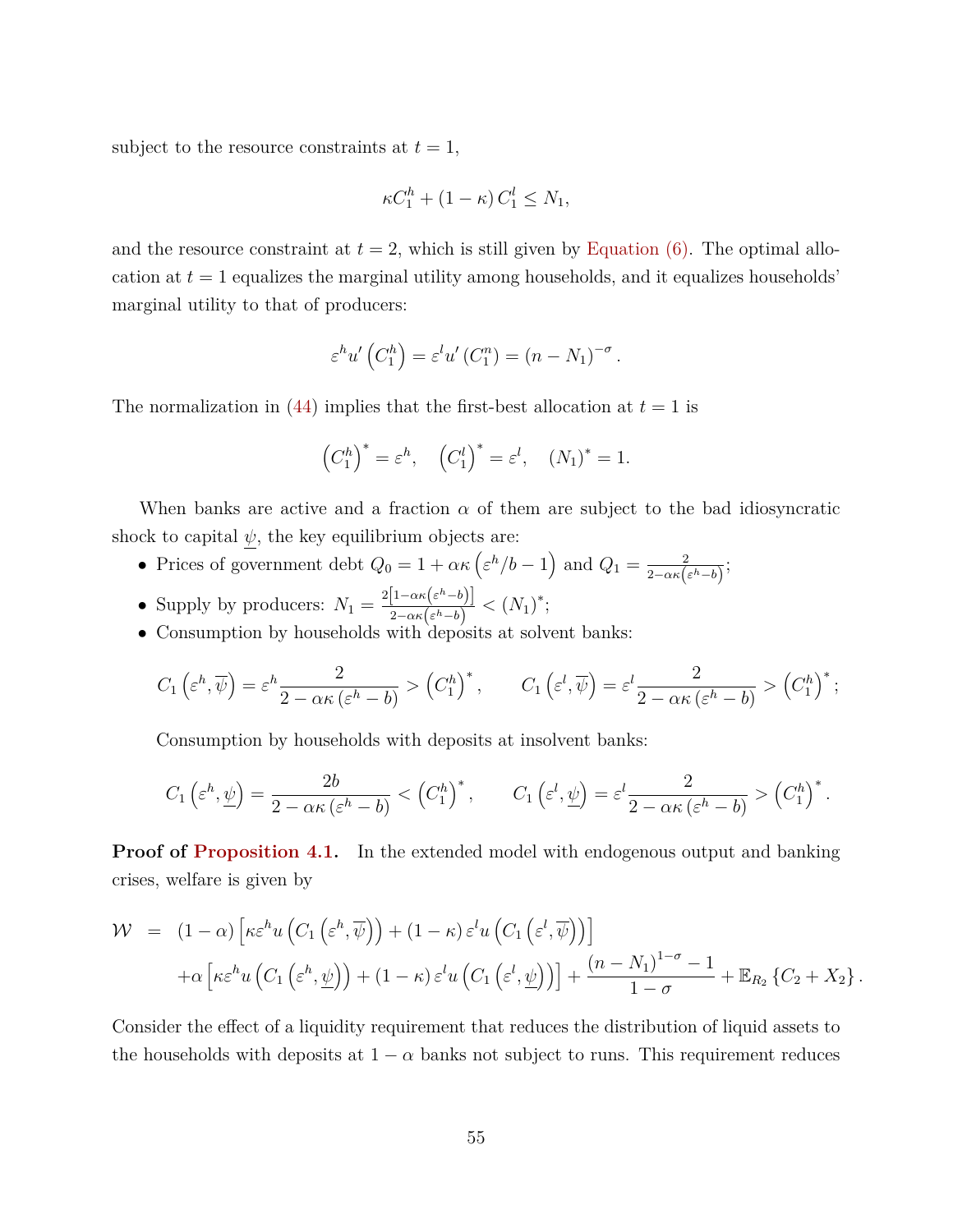consumption  $C_1\left(\varepsilon^h, \overline{\psi}\right)$  and  $C_1\left(\varepsilon^l, \overline{\psi}\right)$ . Thus, we can compute

<span id="page-55-0"></span>
$$
\frac{d\mathcal{W}}{dC_{1}(\varepsilon^{h}, \overline{\psi})} = (1 - \alpha) \left[ \kappa \varepsilon^{h} u' \left( C_{1}(\varepsilon^{h}, \overline{\psi}) \right) + (1 - \kappa) \varepsilon^{l} u' \left( C_{1}(\varepsilon^{l}, \overline{\psi}) \right) \frac{dC_{1}(\varepsilon^{l}, \overline{\psi})}{dC_{1}(\varepsilon^{h}, \overline{\psi})} \right]
$$

$$
+ \alpha \left[ \kappa \varepsilon^{h} u' \left( C_{1}(\varepsilon^{h}, \underline{\psi}) \right) \frac{dC_{1}(\varepsilon^{h}, \underline{\psi})}{dQ_{1}} \frac{dQ_{1}}{dC_{1}(\varepsilon^{h}, \overline{\psi})} + (1 - \kappa) \varepsilon^{l} u' \left( C_{1}(\varepsilon^{l}, \underline{\psi}) \right) \frac{dC_{1}(\varepsilon^{l}, \underline{\psi})}{dQ_{1}} \frac{dQ_{1}}{dC_{1}(\varepsilon^{h}, \overline{\psi})} \right]
$$

$$
- (n - N_{1})^{-\sigma} \frac{dN_{1}}{dQ_{1}} \frac{dQ_{1}}{dQ_{1}}.
$$
(45)

$$
-(n-N_1)^{-\sigma} \frac{dN_1}{dQ_1} \frac{dQ_1}{dC_1 \left(\varepsilon^h, \overline{\psi}\right)}.
$$
\n(46)

To make progress, note the following. [Equation](#page-29-4) [\(31\)](#page-29-4) implies  $C_1 \left( \varepsilon^l, \overline{\psi} \right) = \frac{\varepsilon^l}{\varepsilon^h}$  $\frac{\varepsilon^l}{\varepsilon^h} C_1 \left( \varepsilon^h, \overline{\psi} \right)$  and thus  $dC_1\left(\varepsilon^l,\overline{\psi}\right)/dC_1\left(\varepsilon^h,\overline{\psi}\right)=\varepsilon^l/\varepsilon^h$ . The binding liquidity constraint of impatient households with deposits at insolvent banks,  $C_1\left(\varepsilon^h, \psi\right) = Q_1b$ , implies  $dC_1\left(\varepsilon^h, \psi\right)/dQ_1 = b$ . The optimality condition for  $C_1\left(\varepsilon^l,\psi\right)$ , given by [Equation](#page-30-1) [\(36\),](#page-30-1) implies, together with [\(3\)](#page-7-3), that  $C_1\left(\varepsilon^l,\psi\right) = \varepsilon^l Q_1$  and thus  $dC_1\left(\varepsilon^l,\psi\right)/dQ_1 = \varepsilon^l$ . The optimality condition of producers, [\(43\)](#page-53-2), implies  $N_1 = \bar{n} - Q_1^{1/\sigma}$  and thus  $dN_1/dQ_1 = (-1/\sigma)Q_1^{\frac{1-\sigma}{\sigma}}$ . And finally, the market clearing condition for consumption goods at  $t = 1$ , given by

$$
(1-\alpha)\left[\kappa C_1\left(\varepsilon^h,\overline{\psi}\right)+(1-\kappa) C_1\left(\varepsilon^l,\overline{\psi}\right)\right]+\alpha\left[\kappa C_1\left(\varepsilon^h,\underline{\psi}\right)+(1-\kappa) C_1\left(\varepsilon^l,\underline{\psi}\right)\right]=N_1,
$$

implies, when evaluated at the values of the endogenous variables discussed before (i.e.,  $C_1\left(\varepsilon^l,\overline{\psi}\right)=\frac{\varepsilon^l}{\varepsilon^h}$  $\frac{\varepsilon^l}{\varepsilon^h} C_1\left(\varepsilon^h, \overline{\psi}\right)$ ,  $C_1\left(\varepsilon^h, \underline{\psi}\right) = Q_1b$ ,  $C_1\left(\varepsilon^l, \underline{\psi}\right) = \varepsilon^l Q_1$ , and  $N_1 = \bar{n} - Q_1^{1/\sigma}$  $\binom{1}{1}^{\sigma}$ ,

$$
\frac{dQ_1}{dC_1\left(\varepsilon^h, \overline{\psi}\right)} = -\frac{(1-\alpha)/\varepsilon^h}{\frac{1}{\sigma}Q_1^{\frac{1-\sigma}{\sigma}} + \alpha \left[\kappa b + (1-\kappa)\varepsilon^l\right]}.
$$

Thus, plugging all these results into [\(46\)](#page-55-0) and rearranging:

$$
\frac{d\mathcal{W}}{dC_1\left(\varepsilon^h, \overline{\psi}\right)} = -\sigma \frac{(1-\alpha)}{\varepsilon^h} \frac{\alpha \kappa b \left[ u'\left(C_1\left(\varepsilon^h, \underline{\psi}\right)\right) - 1 \right]}{Q_1^{\frac{1-\sigma}{\sigma}} + \sigma \alpha \left[ \kappa b + (1-\kappa) \varepsilon^l \right]} < 0,
$$

where the inequality follows from the assumption  $\sigma > 0$  and  $\alpha > 0$  and from the fact that, in equilibrium, consumption of impatient households with deposits at insolvent banks is not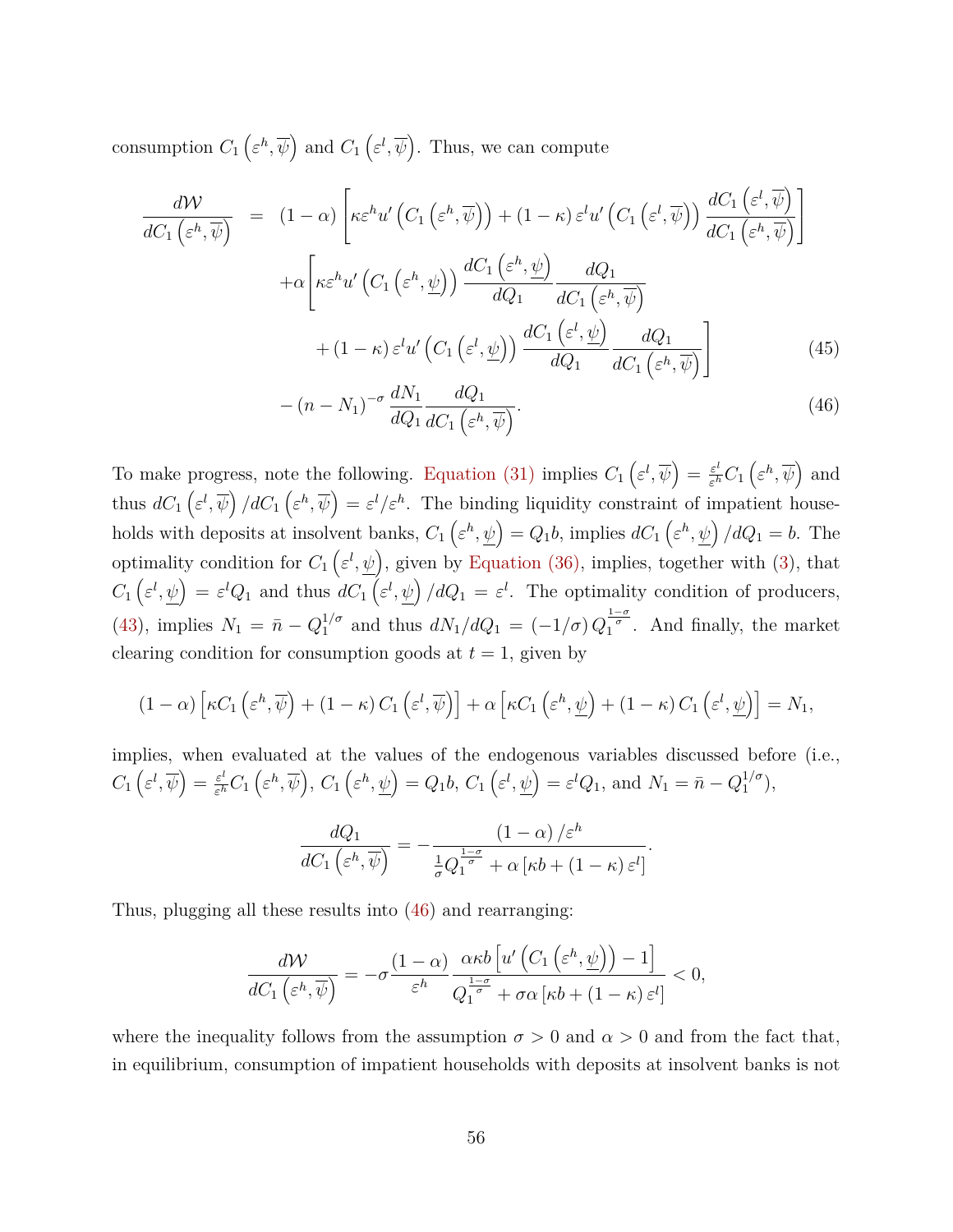at the first best, and thus  $u'$   $(C_1(\varepsilon^h, \psi)) > 1$ . The result  $dW/dC_1(\varepsilon^h, \overline{\psi}) < 0$  means that an increase in  $C_1\left(\varepsilon^h,\overline{\psi}\right)$  reduces welfare, and thus a reduction in  $C_1\left(\varepsilon^h,\overline{\psi}\right)$  increase welfare. Since the liquidity requirement reduces  $C_1\left(\varepsilon^h,\overline{\psi}\right)$  by constraining the liquidity distributed by banks hit by the good idiosyncratic shock to capital  $\psi$ , the result follows.

# <span id="page-56-0"></span>**D.2 Endogenous production of safe and liquid assets: detailed analysis**

The amount  $S_0e(1-\phi)$  of safe capital trades at the same price  $Q_0$  and  $Q_1$  at which government bonds are traded because the two assets have the same payoff and the same liquidity properties. I focus on an economy with banks, in which households hand all their endowments to the bank in their own location, as in [Section](#page-20-0) [3.](#page-20-0) Thus, the budget constraint of a bank is

<span id="page-56-2"></span>
$$
K_0^{risky} + Q_0 \left( B_0 + K_0^{safe} \right) \leq \left[ Q_0 b + k^{risky} \right] + \left[ Q_0 S_0 e \left( 1 - \phi \right) + \left( 1 - S_0 \right) e \right],\tag{47}
$$

where  $K_0^{risky}$  and  $K_0^{safe}$  are the amount of risky and safe capital held at the end of  $t=0$ , and similar to the baseline model,  $B_0$  is the amount of government bonds.<sup>[37](#page-56-1)</sup> The righthand side of [\(47\)](#page-56-2) distinguishes between two set of resources available to the household. The first term,  $Q_0b + k^{risky}$ , is the same as in the baseline economy. The second term,  $Q_0S_0e(1-\phi)+(1-S_0)e$ , denotes the resources available because of the new endowment *e*. The amount  $S_0e(1-\phi)$  invested in the safe capital trades at  $Q_0$  as discussed before, whereas the amount  $(1 - S_0)$  *e* trades at the same price of risky capital, which is normalized at one.

The first-order condition with respect to  $S_0$  implies

$$
S_0 = \begin{cases} 1 & \text{if } Q_0 > 1 + \phi \\ \text{(any amount)} \in [0, 1] & \text{if } Q_0 = 1 + \phi \\ 0 & \text{if } Q_0 < 1 + \phi. \end{cases}
$$

Because of the linearity of the cost  $\phi$ , the solution is to go to the corners if the liquidity premium is too high or too low. If instead the liquidity premium is equal to the cost  $\phi$  (i.e., if  $Q_0 = 1 + \phi$ , then the bank is indifferent about investing any fraction in the safe capital, and *S*<sup>0</sup> will be determined in equilibrium so that the liquidity premium is indeed equal to

<span id="page-56-1"></span> $37$ Note that [Equation](#page-56-2) [\(47\)](#page-56-2) could also represent the time-0 budget constraint of a household in a bankless economy.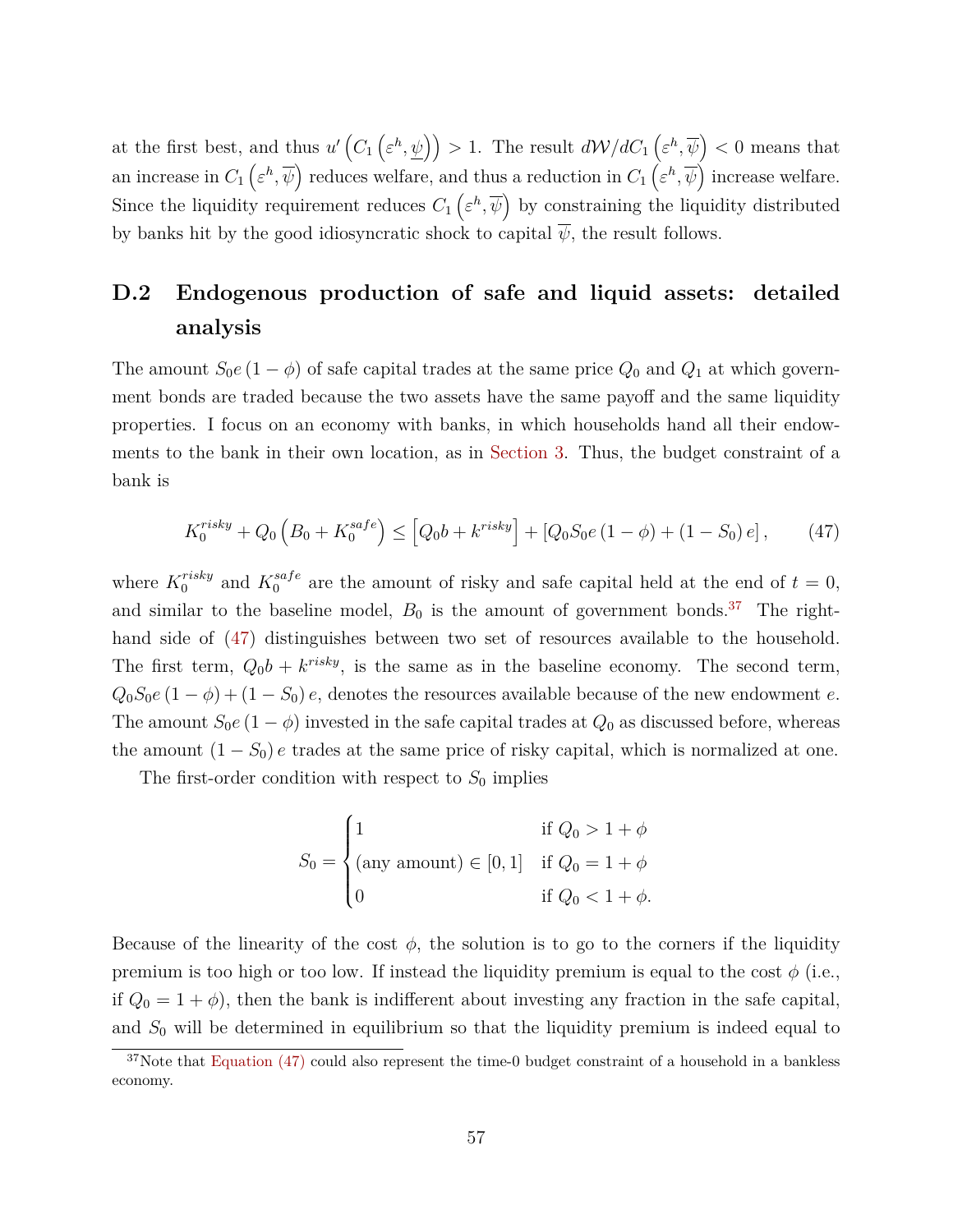*φ*. To make the analysis interesting, I impose the following parameter restriction, which guarantees an interior solution (i.e.,  $S_0 \in (0,1)$ ) when there are runs:

<span id="page-57-0"></span>
$$
\max\left\{1, \ \varepsilon^h \frac{\alpha \kappa}{\alpha \kappa + \phi} - e\left(1 - \phi\right)\right\} < b < \varepsilon^h \frac{\alpha \kappa}{\alpha \kappa + \phi},\tag{48}
$$

thereby replacing [Equation](#page-10-2) [\(10\).](#page-10-2) If public liquidity is too abundant (i.e., greater than the up-per bound in [\(48\)](#page-57-0)), the liquidity premium is less than  $\phi$ , and thus  $S_0 = 0$  and no endowment is invested the safe technology. If instead public liquidity is too scarce, or if the endowment *e* is small, then  $S_0 = 1$  and the entire endowment *e* is invested in the safe capital.<sup>[38](#page-57-1)</sup>

To analyze the equilibrium, consider first the case in which the fraction of endowment invested in safe capital is exogenously set at  $S_0 = s^{39}$  $S_0 = s^{39}$  $S_0 = s^{39}$  In this case, the equilibrium is identical to that of the baseline model, with the only difference being that the stock of liquid assets is now  $b + se(1 - \phi)$  rather than just *b*, where  $se(1 - \phi)$  account for the privately supplied liquid assets. In particular, [Proposition](#page-50-1) [C.1](#page-50-1) implies that the price of liquid assets *Q*<sup>0</sup> is

<span id="page-57-3"></span>
$$
Q_0 = 1 + \alpha \kappa \left( \frac{\varepsilon^h}{b + s e (1 - \phi)} - 1 \right). \tag{49}
$$

Once  $S_0$  is allowed to be chosen endogenously, condition [\(48\)](#page-57-0) (which implies  $S_0 \in (0,1)$  and  $Q_0 = 1 + \phi$  and [\(49\)](#page-57-3) imply

$$
S_0 = \frac{\alpha \kappa \varepsilon^h}{e (1 - \phi) (\alpha \kappa + \phi)} - \frac{b}{e (1 - \phi)}.
$$

Under the asset purchase policy, the supply of government debt is  $b_0$ , and thus the equilibrium value of  $S_0$  becomes

$$
S_0 = \min \left\{ 0, \frac{\alpha \kappa \varepsilon^h}{e (1 - \phi) (\alpha \kappa + \phi)} - \frac{b_0}{e (1 - \phi)} \right\}.
$$

It is then straightforward to verify that, as long as  $S_0 \in (0,1)$ , asset purchases reduce

<span id="page-57-1"></span><sup>&</sup>lt;sup>38</sup>The lower bound in [\(48\)](#page-57-0) is set to be at least as large as one for the same motivation discussed in relation to [Equation](#page-10-2) [\(10\).](#page-10-2)

<span id="page-57-2"></span><sup>&</sup>lt;sup>39</sup>I consider the relevant case in which *s* is not too large so that  $b + se(1 - \phi) < \varepsilon^h$ ; otherwise, there would be enough liquidity to satiate the economy. The requirement  $b + se(1 - \phi) < \varepsilon^h$  must be imposed when taking  $S_0 = s$  to be exogenously given, but it will not be necessary when allowing  $S_0$  to be chosen endogenously because, in that case, the restriction in [\(48\)](#page-57-0) implies  $S_0 \in (0,1)$ .